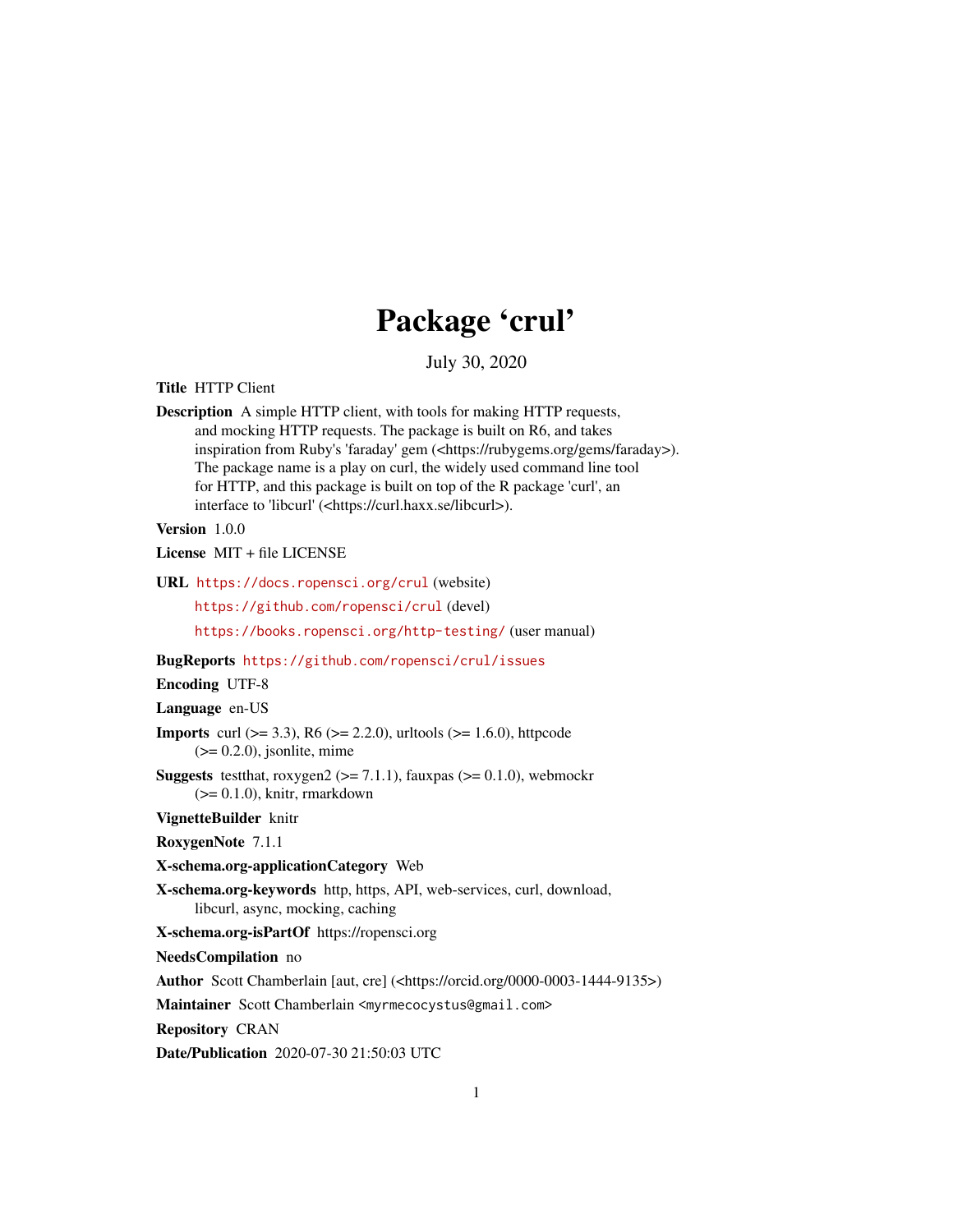# <span id="page-1-0"></span>R topics documented:

|           | $\overline{2}$ |
|-----------|----------------|
|           | $\overline{4}$ |
|           | 11             |
|           | 13             |
|           | 18             |
|           | 19             |
|           | 21             |
|           | 22             |
|           | 24             |
|           | 25             |
|           | 26             |
| hooks.    | 26             |
|           | 27             |
|           | 28             |
|           | 38             |
|           | 43             |
|           | 47             |
|           | 48             |
|           | 50             |
|           | 56             |
|           | 56             |
|           | 58             |
|           | 58             |
|           | 59             |
| verb-GET  | 60             |
|           | 61             |
|           | 62             |
| verb-POST | 63             |
| verb-PUT  | 64             |
|           | 65             |
|           |                |
|           | 67             |

# **Index**

<span id="page-1-1"></span>crul-package

 $crul$ 

# **Description**

**HTTP R client**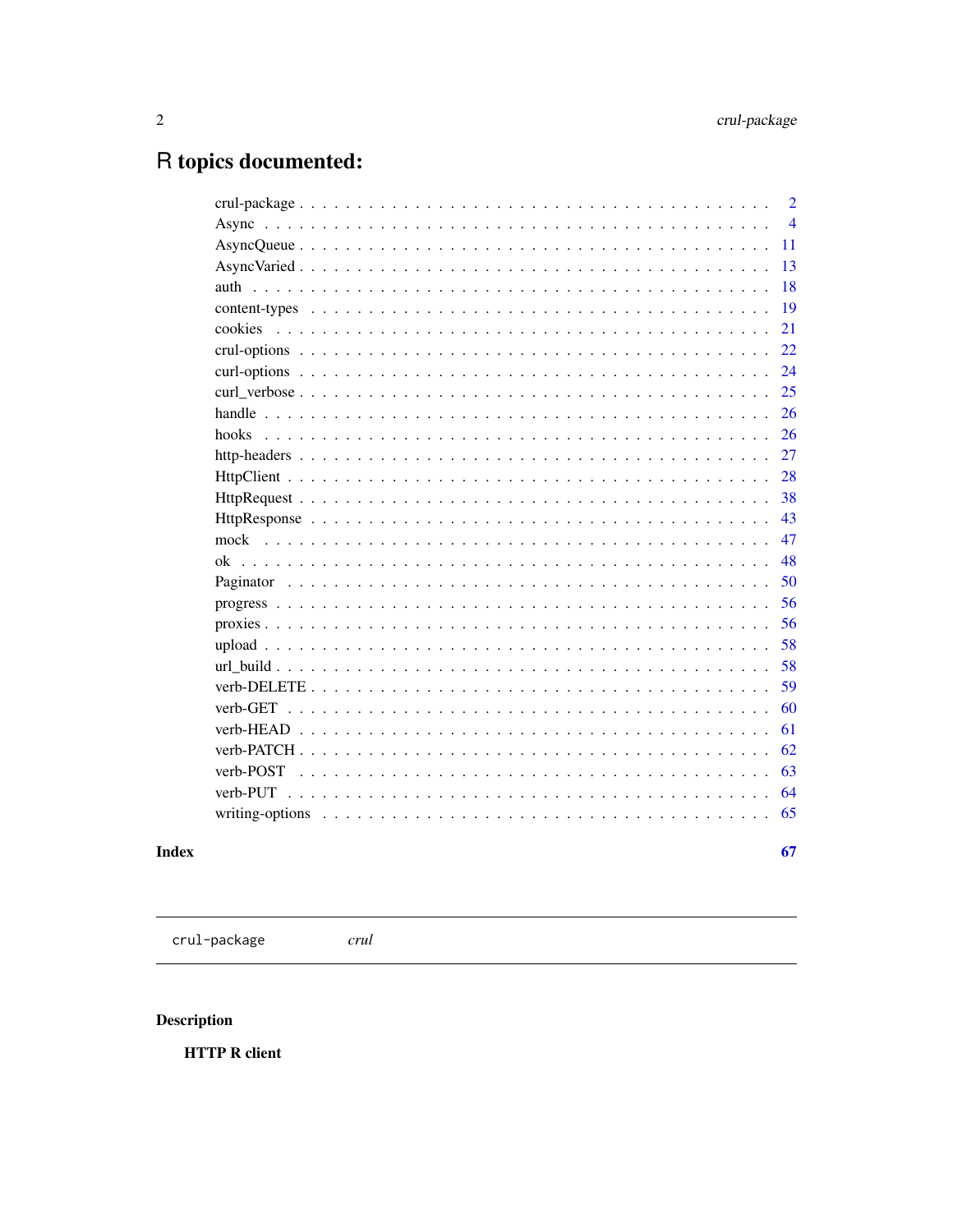# <span id="page-2-0"></span>crul-package 3

# Package API

- [HttpClient\(\)](#page-27-1) create a connection client, set all your http options, make http requests
- [HttpResponse\(\)](#page-42-1) mostly for internal use, handles http responses
- [Paginator\(\)](#page-49-1) auto-paginate through requests
- [Async\(\)](#page-3-1) asynchronous requests
- [AsyncVaried\(\)](#page-12-1) varied asynchronous requests
- [HttpRequest\(\)](#page-37-1) generate an HTTP request, mostly for use in building requests to be used in Async or AsyncVaried
- [mock\(\)](#page-46-1) Turn on/off mocking, via webmockr
- [auth\(\)](#page-17-1) Simple authentication helper
- [proxy\(\)](#page-55-1) Proxy helper
- [upload\(\)](#page-57-1) File upload helper
- set curl options globally: [set\\_auth\(\)](#page-21-1), [set\\_headers\(\)](#page-21-1), [set\\_opts\(\)](#page-21-1), [set\\_proxy\(\)](#page-21-1), and [crul\\_settings\(\)](#page-21-1)

#### HTTP verbs (or HTTP request methods)

See [verb-GET,](#page-59-1) [verb-POST,](#page-62-1) [verb-PUT,](#page-63-1) [verb-PATCH,](#page-61-1) [verb-DELETE,](#page-58-1) [verb-HEAD](#page-60-1) for details.

- [HttpClient](#page-27-1) is the main interface for making HTTP requests, and includes methods for each HTTP verb
- [HttpRequest](#page-37-1) allows you to prepare a HTTP payload for use with [AsyncVaried,](#page-12-1) which provides asynchronous requests for varied HTTP methods
- [Async](#page-3-1) provides asynchronous requests for a single HTTP method at a time
- the verb() method can be used on all the above to request a specific HTTP verb

# Checking HTTP responses

[HttpResponse\(\)](#page-42-1) has helpers for checking and raising warnings/errors.

- [content-types](#page-18-1) details the various options for checking content types and throwing a warning or error if the response content type doesn't match what you expect. Mis-matched content-types are typically a good sign of a bad response. There's methods built in for json, xml and html, with the ability to set any custom content type
- raise\_for\_status() is a method on [HttpResponse\(\)](#page-42-1) that checks the HTTP status code, and errors with the appropriate message for the HTTP status code, optionally using the package fauxpas if it's installed.

#### HTTP conditions

We use fauxpas if you have it installed for handling HTTP conditions but if it's not installed we use httpcode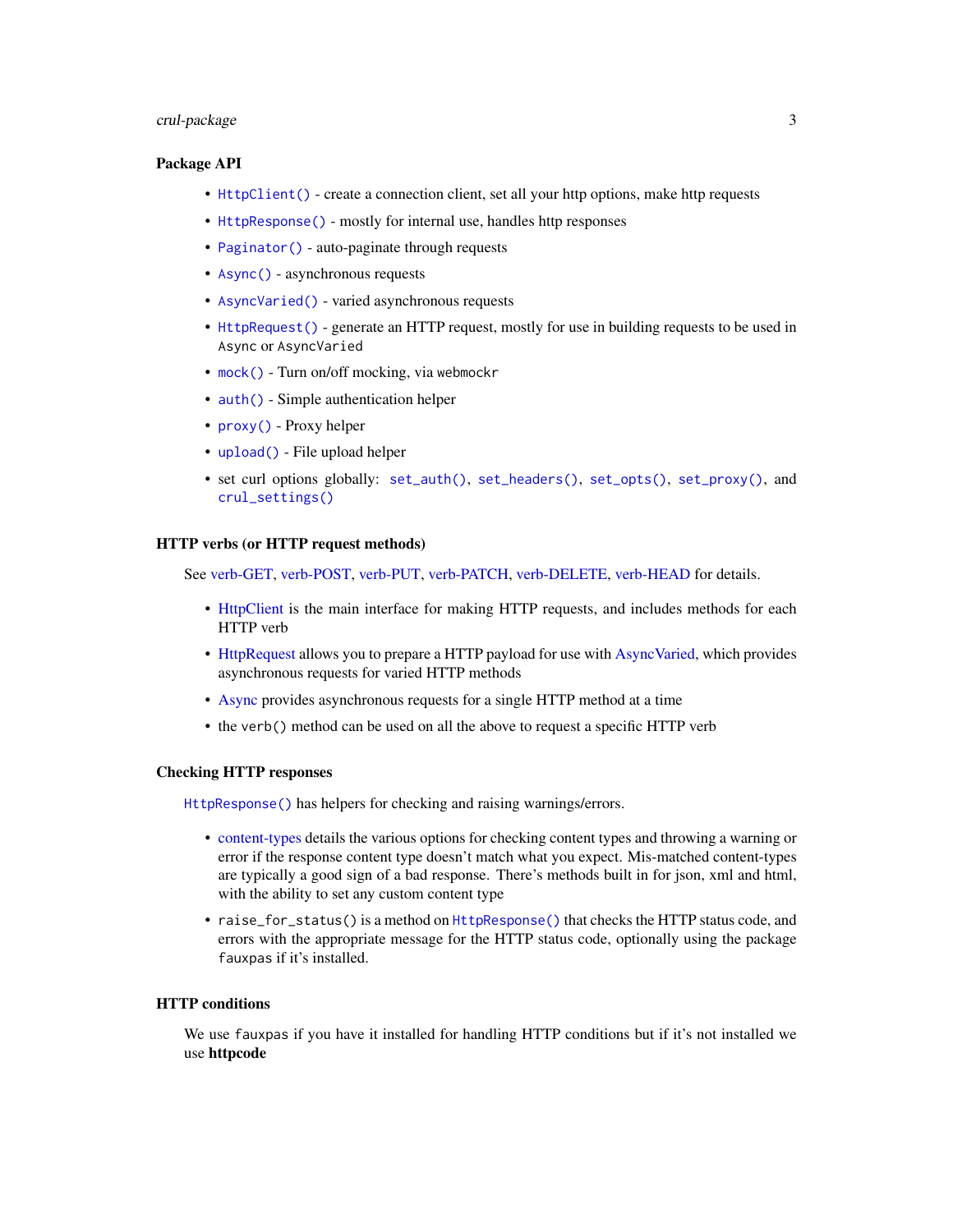#### <span id="page-3-0"></span>Mocking

Mocking HTTP requests is supported via the web[mock](#page-46-1)r package. See mock for guidance, and <https://books.ropensci.org/http-testing/>

### **Caching**

Caching HTTP requests is supported via the vcr package. See [https://books.ropensci.org/](https://books.ropensci.org/http-testing/) [http-testing/](https://books.ropensci.org/http-testing/)

# Links

Source code: <https://github.com/ropensci/crul>

Bug reports/feature requests: <https://github.com/ropensci/crul/issues>

#### Author(s)

Scott Chamberlain <myrmecocystus@gmail.com>

<span id="page-3-1"></span>

Async *Simple async client*

#### Description

An async client to work with many URLs, but all with the same HTTP method

#### Details

See [HttpClient\(\)](#page-27-1) for information on parameters.

# Value

a list, with objects of class [HttpResponse\(\)](#page-42-1). Responses are returned in the order they are passed in. We print the first 10.

# Failure behavior

HTTP requests mostly fail in ways that you are probably familiar with, including when there's a 400 response (the URL not found), and when the server made a mistake (a 500 series HTTP status code).

But requests can fail sometimes where there is no HTTP status code, and no agreed upon way to handle it other than to just fail immediately.

When a request fails when using synchronous requests (see [HttpClient\)](#page-27-1) you get an error message that stops your code progression immediately saying for example:

- "Could not resolve host: https://foo.com"
- "Failed to connect to foo.com"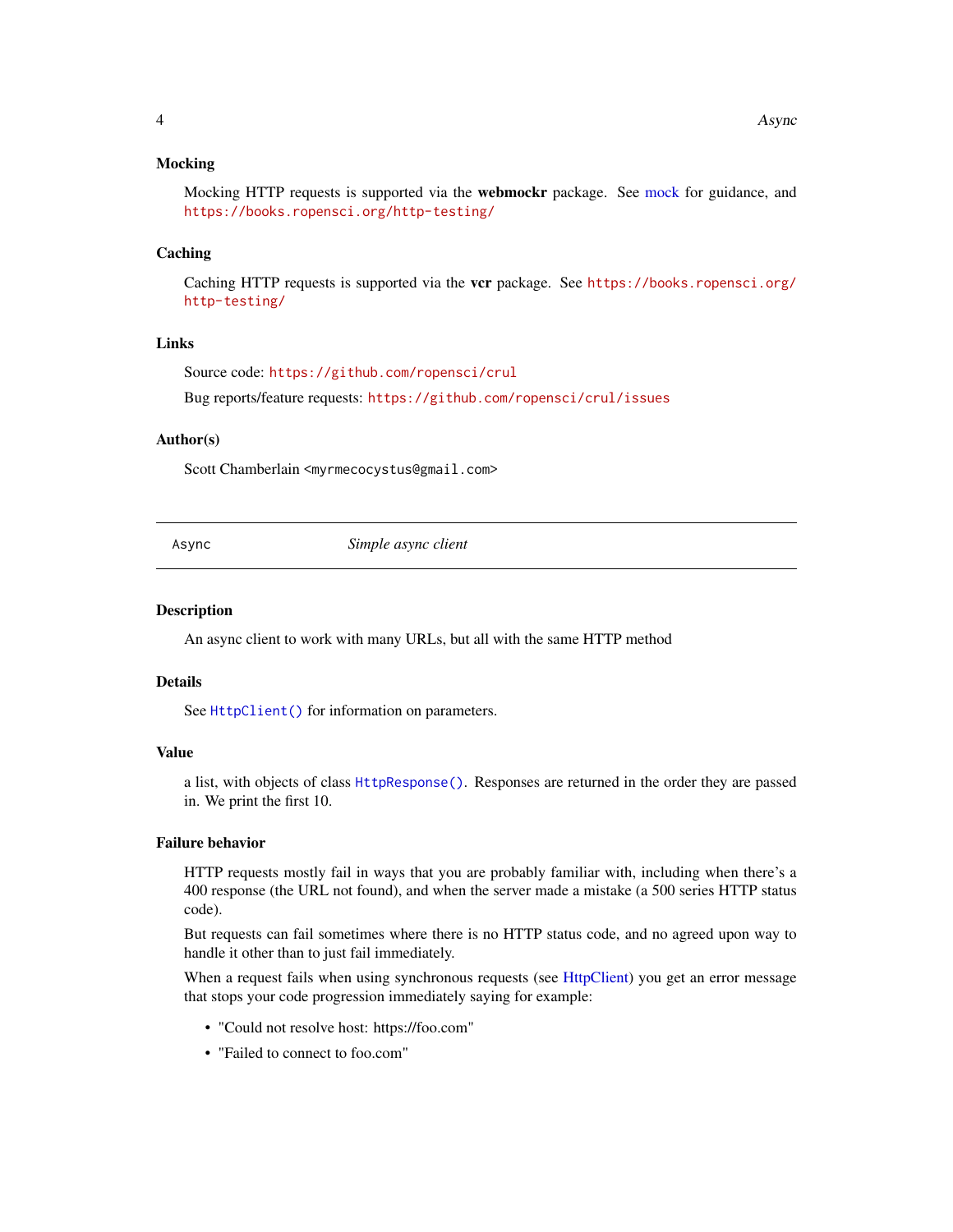#### <span id="page-4-2"></span>Async 5

• "Resolving timed out after 10 milliseconds"

However, for async requests we don't want to fail immediately because that would stop the subsequent requests from occurring. Thus, when we find that a request fails for one of the reasons above we give back a [HttpResponse](#page-42-1) object just like any other response, and:

- capture the error message and put it in the content slot of the response object (thus calls to content and parse() work correctly)
- give back a 0 HTTP status code. we handle this specially when testing whether the request was successful or not with e.g., the success() method

# Public fields

urls (character) one or more URLs

opts any curl options

proxies named list of headers

- auth an object of class auth
- headers named list of headers

# Methods

# Public methods:

- [Async\\$print\(\)](#page-4-0)
- [Async\\$new\(\)](#page-4-1)
- [Async\\$get\(\)](#page-5-0)
- [Async\\$post\(\)](#page-5-1)
- [Async\\$put\(\)](#page-6-0)
- [Async\\$patch\(\)](#page-6-1)
- [Async\\$delete\(\)](#page-7-0)
- [Async\\$head\(\)](#page-7-1)
- [Async\\$verb\(\)](#page-7-2)
- [Async\\$clone\(\)](#page-8-0)

# <span id="page-4-0"></span>Method print(): print method for Async objects

*Usage:* Async\$print(x, ...) *Arguments:* x self ... ignored

# <span id="page-4-1"></span>Method new(): Create a new Async object

*Usage:* Async\$new(urls, opts, proxies, auth, headers) *Arguments:*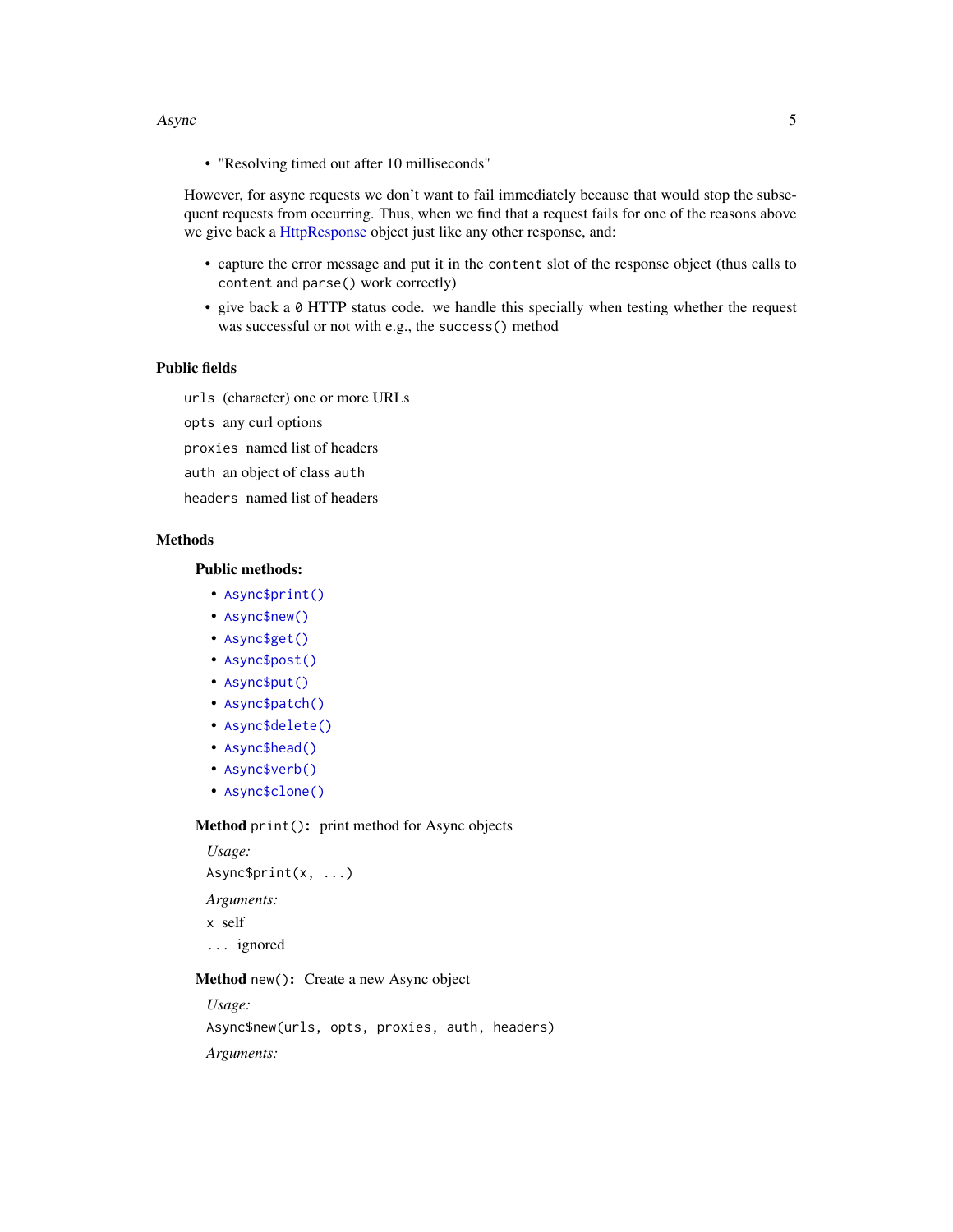<span id="page-5-2"></span>6 asymptotes and the set of the set of the set of the set of the set of the set of the set of the set of the set of the set of the set of the set of the set of the set of the set of the set of the set of the set of the set

urls (character) one or more URLs opts any curl options proxies a [proxy\(\)](#page-55-1) object auth an [auth\(\)](#page-17-1) object headers named list of headers *Returns:* A new Async object.

<span id="page-5-0"></span>Method get(): execute the GET http verb for the urls

*Usage:*

```
Async$get(path = NULL, query = list(), disk = NULL, stream = NULL, ...)
```
*Arguments:*

path (character) URL path, appended to the base URL

query (list) query terms, as a named list

- disk a path to write to. if NULL (default), memory used. See [curl::curl\\_fetch\\_disk\(\)](#page-0-0) for help.
- stream an R function to determine how to stream data. if NULL (default), memory used. See [curl::curl\\_fetch\\_stream\(\)](#page-0-0) for help
- ... curl options, only those in the acceptable set from [curl::curl\\_options\(\)](#page-0-0) except the following: httpget, httppost, post, postfields, postfieldsize, and customrequest

#### *Examples:*

```
\dontrun{
(cc < - Async$new(urls = c('https://httpbin.org/',
    'https://httpbin.org/get?a=5',
    'https://httpbin.org/get?foo=bar'
 )))
(res \leftarrow cc\}
```
<span id="page-5-1"></span>Method post(): execute the POST http verb for the urls

```
Usage:
Async$post(
 path = NULL,
  query = list(),
  body = NULL,
  encode = "multipart",
  disk = NULL,
  stream = NULL,
  ...
\lambda
```
#### *Arguments:*

path (character) URL path, appended to the base URL query (list) query terms, as a named list body body as an R list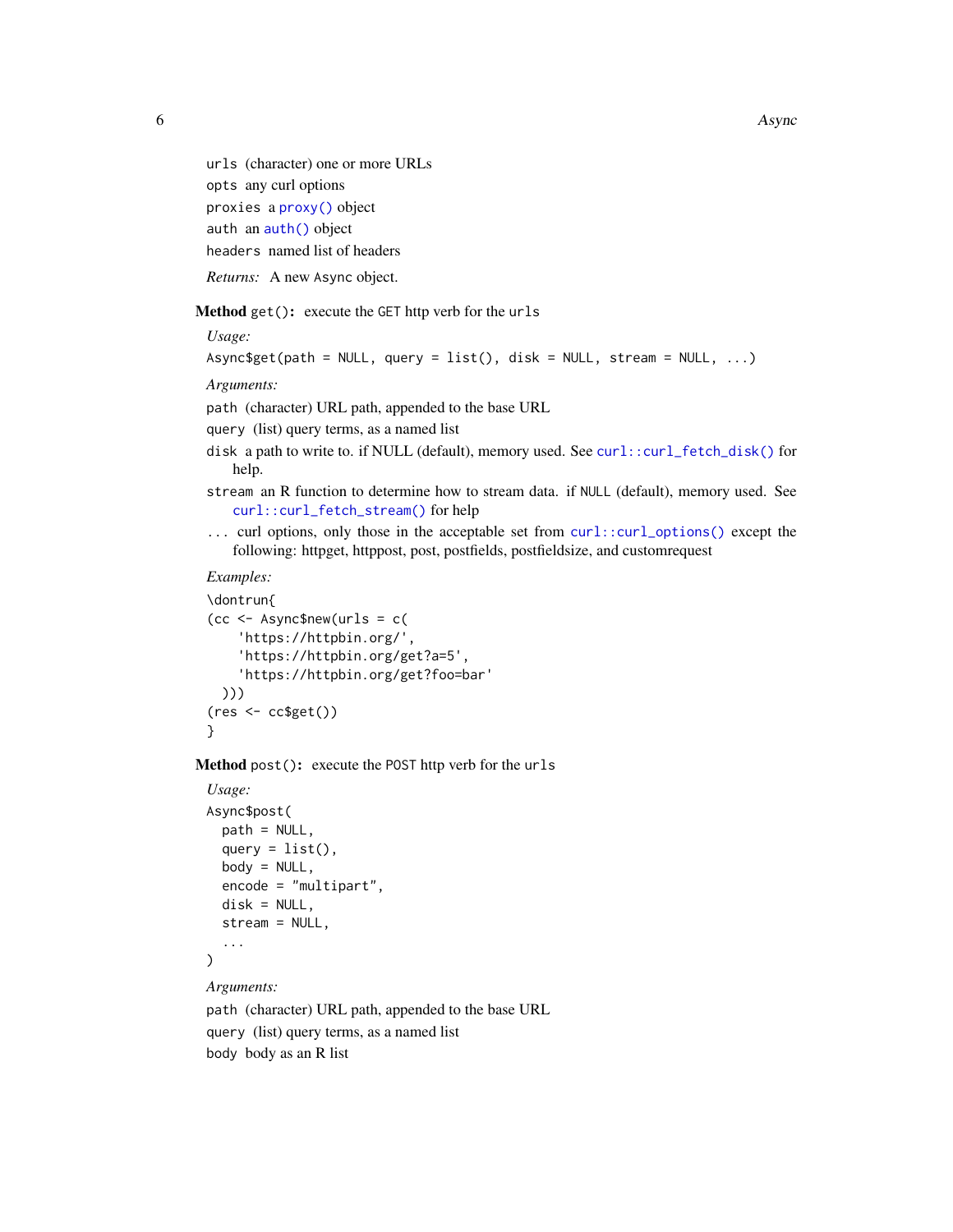encode one of form, multipart, json, or raw

- disk a path to write to. if NULL (default), memory used. See [curl::curl\\_fetch\\_disk\(\)](#page-0-0) for help.
- stream an R function to determine how to stream data. if NULL (default), memory used. See [curl::curl\\_fetch\\_stream\(\)](#page-0-0) for help
- ... curl options, only those in the acceptable set from [curl::curl\\_options\(\)](#page-0-0) except the following: httpget, httppost, post, postfields, postfieldsize, and customrequest

<span id="page-6-0"></span>Method put(): execute the PUT http verb for the urls

```
Usage:
Async$put(
  path = NULL,
  query = list(),
  body = NULL,encode = "multipart",
  disk = NULL,
  stream = NULL,
  ...
\mathcal{L}
```
*Arguments:*

path (character) URL path, appended to the base URL

query (list) query terms, as a named list

body body as an R list

encode one of form, multipart, json, or raw

- disk a path to write to. if NULL (default), memory used. See [curl::curl\\_fetch\\_disk\(\)](#page-0-0) for help.
- stream an R function to determine how to stream data. if NULL (default), memory used. See [curl::curl\\_fetch\\_stream\(\)](#page-0-0) for help
- ... curl options, only those in the acceptable set from [curl::curl\\_options\(\)](#page-0-0) except the following: httpget, httppost, post, postfields, postfieldsize, and customrequest

<span id="page-6-1"></span>Method patch(): execute the PATCH http verb for the urls

# *Usage:*

```
Async$patch(
 path = NULL,
  query = list(),
 body = NULL,encode = "multipart",
 disk = NULL,
  stream = NULL,
  ...
)
```
*Arguments:*

path (character) URL path, appended to the base URL query (list) query terms, as a named list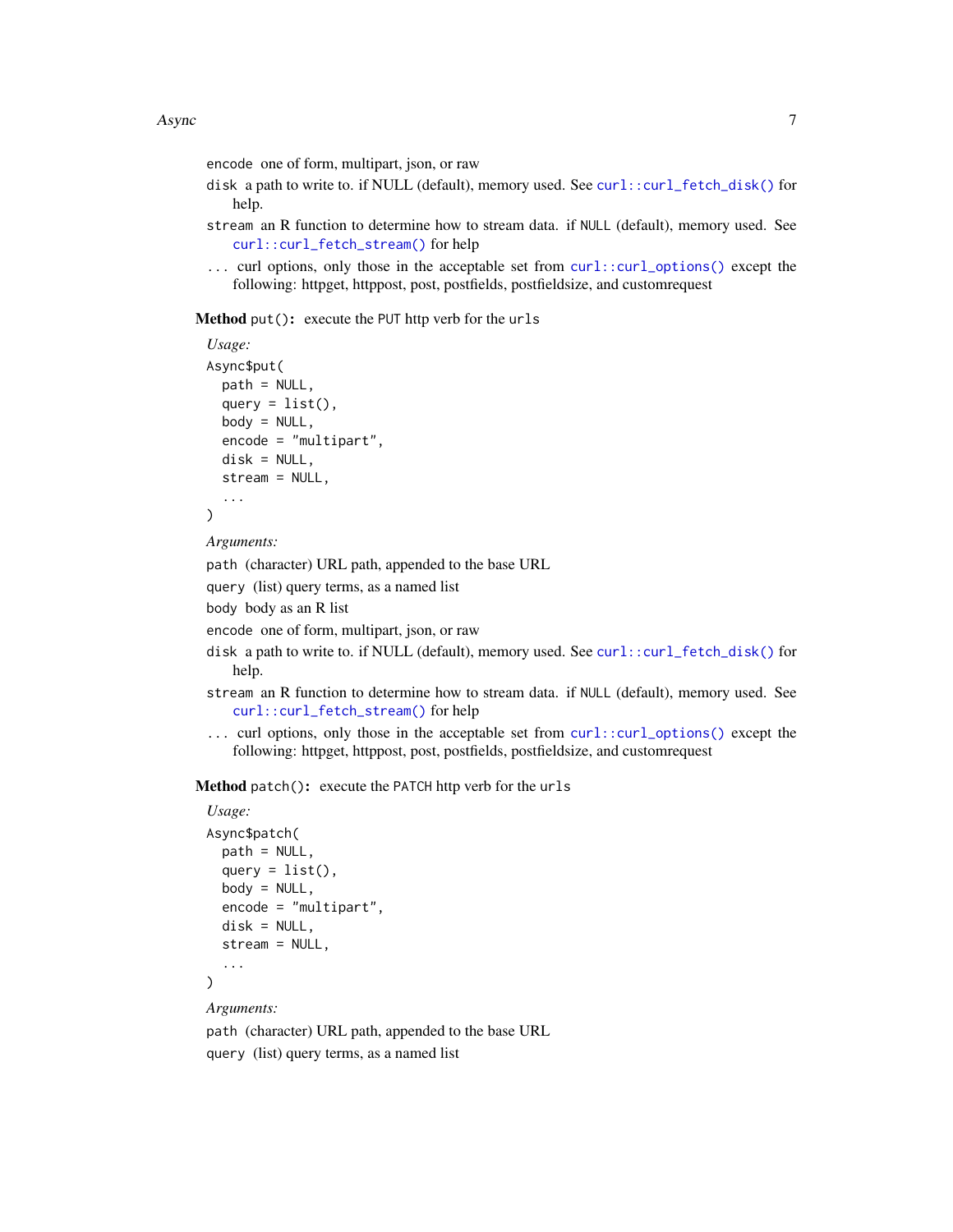<span id="page-7-3"></span>body body as an R list

encode one of form, multipart, json, or raw

- disk a path to write to. if NULL (default), memory used. See curl:: $curl_f etch_disk()$  for help.
- stream an R function to determine how to stream data. if NULL (default), memory used. See [curl::curl\\_fetch\\_stream\(\)](#page-0-0) for help
- ... curl options, only those in the acceptable set from [curl::curl\\_options\(\)](#page-0-0) except the following: httpget, httppost, post, postfields, postfieldsize, and customrequest

<span id="page-7-0"></span>Method delete(): execute the DELETE http verb for the urls

```
Usage:
Async$delete(
  path = NULL,
  query = list(),
  body = NULL,
  encode = "multipart",
  disk = NULL,stream = NULL,
  ...
)
```
*Arguments:*

path (character) URL path, appended to the base URL

query (list) query terms, as a named list

body body as an R list

encode one of form, multipart, json, or raw

- disk a path to write to. if NULL (default), memory used. See [curl::curl\\_fetch\\_disk\(\)](#page-0-0) for help.
- stream an R function to determine how to stream data. if NULL (default), memory used. See [curl::curl\\_fetch\\_stream\(\)](#page-0-0) for help
- ... curl options, only those in the acceptable set from [curl::curl\\_options\(\)](#page-0-0) except the following: httpget, httppost, post, postfields, postfieldsize, and customrequest

<span id="page-7-1"></span>Method head(): execute the HEAD http verb for the urls

*Usage:*

 $Async$head(path = NULL, ...)$ 

*Arguments:*

path (character) URL path, appended to the base URL

... curl options, only those in the acceptable set from [curl::curl\\_options\(\)](#page-0-0) except the following: httpget, httppost, post, postfields, postfieldsize, and customrequest

<span id="page-7-2"></span>Method verb(): execute any supported HTTP verb

*Usage:*

Async\$verb(verb, ...)

*Arguments:*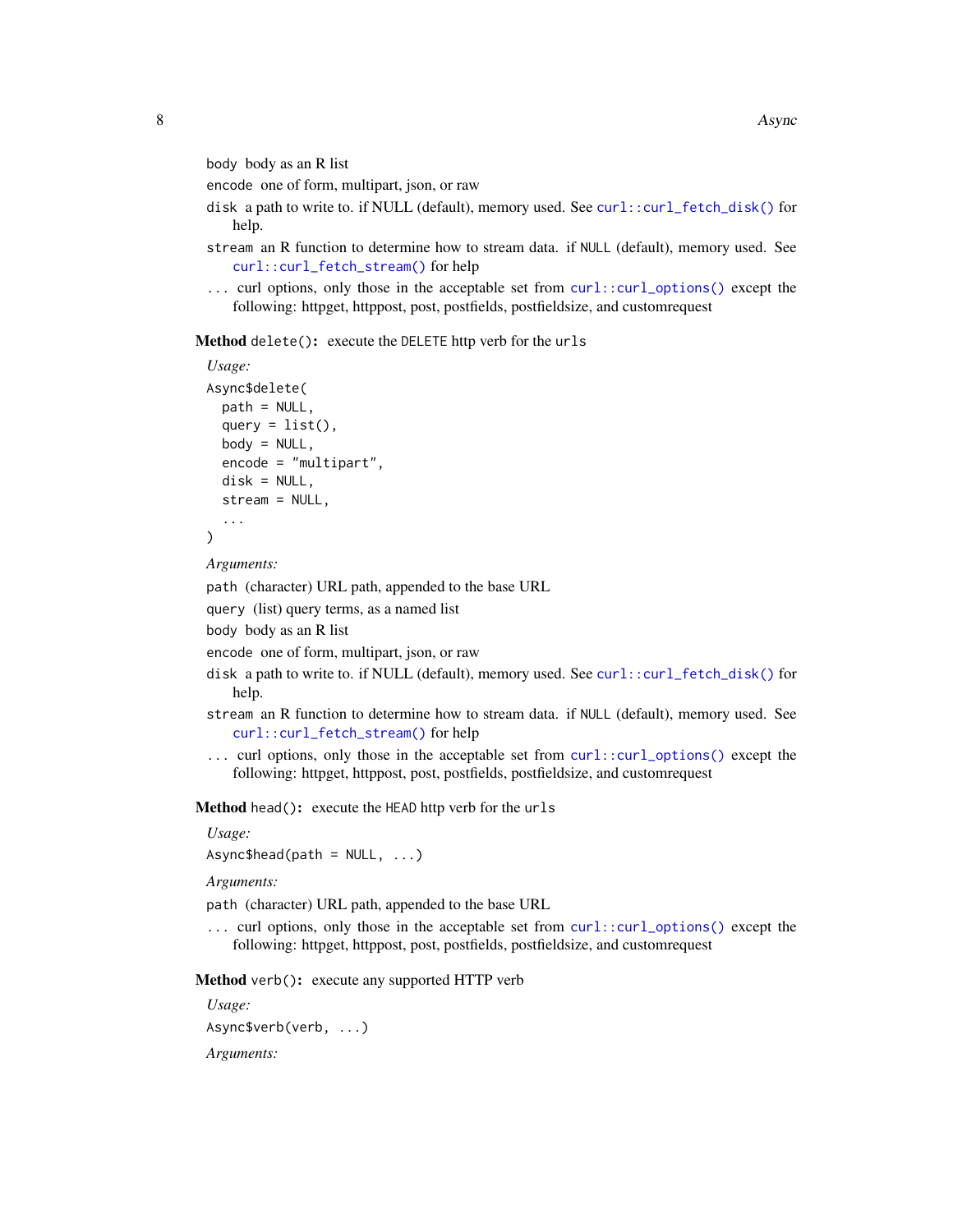#### <span id="page-8-1"></span>Async 2008 and 2008 and 2008 and 2008 and 2008 and 2008 and 2008 and 2008 and 2008 and 2008 and 2008 and 2008

verb (character) a supported HTTP verb: get, post, put, patch, delete, head.

... curl options, only those in the acceptable set from [curl::curl\\_options\(\)](#page-0-0) except the following: httpget, httppost, post, postfields, postfieldsize, and customrequest

# *Examples:*

```
\dontrun{
cc <- Async$new(
  urls = c('https://httpbin.org/',
    'https://httpbin.org/get?a=5',
    'https://httpbin.org/get?foo=bar'
  )
\mathcal{L}(res <- cc$verb('get'))
lapply(res, function(z) z$parse("UTF-8"))
}
```
<span id="page-8-0"></span>Method clone(): The objects of this class are cloneable with this method.

```
Usage:
Async$clone(deep = FALSE)
Arguments:
deep Whether to make a deep clone.
```
# See Also

Other async: [AsyncQueue](#page-10-1), [AsyncVaried](#page-12-1), [HttpRequest](#page-37-1)

# Examples

```
## Not run:
cc <- Async$new(
  urls = c('https://httpbin.org/',
    'https://httpbin.org/get?a=5',
    'https://httpbin.org/get?foo=bar'
  )
\mathcal{L}cc
(res <- cc$get())
res[[1]]
res[[1]]$url
res[[1]]$success()
res[[1]]$status_http()
res[[1]]$response_headers
res[[1]]$method
res[[1]]$content
res[[1]]$parse("UTF-8")
lapply(res, function(z) z$parse("UTF-8"))
```
# curl options/headers with async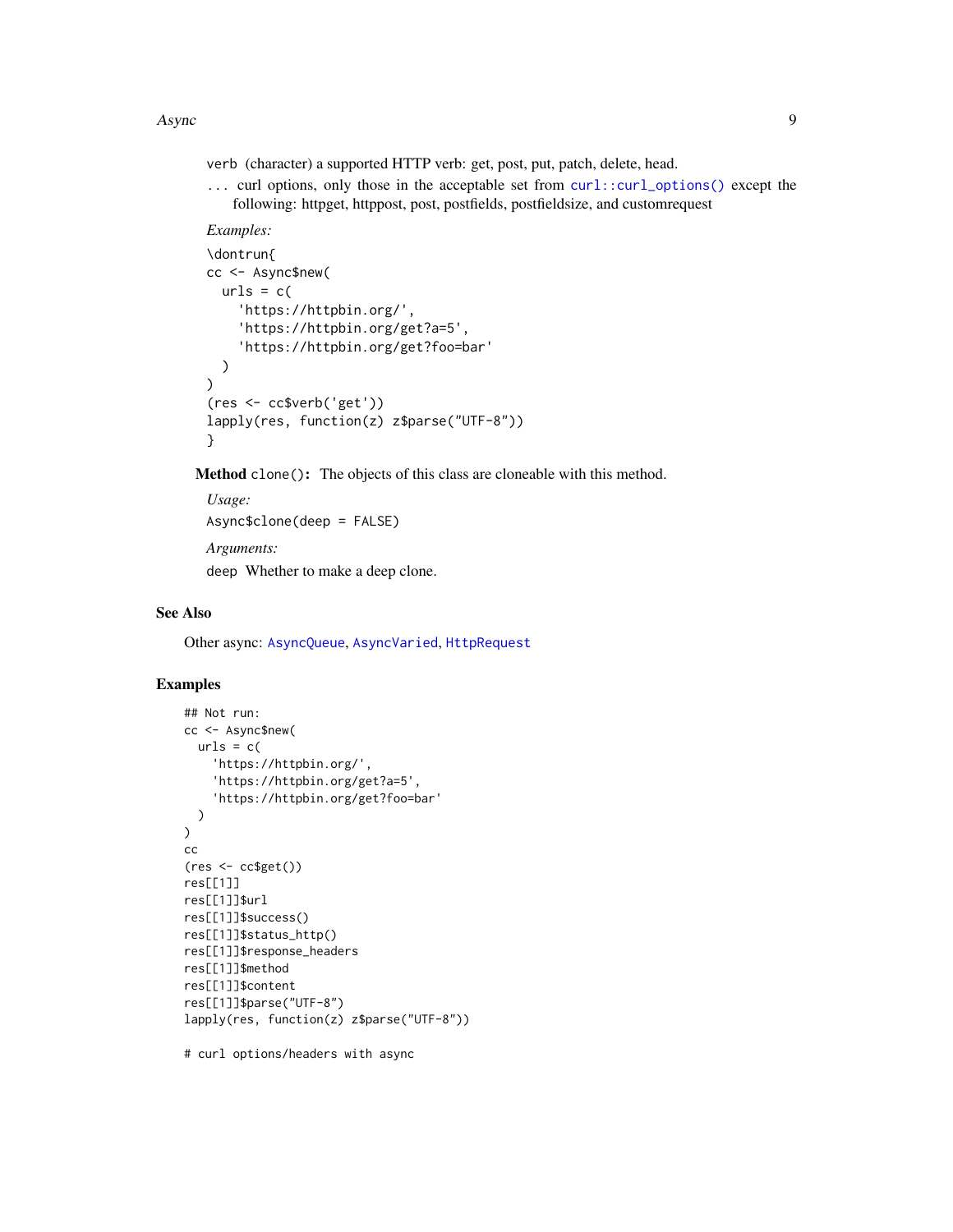```
urls = c('https://httpbin.org/',
 'https://httpbin.org/get?a=5',
 'https://httpbin.org/get?foo=bar'
)
cc <- Async$new(urls = urls,
 opts = list(verbose = TRUE),
  headers = list(foo = "bar")\lambdacc
(res <- cc$get())
# using auth with async
dd <- Async$new(
  urls = rep('https://httpbin.org/basic-auth/user/passwd', 3),
  auth = author(user = "foo", pwd = "passwd"),opts = list(verbose = TRUE)
)
dd
res <- dd$get()
res
vapply(res, function(z) z$status_code, double(1))
vapply(res, function(z) z$success(), logical(1))
lapply(res, function(z) z$parse("UTF-8"))
# failure behavior
## e.g. when a URL doesn't exist, a timeout, etc.
urls <- c("http://stuffthings.gvb", "https://foo.com",
  "https://httpbin.org/get")
conn <- Async$new(urls = urls)
res <- conn$get()
res[[1]]$parse("UTF-8") # a failure
res[[2]]$parse("UTF-8") # a failure
res[[3]]$parse("UTF-8") # a success
## End(Not run)
## ------------------------------------------------
## Method `Async$get`
## ------------------------------------------------
## Not run:
(cc <- Async$new(urls = c(
    'https://httpbin.org/',
    'https://httpbin.org/get?a=5',
    'https://httpbin.org/get?foo=bar'
  )))
(res <- cc$get())
## End(Not run)
## ------------------------------------------------
## Method `Async$verb`
```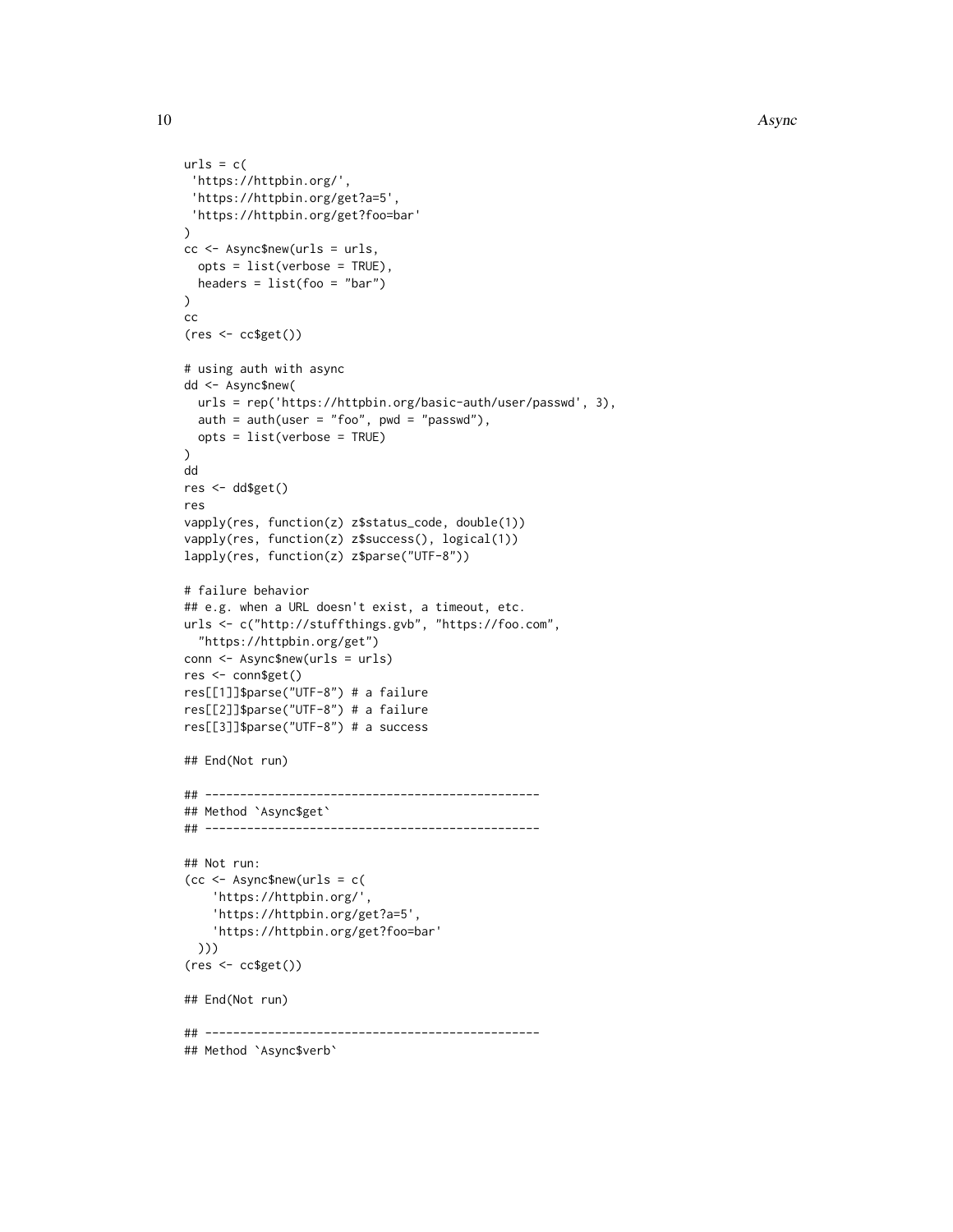# <span id="page-10-0"></span>AsyncQueue 11

```
## ------------------------------------------------
## Not run:
cc <- Async$new(
 urls = c('https://httpbin.org/',
    'https://httpbin.org/get?a=5',
    'https://httpbin.org/get?foo=bar'
  \mathcal{L}\lambda(res <- cc$verb('get'))
lapply(res, function(z) z$parse("UTF-8"))
```

```
## End(Not run)
```
<span id="page-10-1"></span>AsyncQueue *AsyncQueue*

# Description

An AsyncQueue client

#### Super class

[crul::AsyncVaried](#page-0-0) -> AsyncQueue

# Public fields

bucket\_size (integer) number of requests to send at once sleep (integer) number of seconds to sleep between each bucket req\_per\_min (integer) requests per minute

# Methods

# Public methods:

- [AsyncQueue\\$print\(\)](#page-4-0)
- [AsyncQueue\\$new\(\)](#page-4-1)
- [AsyncQueue\\$request\(\)](#page-11-0)
- [AsyncQueue\\$responses\(\)](#page-11-1)
- [AsyncQueue\\$clone\(\)](#page-8-0)

Method print(): print method for AsyncQueue objects

```
Usage:
AsyncQueue$print(x, ...)
Arguments:
x self
```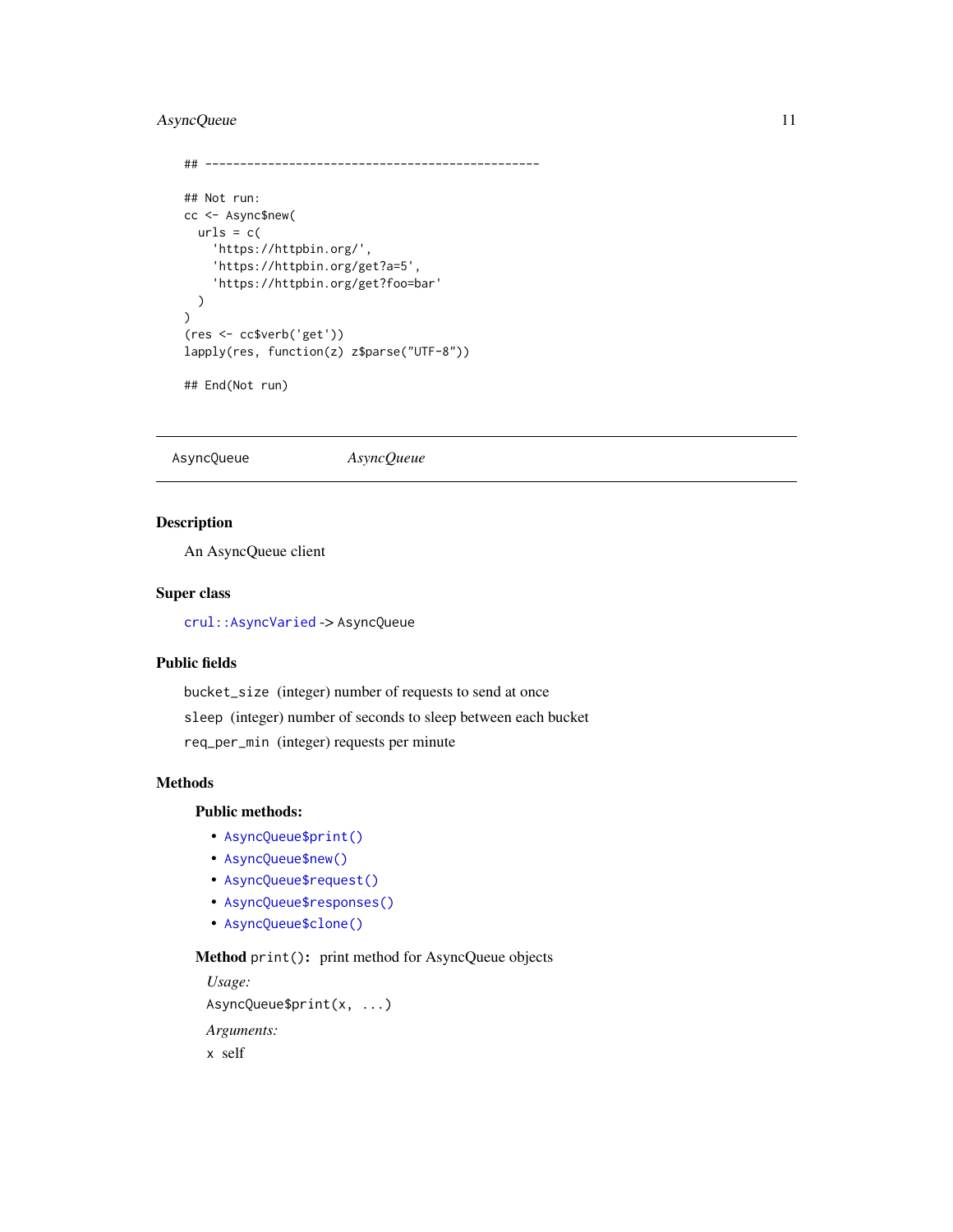```
... ignored
```
Method new(): Create a new AsyncQueue object

```
Usage:
AsyncQueue$new(
  ...,
  . list = list(),
 bucket_size = 5,
 sleep = NULL,
  req_per_min = NULL
)
```
*Arguments:*

..., .list Any number of objects of class [HttpRequest\(\)](#page-37-1), must supply inputs to one of these parameters, but not both

bucket\_size (integer) number of requests to send at once. default: 5. See Details.

sleep (integer) seconds to sleep between buckets. default: NULL (not set)

req\_per\_min (integer) maximum number of requests per minute. if NULL (default), its ignored

*Details:* Must set either sleep or req\_per\_min. If you set req\_per\_min we calculate a new bucket\_size when \$new() is called

*Returns:* A new AsyncQueue object

<span id="page-11-0"></span>Method request(): Execute asynchronous requests

*Usage:*

AsyncQueue\$request()

*Returns:* nothing, responses stored inside object, though will print messages if you choose verbose output

<span id="page-11-1"></span>Method responses(): List responses

*Usage:*

AsyncQueue\$responses()

*Returns:* a list of HttpResponse objects, empty list before requests made

Method clone(): The objects of this class are cloneable with this method.

*Usage:*

AsyncQueue\$clone(deep = FALSE)

*Arguments:*

deep Whether to make a deep clone.

# See Also

Other async: [AsyncVaried](#page-12-1), [Async](#page-3-1), [HttpRequest](#page-37-1)

<span id="page-11-2"></span>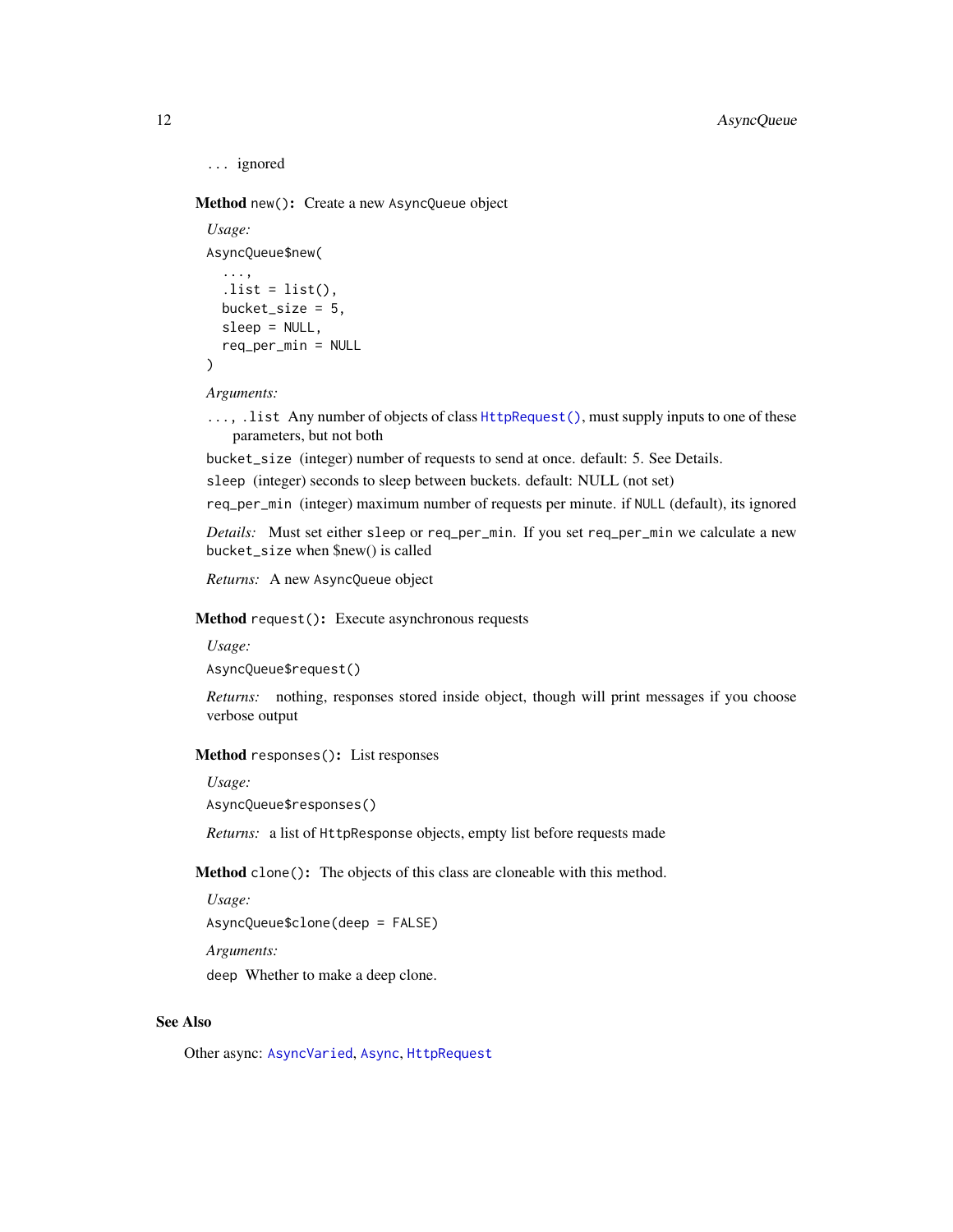#### <span id="page-12-0"></span>AsyncVaried 13

#### Examples

```
## Not run:
# Using sleep
reqlist <- list(
 HttpRequest$new(url = "https://httpbin.org/get")$get(),
 HttpRequest$new(url = "https://httpbin.org/post")$post(),
 HttpRequest$new(url = "https://httpbin.org/put")$put(),
 HttpRequest$new(url = "https://httpbin.org/delete")$delete(),
 HttpRequest$new(url = "https://httpbin.org/get?g=5")$get(),
 HttpRequest$new(
   url = "https://httpbin.org/post")\$post(body = list(y = 9)),HttpRequest$new(
   url = "https://httpbin.org/get")$get(query = list(hello = "world")),
 HttpRequest$new(url = "https://ropensci.org")$get(),
 HttpRequest$new(url = "https://ropensci.org/about")$get(),
 HttpRequest$new(url = "https://ropensci.org/packages")$get(),
 HttpRequest$new(url = "https://ropensci.org/community")$get(),
 HttpRequest$new(url = "https://ropensci.org/blog")$get(),
 HttpRequest$new(url = "https://ropensci.org/careers")$get()
)
out <- AsyncQueue$new(.list = reqlist, bucket_size = 5, sleep = 3)
out
out$bucket_size # bucket size
out$requests() # list requests
out$request() # make requests
out$responses() # list responses
# Using requests per minute
if (interactive()) {
x="https://raw.githubusercontent.com/ropensci/roregistry/gh-pages/registry_urls.json"
z <- HttpClient$new(x)$get()
urls <- jsonlite::fromJSON(z$parse("UTF-8"))$git_url
repos = Filter(length, regmatches(urls, gregexpr("ropensci/[A-Za-z]+", urls)))
repos = unlist(repos)
auth <- list(Authorization = paste("token", Sys.getenv('GITHUB_PAT')))
reqs <- lapply(repos[1:50], function(w) {
 HttpRequest$new(paste0("https://api.github.com/repos/", w), headers = auth)$get()
})
out <- AsyncQueue$new(.list = reqs, req_per_min = 30)
out
out$bucket_size
out$requests()
out$request()
out$responses()
}
## End(Not run)
```
<span id="page-12-1"></span>AsyncVaried *Async client for different request types*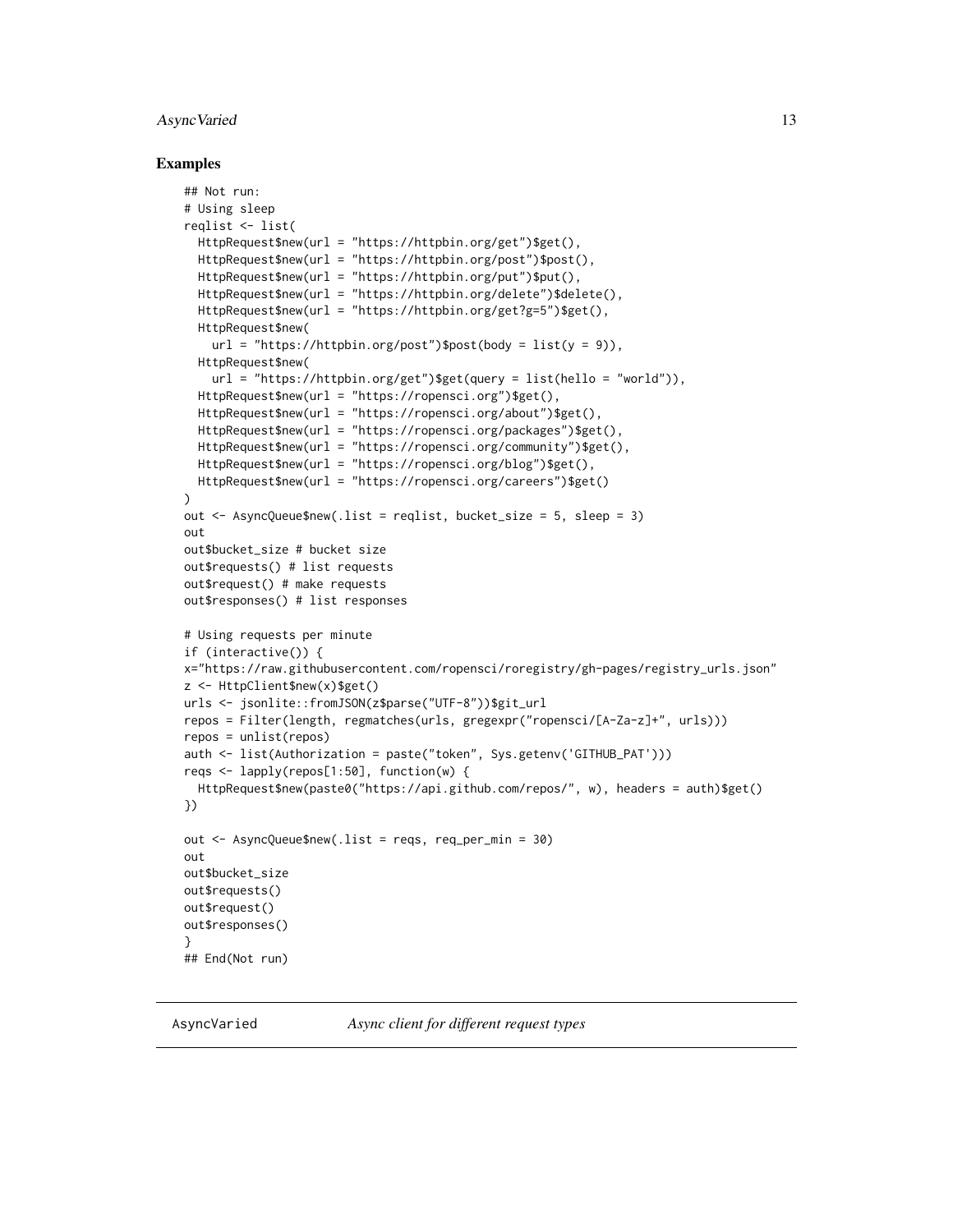# <span id="page-13-0"></span>**Description**

An async client to do many requests, each with different URLs, curl options, etc.

#### Value

An object of class AsyncVaried with variables and methods. [HttpResponse](#page-42-1) objects are returned in the order they are passed in. We print the first 10.

#### Failure behavior

HTTP requests mostly fail in ways that you are probably familiar with, including when there's a 400 response (the URL not found), and when the server made a mistake (a 500 series HTTP status code).

But requests can fail sometimes where there is no HTTP status code, and no agreed upon way to handle it other than to just fail immediately.

When a request fails when using synchronous requests (see [HttpClient\)](#page-27-1) you get an error message that stops your code progression immediately saying for example:

- "Could not resolve host: https://foo.com"
- "Failed to connect to foo.com"
- "Resolving timed out after 10 milliseconds"

However, for async requests we don't want to fail immediately because that would stop the subsequent requests from occurring. Thus, when we find that a request fails for one of the reasons above we give back a [HttpResponse](#page-42-1) object just like any other response, and:

- capture the error message and put it in the content slot of the response object (thus calls to content and parse() work correctly)
- give back a 0 HTTP status code. we handle this specially when testing whether the request was successful or not with e.g., the success() method

# **Methods**

#### Public methods:

- [AsyncVaried\\$print\(\)](#page-4-0)
- [AsyncVaried\\$new\(\)](#page-4-1)
- [AsyncVaried\\$request\(\)](#page-11-0)
- [AsyncVaried\\$responses\(\)](#page-11-1)
- [AsyncVaried\\$requests\(\)](#page-14-0)
- [AsyncVaried\\$parse\(\)](#page-14-1)
- [AsyncVaried\\$status\\_code\(\)](#page-14-2)
- [AsyncVaried\\$status\(\)](#page-14-3)
- [AsyncVaried\\$content\(\)](#page-15-0)
- [AsyncVaried\\$times\(\)](#page-15-1)
- [AsyncVaried\\$clone\(\)](#page-8-0)

Method print(): print method for AsyncVaried objects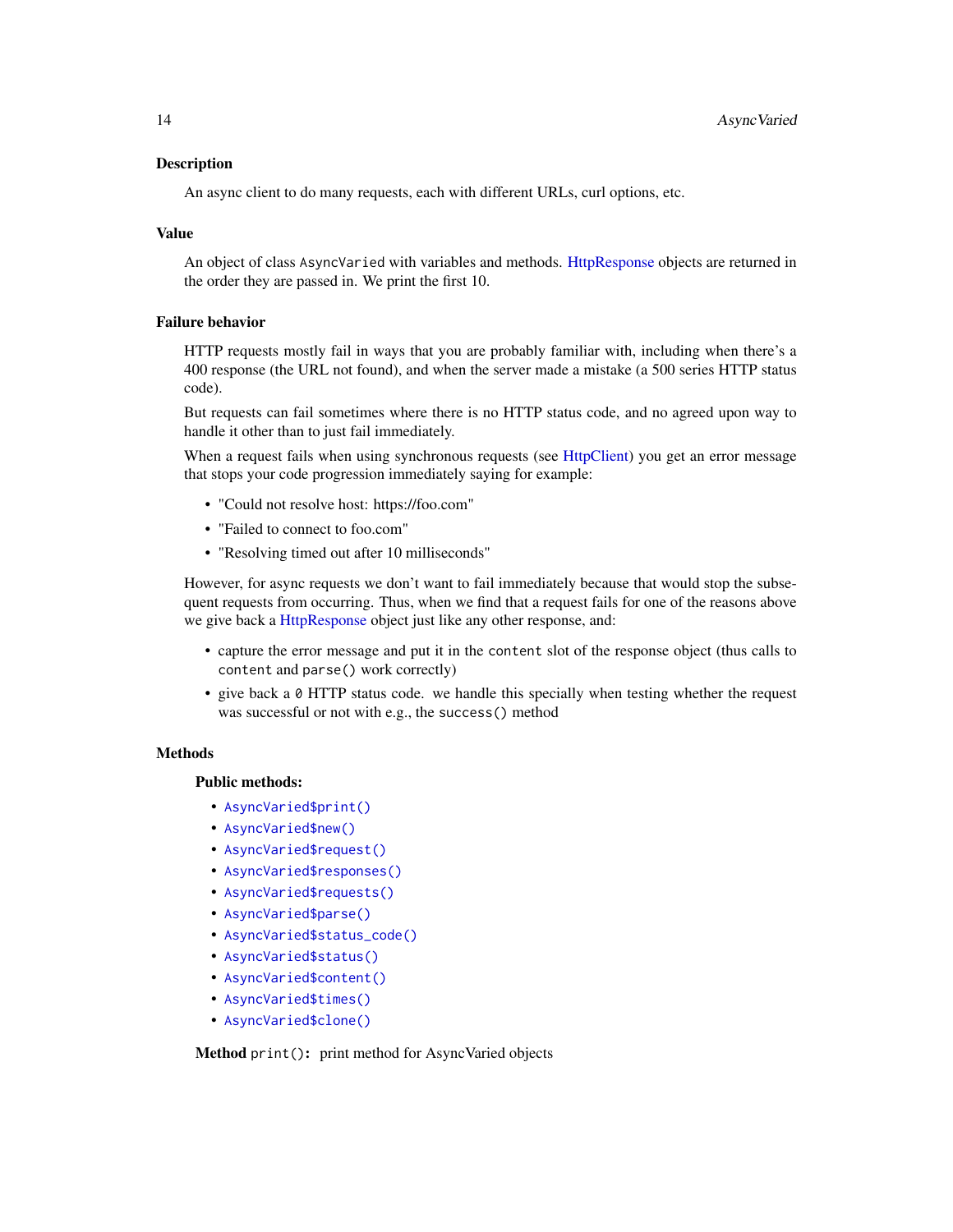# <span id="page-14-4"></span>AsyncVaried 15

*Usage:* AsyncVaried\$print(x, ...) *Arguments:* x self ... ignored

#### Method new(): Create a new AsyncVaried object

*Usage:*

AsyncVaried\$new(..., .list = list())

*Arguments:*

..., .list Any number of objects of class [HttpRequest\(\)](#page-37-1), must supply inputs to one of these parameters, but not both

*Returns:* A new AsyncVaried object

Method request(): Execute asynchronous requests

*Usage:*

AsyncVaried\$request()

*Returns:* nothing, responses stored inside object, though will print messages if you choose verbose output

Method responses(): List responses

*Usage:*

AsyncVaried\$responses()

*Returns:* a list of HttpResponse objects, empty list before requests made

#### <span id="page-14-0"></span>Method requests(): List requests

*Usage:*

AsyncVaried\$requests()

*Returns:* a list of HttpRequest objects, empty list before requests made

<span id="page-14-1"></span>Method parse(): parse content

*Usage:* AsyncVaried\$parse(encoding = "UTF-8") *Arguments:* encoding (character) the encoding to use in parsing. default:"UTF-8" *Returns:* character vector, empty character vector before requests made

<span id="page-14-2"></span>Method status\_code(): Get HTTP status codes for each response

*Usage:* AsyncVaried\$status\_code()

*Returns:* numeric vector, empty numeric vector before requests made

<span id="page-14-3"></span>Method status(): List HTTP status objects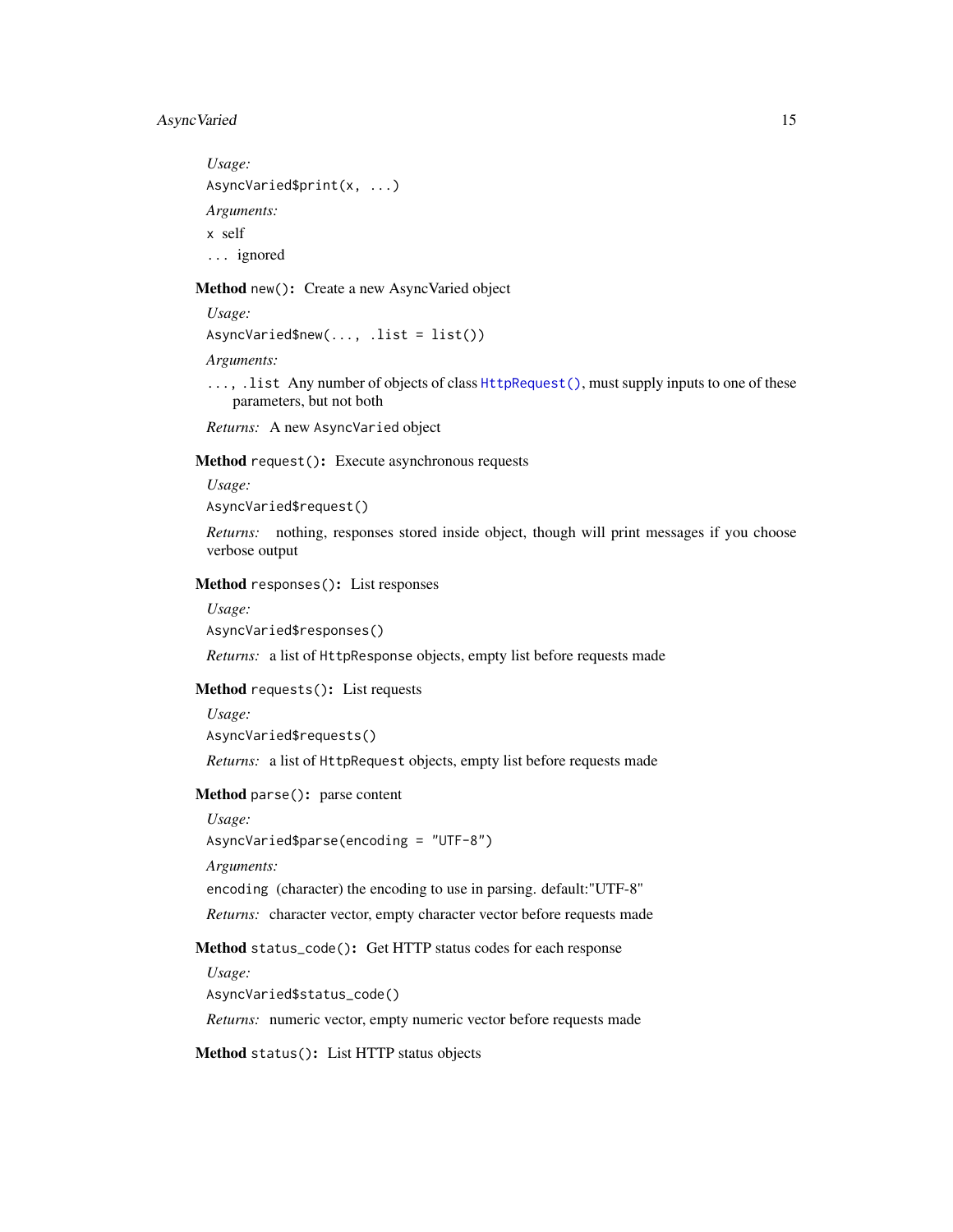*Usage:* AsyncVaried\$status()

*Returns:* a list of http\_code objects, empty list before requests made

#### <span id="page-15-0"></span>Method content(): Get raw content for each response

*Usage:* AsyncVaried\$content() *Returns:* raw list, empty list before requests made

<span id="page-15-1"></span>Method times(): curl request times

*Usage:* AsyncVaried\$times()

*Returns:* list of named numeric vectors, empty list before requests made

Method clone(): The objects of this class are cloneable with this method.

*Usage:* AsyncVaried\$clone(deep = FALSE) *Arguments:* deep Whether to make a deep clone.

# See Also

Other async: [AsyncQueue](#page-10-1), [Async](#page-3-1), [HttpRequest](#page-37-1)

# Examples

```
## Not run:
# pass in requests via ...
req1 <- HttpRequest$new(
 url = "https://httpbin.org/get",
  opts = list(verbose = TRUE),
 headers = list(foo = "bar"))$get()
req2 <- HttpRequest$new(url = "https://httpbin.org/post")$post()
# Create an AsyncVaried object
out <- AsyncVaried$new(req1, req2)
# before you make requests, the methods return empty objects
out$status()
out$status_code()
out$content()
out$times()
out$parse()
out$responses()
# make requests
out$request()
```
<span id="page-15-2"></span>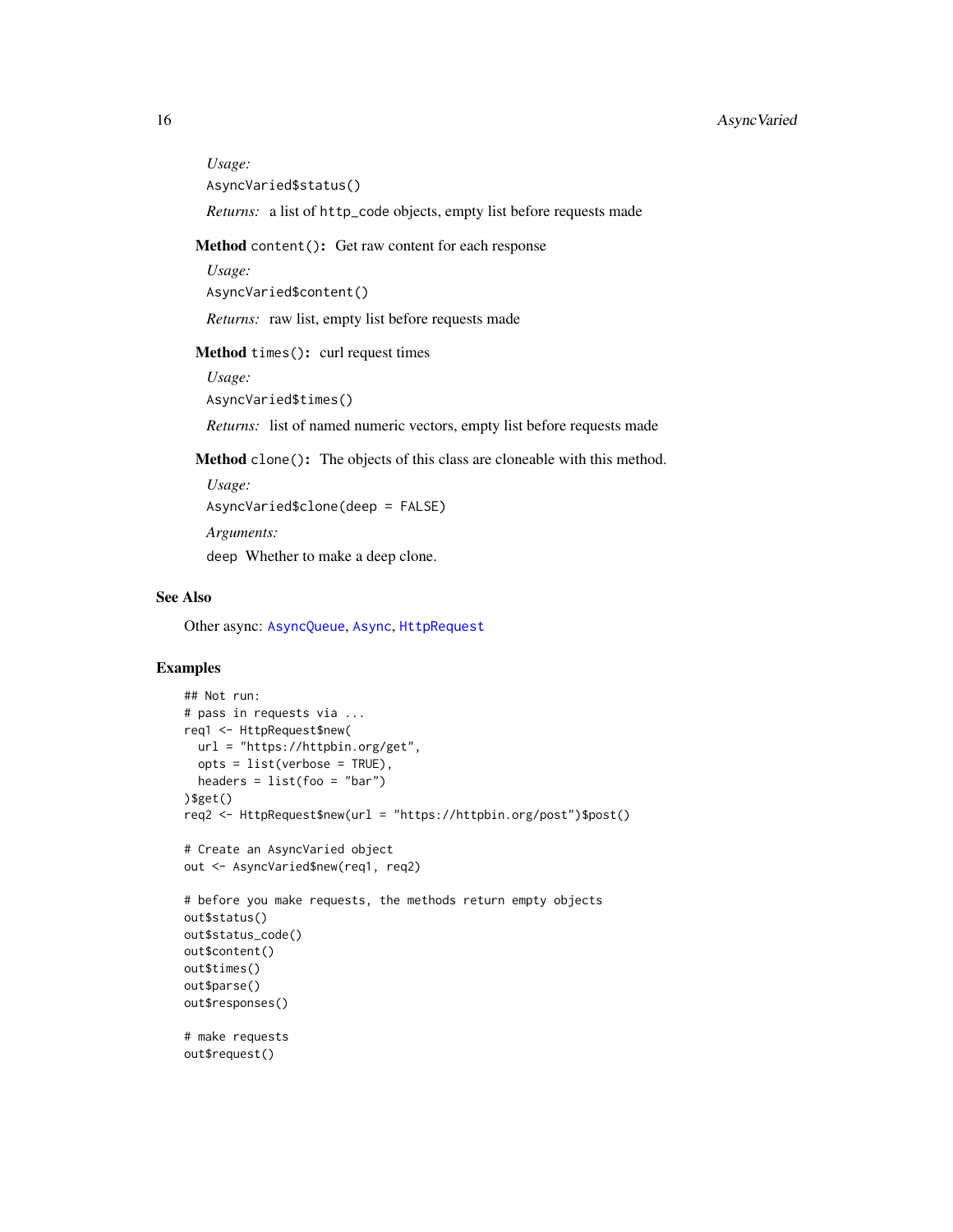```
# access various parts
## http status objects
out$status()
## status codes
out$status_code()
## content (raw data)
out$content()
## times
out$times()
## parsed content
out$parse()
## response objects
out$responses()
# use $verb() method to select http verb
method <- "post"
req1 <- HttpRequest$new(
 url = "https://httpbin.org/post",
  opts = list(verbose = TRUE),
  headers = list(foo = "bar"))$verb(method)
req2 <- HttpRequest$new(url = "https://httpbin.org/post")$verb(method)
out <- AsyncVaried$new(req1, req2)
out
out$request()
out$responses()
# pass in requests in a list via .list param
reqlist <- list(
  HttpRequest$new(url = "https://httpbin.org/get")$get(),
  HttpRequest$new(url = "https://httpbin.org/post")$post(),
  HttpRequest$new(url = "https://httpbin.org/put")$put(),
  HttpRequest$new(url = "https://httpbin.org/delete")$delete(),
  HttpRequest$new(url = "https://httpbin.org/get?g=5")$get(),
  HttpRequest$new(
    url = "https://httpbin.org/post")$post(body = list(y = 9)),HttpRequest$new(
    url = "https://httpbin.org/get")$get(query = list(hello = "world"))
)
out <- AsyncVaried$new(.list = reqlist)
out$request()
out$status()
out$status_code()
out$content()
out$times()
out$parse()
# using auth with async
url <- "https://httpbin.org/basic-auth/user/passwd"
auth \le auth(user = "user", pwd = "passwd")
reqlist <- list(
```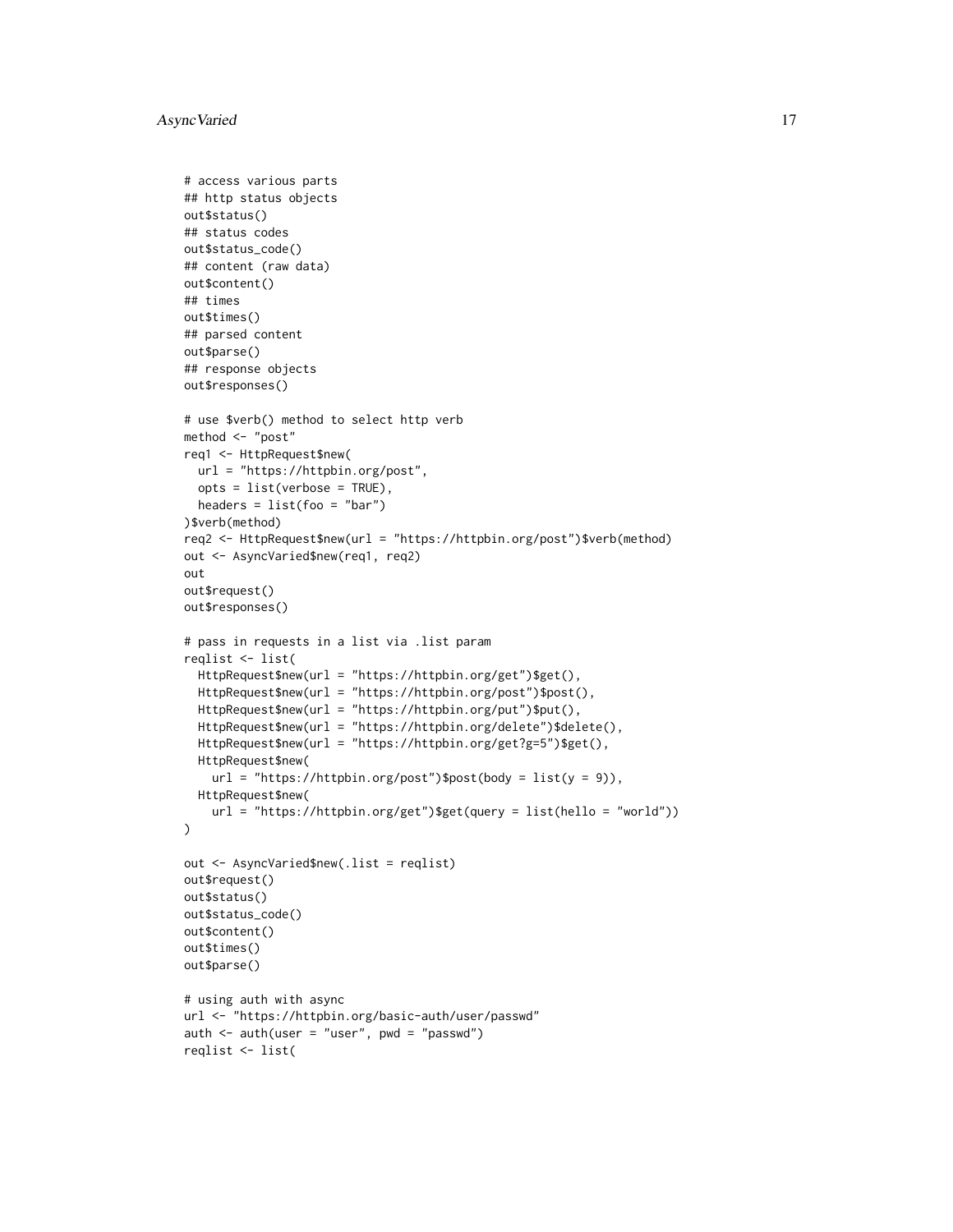```
HttpRequest$new(url = url, auth = auth)$$get(),HttpRequest$new(url = url, auth = auth)$get(query = list(a=5)),
 HttpRequest$new(url = url, auth = auth)$get(query = list(b=3))
\mathcal{L}out <- AsyncVaried$new(.list = reqlist)
out$request()
out$status()
out$parse()
# failure behavior
## e.g. when a URL doesn't exist, a timeout, etc.
reqlist <- list(
 HttpRequest$new(url = "http://stuffthings.gvb")$get(),
 HttpRequest$new(url = "https://httpbin.org")$head(),
 HttpRequest$new(url = "https://httpbin.org",
  opts = list(timeout_ms = 10))$head()
)
(tmp <- AsyncVaried$new(.list = reqlist))
tmp$request()
tmp$responses()
tmp$parse("UTF-8")
# access intemediate redirect headers
dois <- c("10.7202/1045307ar", "10.1242/jeb.088898", "10.1121/1.3383963")
reqlist <- list(
  HttpRequest$new(url = paste0("https://doi.org/", dois[1]))$get(),
  HttpRequest$new(url = paste0("https://doi.org/", dois[2]))$get(),
 HttpRequest$new(url = paste0("https://doi.org/", dois[3]))$get()
)
tmp <- AsyncVaried$new(.list = reqlist)
tmp$request()
tmp
lapply(tmp$responses(), "[[", "response_headers_all")
## End(Not run)
```
<span id="page-17-1"></span>auth *Authentication*

# **Description**

Authentication

# Usage

auth(user, pwd, auth = "basic")

#### Arguments

user (character) username, required. see Details.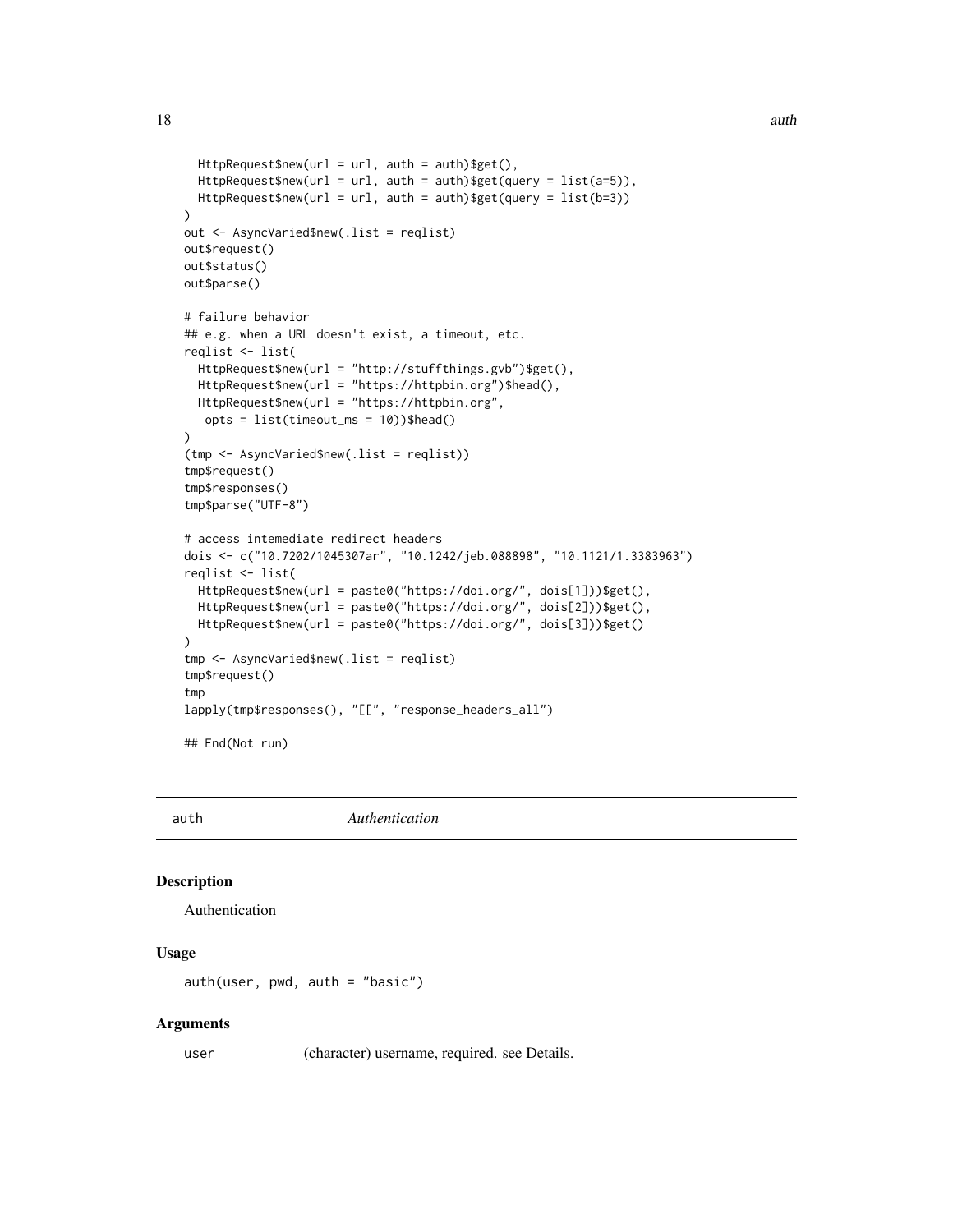# <span id="page-18-0"></span>content-types 19

| pwd  | (character) password, required, see Details.                                                                          |
|------|-----------------------------------------------------------------------------------------------------------------------|
| auth | (character) authentication type, one of basic (default), digest, digest ie, gssne-<br>gotiate, ntlm, or any, required |
|      |                                                                                                                       |

#### Details

Only supporting simple auth for now, OAuth later maybe.

For user and pwd you are required to pass in some value. The value can be NULL to - which is equivalent to passing in an empty string like "" in httr::authenticate. You may want to pass in NULL for both user and pwd for example if you are using gssnegotiate auth type. See example below.

# Examples

```
auth(user = "foo", pwd = "bar", auth = "basic")auth(user = "foo", pwd = "bar", auth = "digest")
auth(user = "foo", pwd = "bar", auth = "ntlm")auth(user = "foo", pwd = "bar", auth = "any")# gssnegotiate auth
auth(NULL, NULL, "gssnegotiate")
## Not run:
# with HttpClient
(res <- HttpClient$new(
  url = "https://httpbin.org/basic-auth/user/passwd",
  auth = author(user = 'user", pwd = 'passwd")))
res$auth
x \leftarrow \text{res}\get()
jsonlite::fromJSON(x$parse("UTF-8"))
# with HttpRequest
(res <- HttpRequest$new(
 url = "https://httpbin.org/basic-auth/user/passwd",
  auth = author(user = "user", pwd = "passwd")))
res$auth
## End(Not run)
```
<span id="page-18-1"></span>content-types *Working with content types*

# Description

The [HttpResponse](#page-42-1) class holds all the responses elements for an HTTP request. This document details how to work specifically with the content-type of the response headers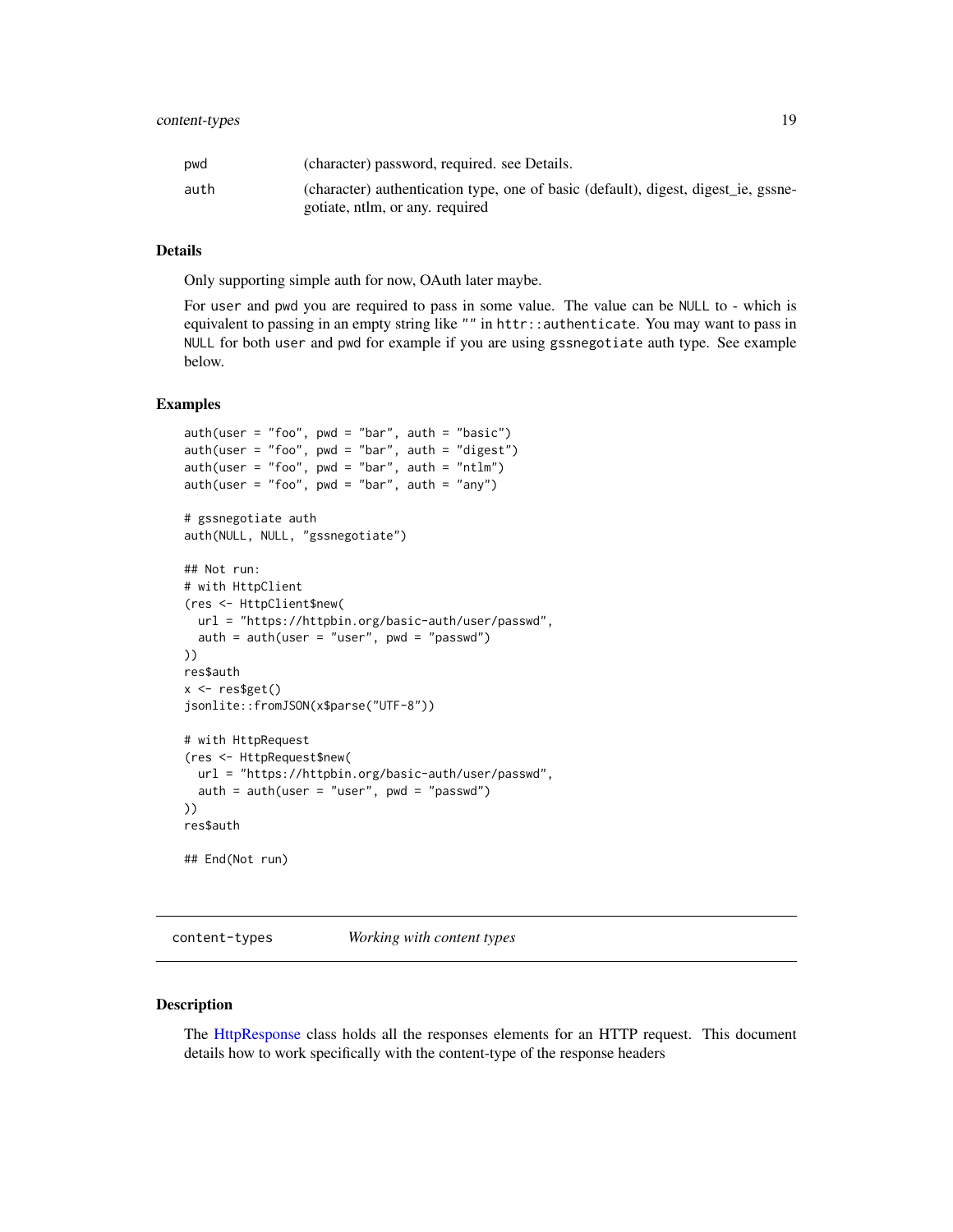#### <span id="page-19-0"></span>Content types

The "Content-Type" header in HTTP responses gives the media type of the response. The media type is both the data format and how the data is intended to be processed by a recipient. (modified from rfc7231)

#### Behavior of the parameters HttpResponse raise\_for\_ct\* methods

- type: (only applicable for the raise\_for\_ct() method): instead of using one of the three other content type methods for html, json, or xml, you can specify a mime type to check, any of those in [mime::mimemap](#page-0-0)
- charset: if you don't give a value to this parameter, we only check that the content type is what you expect; that is, the charset, if given, is ignored.
- behavior: by default when you call this method, and the content type does not match what the method expects, then we run stop() with a message. Instead of stopping, you can choose behavior="warning" and we'll throw a warning instead, allowing any downstream processing to proceed.

#### References

```
spec for content types: https://tools.ietf.org/html/rfc7231#section-3.1.1.5
spec for media types: https://tools.ietf.org/html/rfc7231#section-3.1.1.1
```
#### See Also

**[HttpResponse](#page-42-1)** 

#### Examples

```
## Not run:
(x <- HttpClient$new(url = "https://httpbin.org"))
(res <- x$get())
```

```
## get the content type
res$response_headers$`content-type`
```
## check that the content type is text/html res\$raise\_for\_ct\_html()

```
## it's def. not json
# res$raise_for_ct_json()
```

```
## give custom content type
res$raise_for_ct("text/html")
# res$raise_for_ct("application/json")
# res$raise_for_ct("foo/bar")
```

```
## check charset in addition to the media type
res$raise_for_ct_html(charset = "utf-8")
# res$raise_for_ct_html(charset = "utf-16")
```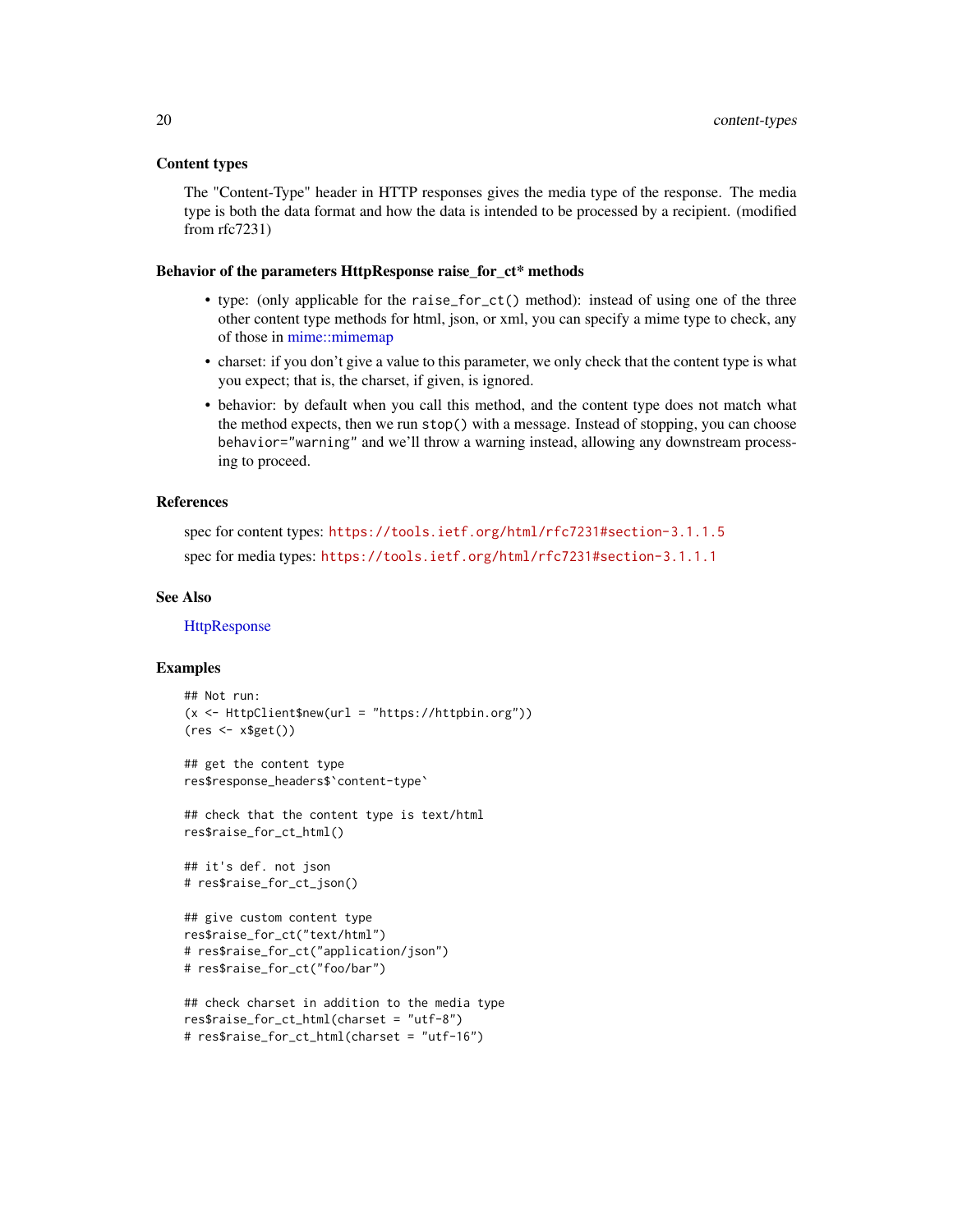#### <span id="page-20-0"></span>cookies 21

```
# warn instead of stop
res$raise_for_ct_json(behavior = "warning")
## End(Not run)
```
<span id="page-20-1"></span>cookies *Working with cookies*

#### Description

Working with cookies

#### Examples

```
## Not run:
x <- HttpClient$new(
 url = "https://httpbin.org",
 opts = list(
   cookie = "c=1; f=5",verbose = TRUE
  )
)
x
# set cookies
(res <- x$get("cookies"))
jsonlite::fromJSON(res$parse("UTF-8"))
(x <- HttpClient$new(url = "https://httpbin.org"))
res <- x$get("cookies/set", query = list(foo = 123, bar = "ftw"))
jsonlite::fromJSON(res$parse("UTF-8"))
curl::handle_cookies(handle = res$handle)
# reuse handle
res2 <- x$get("get", query = list(hello = "world"))
jsonlite::fromJSON(res2$parse("UTF-8"))
curl::handle_cookies(handle = res2$handle)
# DOAJ
x <- HttpClient$new(url = "https://doaj.org")
res <- x$get("api/v1/journals/f3f2e7f23d444370ae5f5199f85bc100",
  verbose = TRUE)
res$response_headers$`set-cookie`
curl::handle_cookies(handle = res$handle)
res2 <- x$get("api/v1/journals/9abfb36b06404e8a8566e1a44180bbdc",
  verbose = TRUE)
## reset handle
x$handle_pop()
## cookies no longer sent, as handle reset
```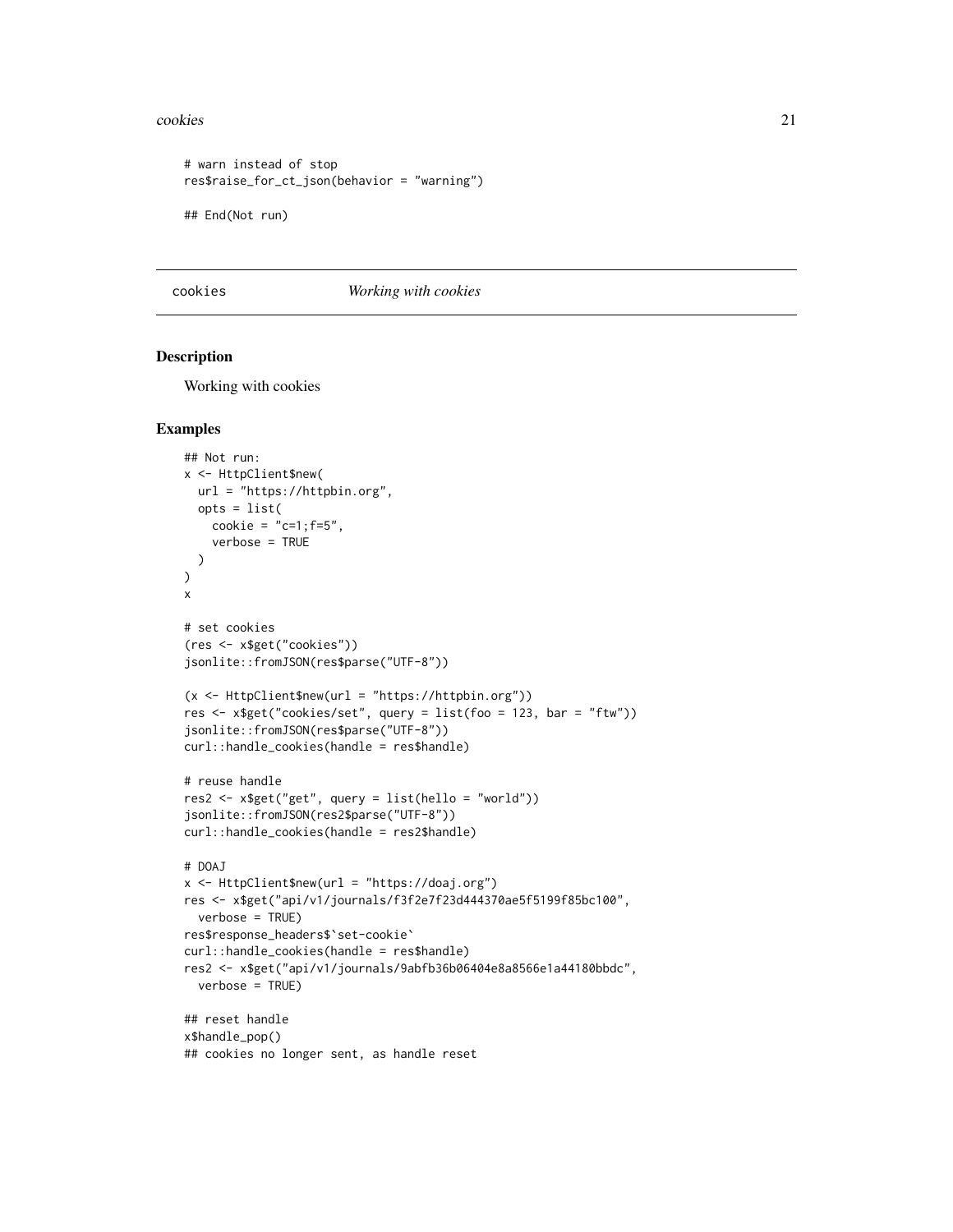```
res2 <- x$get("api/v1/journals/9abfb36b06404e8a8566e1a44180bbdc",
 verbose = TRUE)
```
## End(Not run)

crul-options *Set curl options, proxy, and basic auth*

# <span id="page-21-1"></span>Description

Set curl options, proxy, and basic auth

# Usage

```
set_opts(...)
set_verbose()
set_proxy(x)
set_auth(x)
set_headers(...)
```
crul\_settings(reset = FALSE)

# Arguments

| $\ddotsc$ | For set_opts() any curl option in the set curl::curl_options(). For set_headers()<br>a named list of headers    |
|-----------|-----------------------------------------------------------------------------------------------------------------|
| x         | For set_proxy() a proxy object made with $prox(y)$ . For set_auth() an auth<br>object made with $\text{auth}()$ |
| reset     | (logical) reset all settings (aka, delete them). Default: FALSE                                                 |

# Details

- set\_opts(): set curl options; supports any options in [curl::curl\\_options\(\)](#page-0-0)
- set\_verbose(): set custom curl verbose; sets verbose=TRUE and debugfunction to the callback result from [curl\\_verbose\(\)](#page-24-1)
- set\_proxy(): set proxy settings, accepts [proxy\(\)](#page-55-1)
- set\_auth(): set authorization, accepts [auth\(\)](#page-17-1)
- set\_headers(): set request headers, a named list
- crul\_settings(): list all settigns set via these functions

# Note

the mock option will be seen in output of crul\_settings() but is set via the function [mock\(\)](#page-46-1)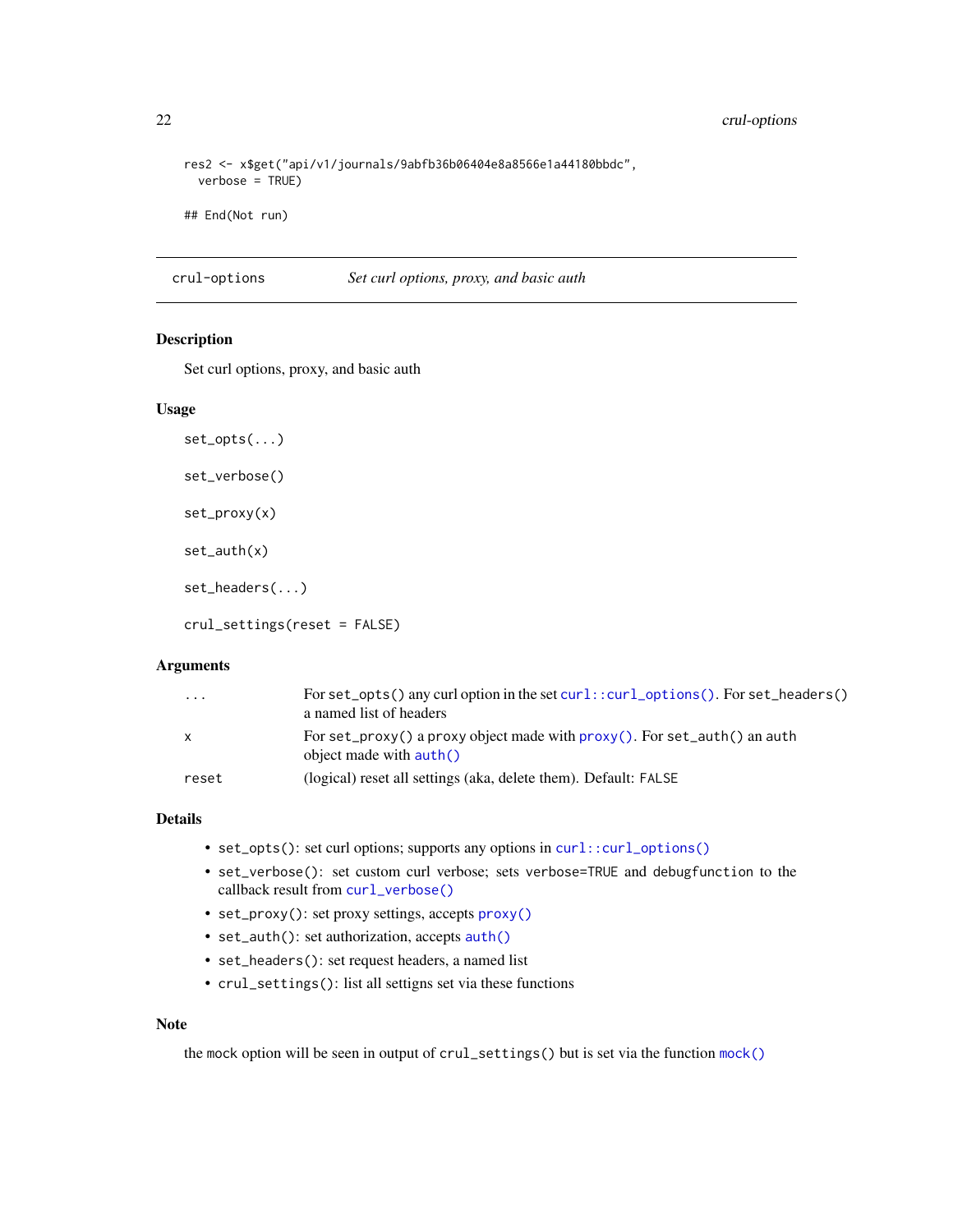# crul-options 23

# Examples

```
if (interactive()) {
# get settings
crul_settings()
# curl options
set_opts(timeout_ms = 1000)
crul_settings()
set_opts(timeout_ms = 4000)
crul_settings()
set_opts(verbose = TRUE)
crul_settings()
## Not run:
HttpClient$new('https://httpbin.org')$get('get')
## End(Not run)
# set_verbose - sets: `verbose=TRUE`, and `debugfunction` to
# result of call to `curl_verbose()`, see `?curl_verbose`
set_verbose()
crul_settings()
# basic authentication
set_author(author = "foo", pwd = "bar", auth = "basic")crul_settings()
# proxies
set_proxy(proxy("http://97.77.104.22:3128"))
crul_settings()
# headers
crul_settings(TRUE) # reset first
set_headers(foo = "bar")
crul_settings()
set_headers(`User-Agent` = "hello world")
crul_settings()
## Not run:
set_opts(verbose = TRUE)
HttpClient$new('https://httpbin.org')$get('get')
## End(Not run)
# reset
crul_settings(TRUE)
crul_settings()
# works with async functions
## Async
set_opts(verbose = TRUE)
cc <- Async$new(urls = c(
    'https://httpbin.org/get?a=5',
    'https://httpbin.org/get?foo=bar'))
(res <- cc$get())
```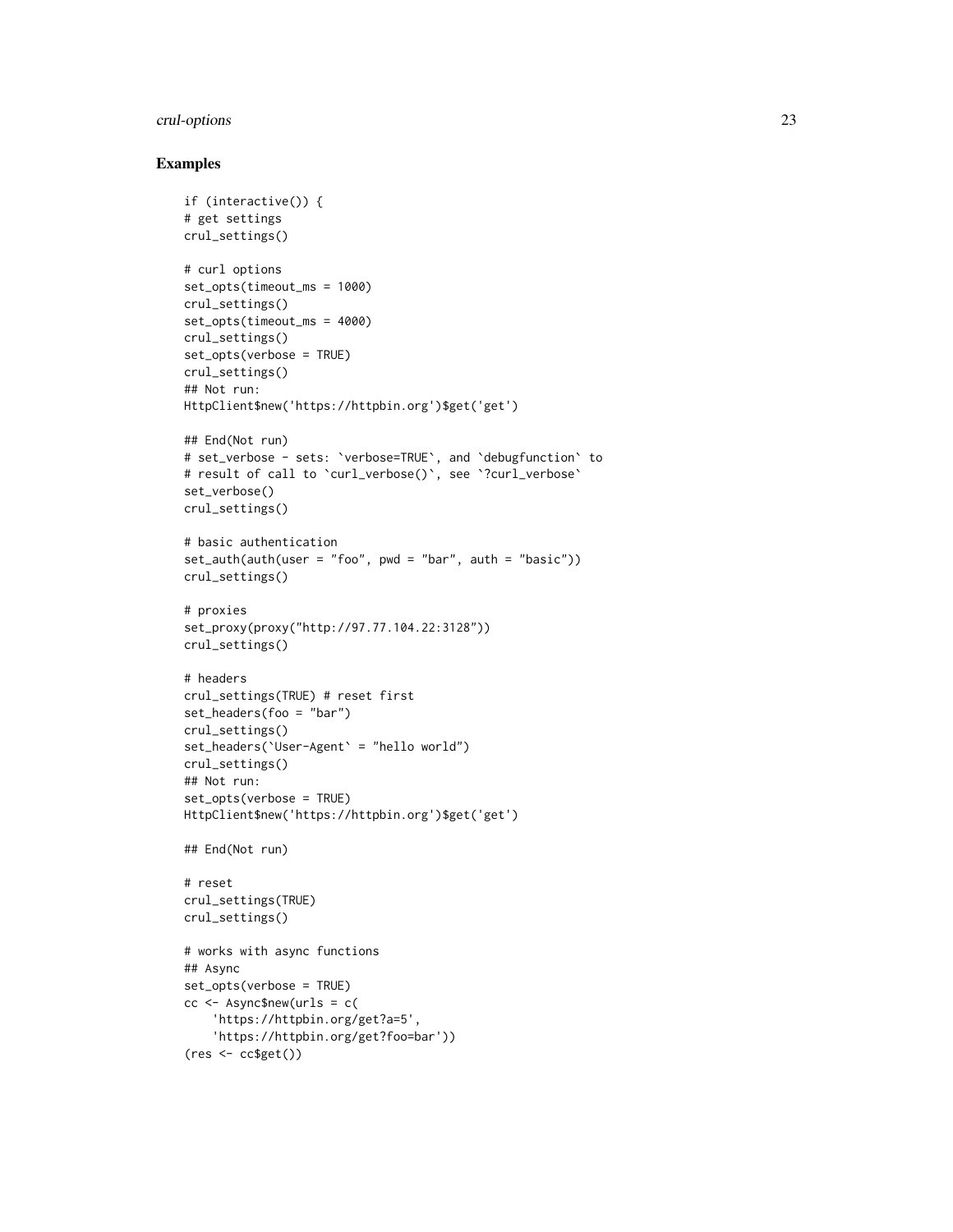```
## AsyncVaried
set_opts(verbose = TRUE)
set_headers(stuff = "things")
reqlist <- list(
 HttpRequest$new(url = "https://httpbin.org/get")$get(),
  HttpRequest$new(url = "https://httpbin.org/post")$post())
out <- AsyncVaried$new(.list = reqlist)
out$request()
}
```
curl-options *curl options*

#### **Description**

With the opts parameter you can pass in various curl options, including user agent string, whether to get verbose curl output or not, setting a timeout for requests, and more. See [curl::curl\\_options\(\)](#page-0-0) for all the options you can use. Note that you need to give curl options exactly as given in [curl::curl\\_options\(\)](#page-0-0).

#### Examples

```
## Not run:
url <- "https://httpbin.org"
# set curl options on client initialization
(res <- HttpClient$new(url = url, opts = list(verbose = TRUE)))
res$opts
res$get('get')
# or set curl options when performing HTTP operation
(res <- HttpClient$new(url = url))
res$get('get', verbose = TRUE)
res$get('get', stuff = "things")
# set a timeout
(res \leftarrow \text{HttpClient$new}(\text{url} = \text{url}, \text{opts} = list(timeout_m s = 1)))# res$get('get')
# set user agent either as a header or an option
HttpClient$new(url = url,
  headers = list(`User-Agent` = "hello world"),
  opts = list(verbose = TRUE)
)$get('get')
HttpClient$new(url = url,
  opts = list(verbose = TRUE, useragent = "hello world")
)$get('get')
```
<span id="page-23-0"></span>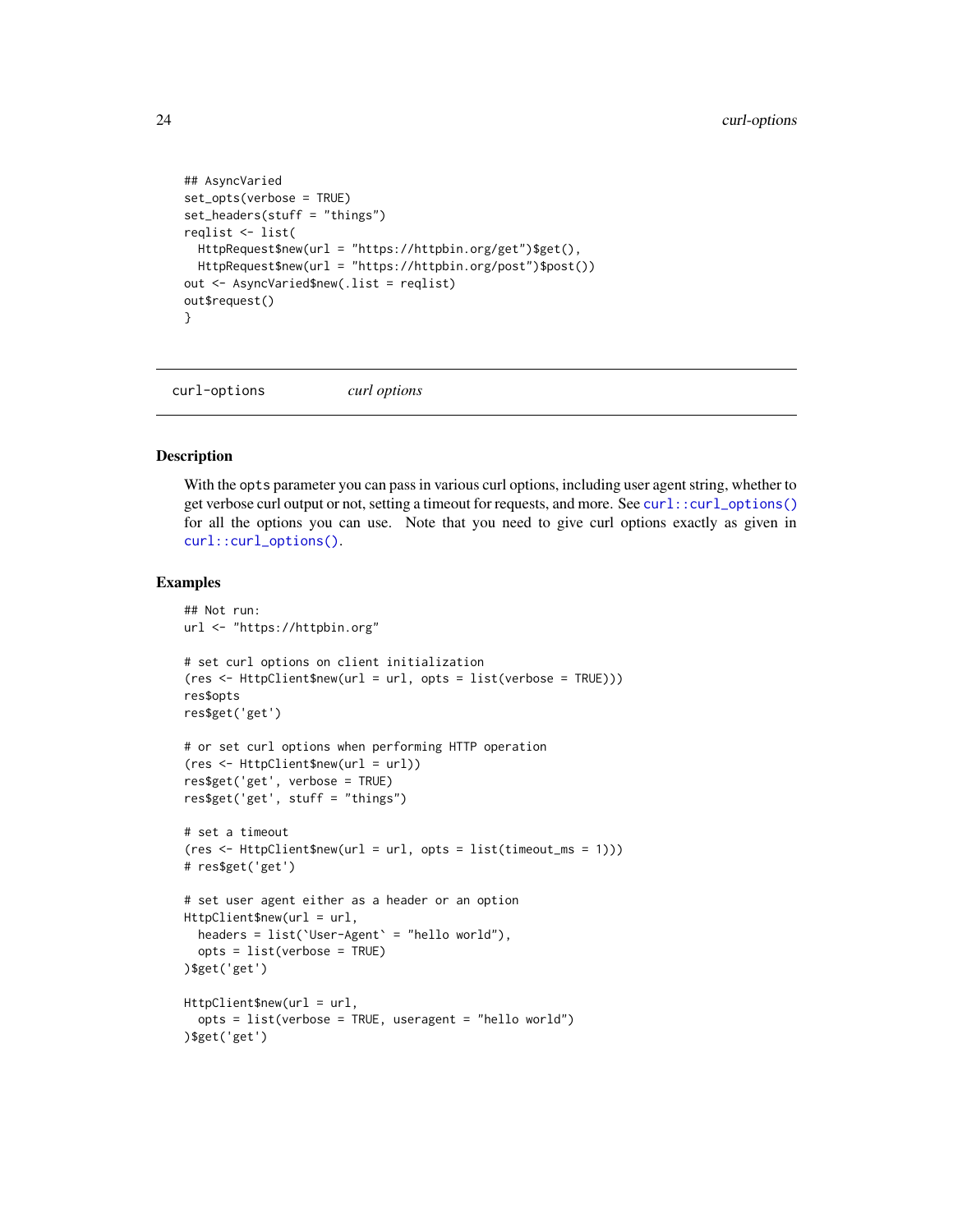# <span id="page-24-0"></span>curl\_verbose 25

```
# You can also set custom debug function via the verbose
# parameter when calling `$new()`
res <- HttpClient$new(url, verbose=curl_verbose())
res
res$get("get")
res <- HttpClient$new(url, verbose=curl_verbose(data_in=TRUE))
res$get("get")
res <- HttpClient$new(url, verbose=curl_verbose(info=TRUE))
res$get("get")
```
## End(Not run)

<span id="page-24-1"></span>curl\_verbose *curl verbose method*

# Description

curl verbose method

#### Usage

```
curl_verbose(data_out = TRUE, data_in = FALSE, info = FALSE, ssl = FALSE)
```
#### Arguments

| data_out | Show data sent to the server                                                                                                 |
|----------|------------------------------------------------------------------------------------------------------------------------------|
| data_in  | Show data recieved from the server                                                                                           |
| info     | Show informational text from curl. This is mainly useful for debugging https<br>and auth problems, so is disabled by default |
| ssl      | Show even data sent/recieved over SSL connections?                                                                           |

# Details

line prefixes:

- \* informative curl messages
- $\bullet$  => headers sent (out)
- > data sent (out)
- \* > ssl data sent (out)
- $\bullet$   $\leq$  headers received (in)
- < data received (in)
- $\lt^*$  ssl data received (in)

# Note

adapted from httr::verbose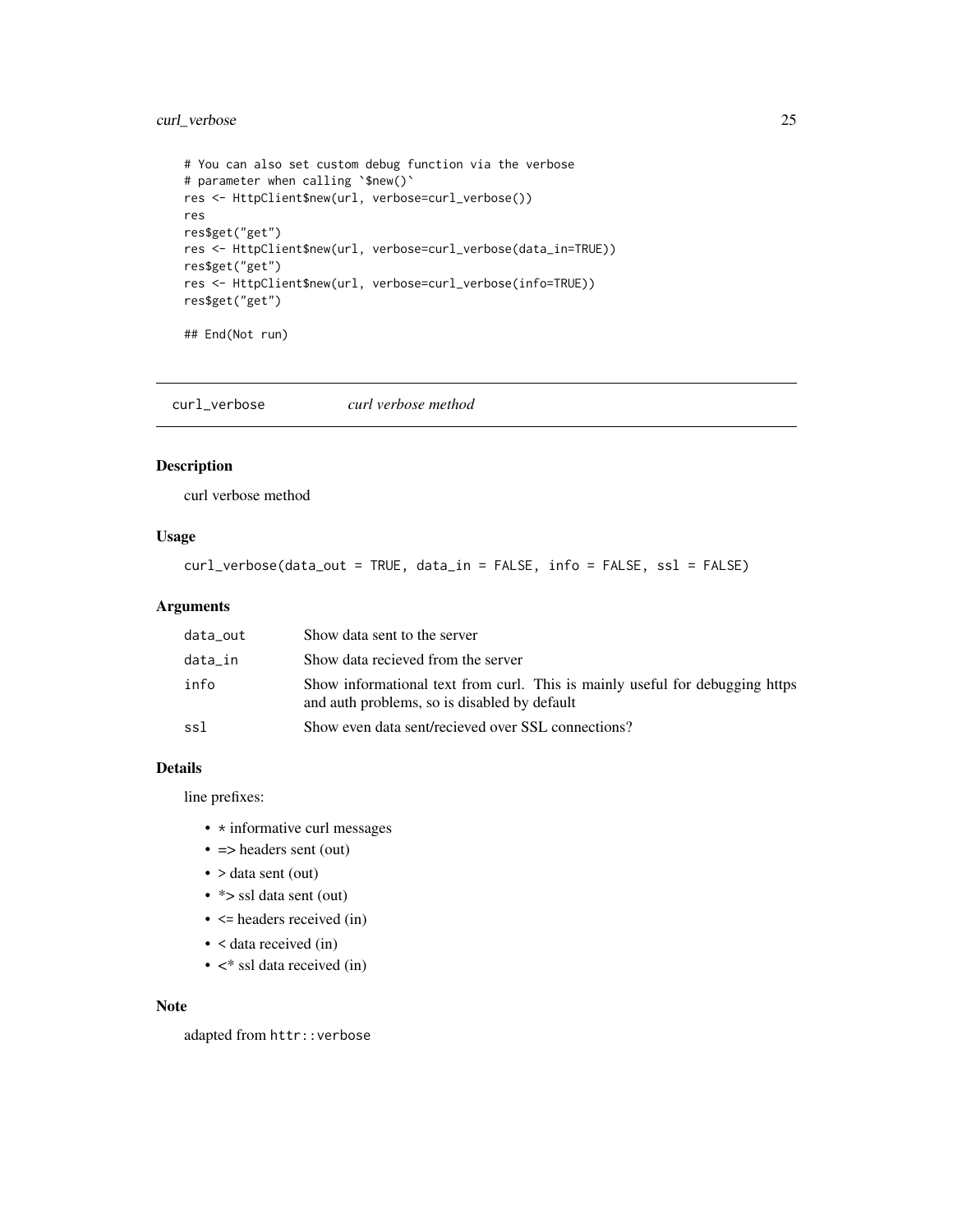<span id="page-25-1"></span><span id="page-25-0"></span>

# Description

Make a handle

# Usage

handle(url, ...)

# Arguments

| url      | (character) A url. required.            |
|----------|-----------------------------------------|
| $\cdots$ | options passed on to curl::new_handle() |

# Examples

handle("https://httpbin.org")

```
# handles - pass in your own handle
## Not run:
h <- handle("https://httpbin.org")
(res <- HttpClient$new(handle = h))
out <- res$get("get")
```
## End(Not run)

<span id="page-25-2"></span>hooks *Event Hooks*

#### Description

Trigger functions to run on requests and/or responses. See Details for more.

# Details

Functions passed to request are run **before** the request occurs. The meaning of triggering a function on the request is that you can do things to the request object.

Functions passed to response are run once the request is done, and the response object is created. The meaning of triggering a function on the response is to do things on the response object.

The above for request and response applies the same whether you make real HTTP requests or mock with webmockr.

#### Note

Only supported on [HttpClient](#page-27-1) for now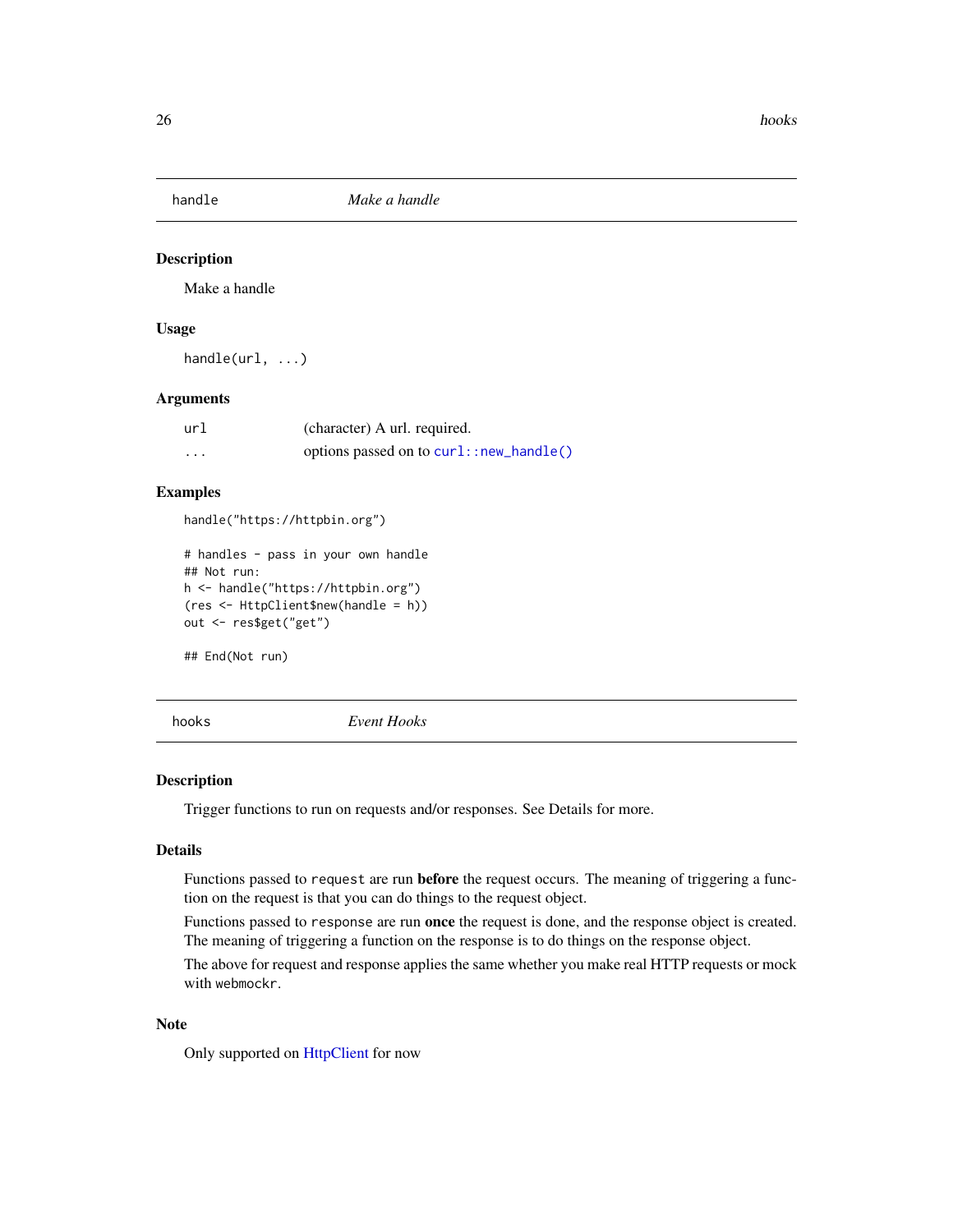# <span id="page-26-0"></span>http-headers 27

# Examples

```
## Not run:
# hooks on the request
fun_req <- function(request) {
  cat(paste0("Requesting: ", request$url$url), sep = "\n")
}
(x <- HttpClient$new(url = "https://httpbin.org",
  hooks = list(request = fun_reg)))x$hooks
x$hooks$request
r1 <- x$get('get')
captured_req <- list()
fun_req2 <- function(request) {
  cat("Capturing Request", sep = "\n")
  captured_req <<- request
}
(x <- HttpClient$new(url = "https://httpbin.org",
  hooks = list(request = fun_reg2))x$hooks
x$hooks$request
r1 <- x$get('get')
captured_req
# hooks on the response
fun_resp <- function(response) {
  cat(paste0("status_code: ", response$status_code), sep = "\n")
}
(x <- HttpClient$new(url = "https://httpbin.org",
  hooks = list(response = fun_resp)))
x$url
x$hooks
r1 <- x$get('get')
# both
(x <- HttpClient$new(url = "https://httpbin.org",
 hooks = list(request = fun_reg, response = fun_reg))x$get("get")
## End(Not run)
```
<span id="page-26-1"></span>http-headers *Working with HTTP headers*

#### Description

Working with HTTP headers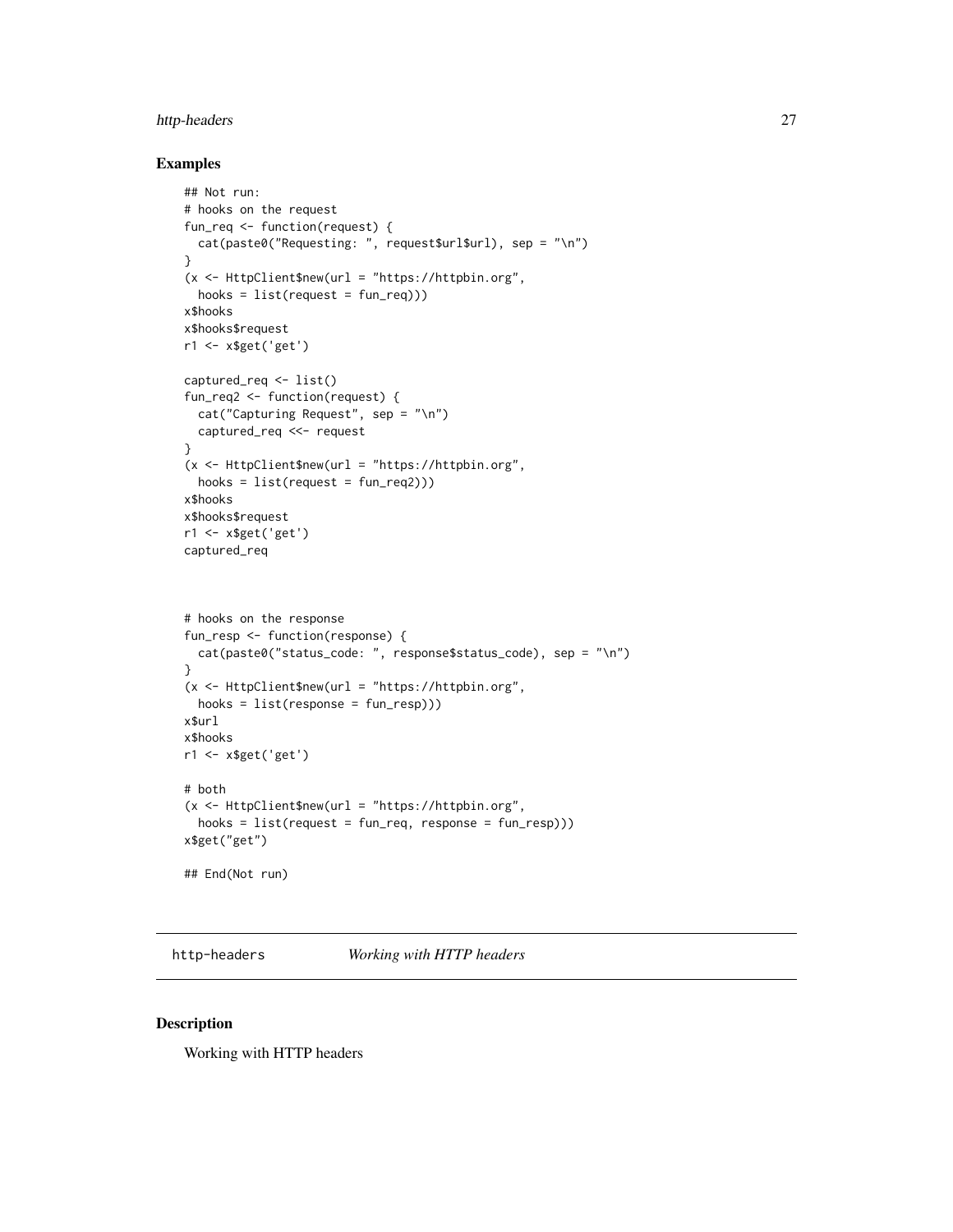# Examples

```
## Not run:
(x <- HttpClient$new(url = "https://httpbin.org"))
# set headers
(res <- HttpClient$new(
 url = "https://httpbin.org",
 opts = list(
   verbose = TRUE
  ),
 headers = list(
   a = "stuff",b = "things")
))
res$headers
# reassign header value
res$headers$a <- "that"
# define new header
res$headers$c <- "what"
# request
res$get('get')
## setting content-type via headers
(res <- HttpClient$new(
 url = "https://httpbin.org",
 opts = list(
   verbose = TRUE
  ),
  headers = list(`Content-Type` = "application/json")
))
res$get('get')
## End(Not run)
```
<span id="page-27-1"></span>HttpClient *HTTP client*

# Description

Create and execute HTTP requests

# Value

an [HttpResponse](#page-42-1) object

<span id="page-27-0"></span>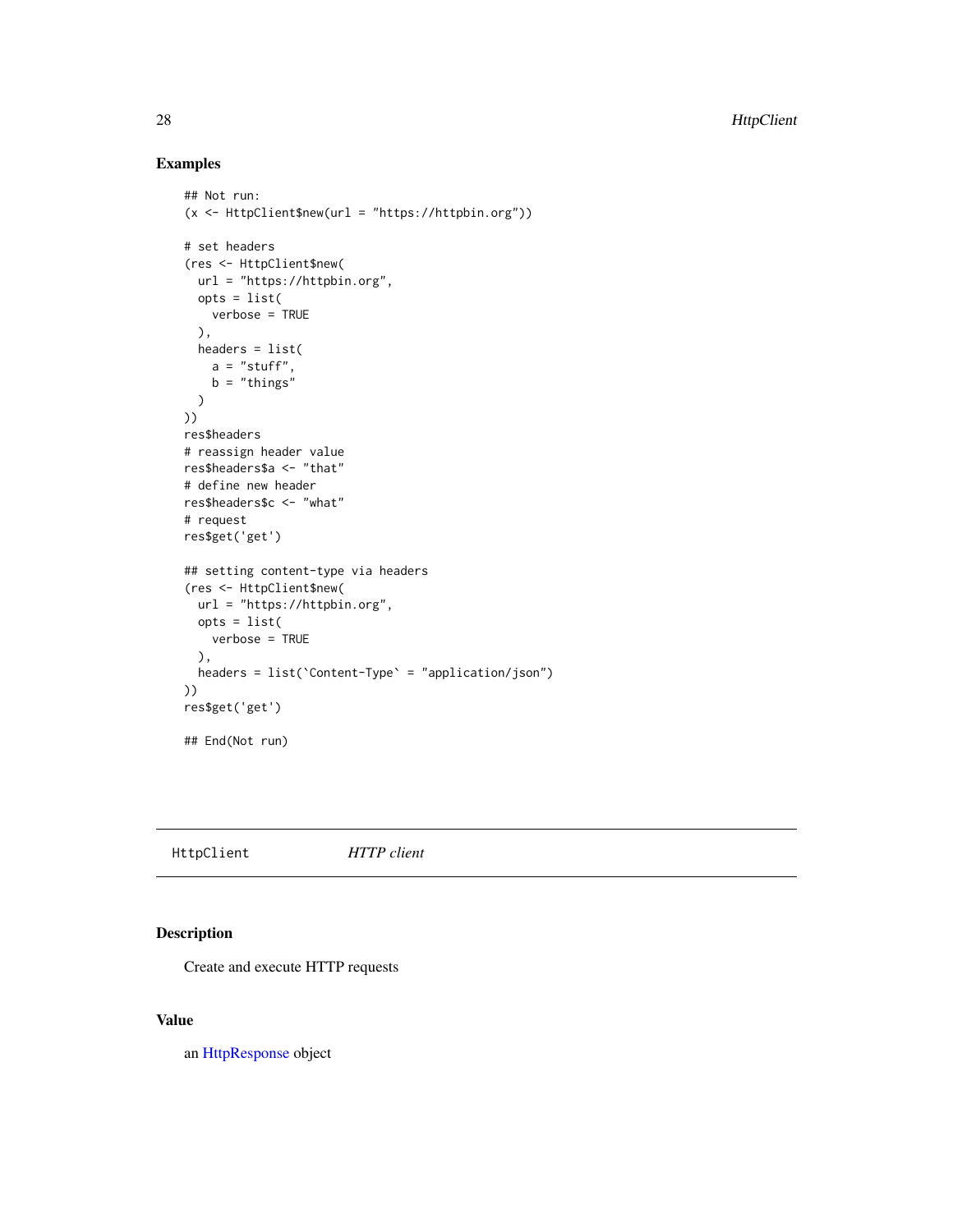#### <span id="page-28-0"></span>HttpClient 29

# handles

curl handles are re-used on the level of the connection object, that is, each HttpClient object is separate from one another so as to better separate connections.

If you don't pass in a curl handle to the handle parameter, it gets created when a HTTP verb is called. Thus, if you try to get handle after creating a HttpClient object only passing url parameter, handle will be NULL. If you pass a curl handle to the handle parameter, then you can get the handle from the HttpClientobject. The response from a http verb request does have the handle in thehandle' slot.

# Public fields

url (character) a url

opts (list) named list of curl options

proxies a [proxy\(\)](#page-55-1) object

auth an [auth\(\)](#page-17-1) object

headers (list) named list of headers, see [http-headers](#page-26-1)

handle a [handle\(\)](#page-25-1)

progress only supports httr::progress(), see [progress](#page-55-2)

hooks a named list, see [hooks](#page-25-2)

# **Methods**

#### Public methods:

- [HttpClient\\$print\(\)](#page-4-0)
- [HttpClient\\$new\(\)](#page-4-1)
- [HttpClient\\$get\(\)](#page-5-0)
- [HttpClient\\$post\(\)](#page-5-1)
- [HttpClient\\$put\(\)](#page-6-0)
- [HttpClient\\$patch\(\)](#page-6-1)
- [HttpClient\\$delete\(\)](#page-7-0)
- [HttpClient\\$head\(\)](#page-7-1)
- [HttpClient\\$verb\(\)](#page-7-2)
- [HttpClient\\$retry\(\)](#page-32-0)
- [HttpClient\\$handle\\_pop\(\)](#page-34-0)
- [HttpClient\\$url\\_fetch\(\)](#page-34-1)
- [HttpClient\\$clone\(\)](#page-8-0)

#### Method print(): print method for HttpClient objects

```
Usage:
HttpClient$print(x, ...)
Arguments:
x self
... ignored
```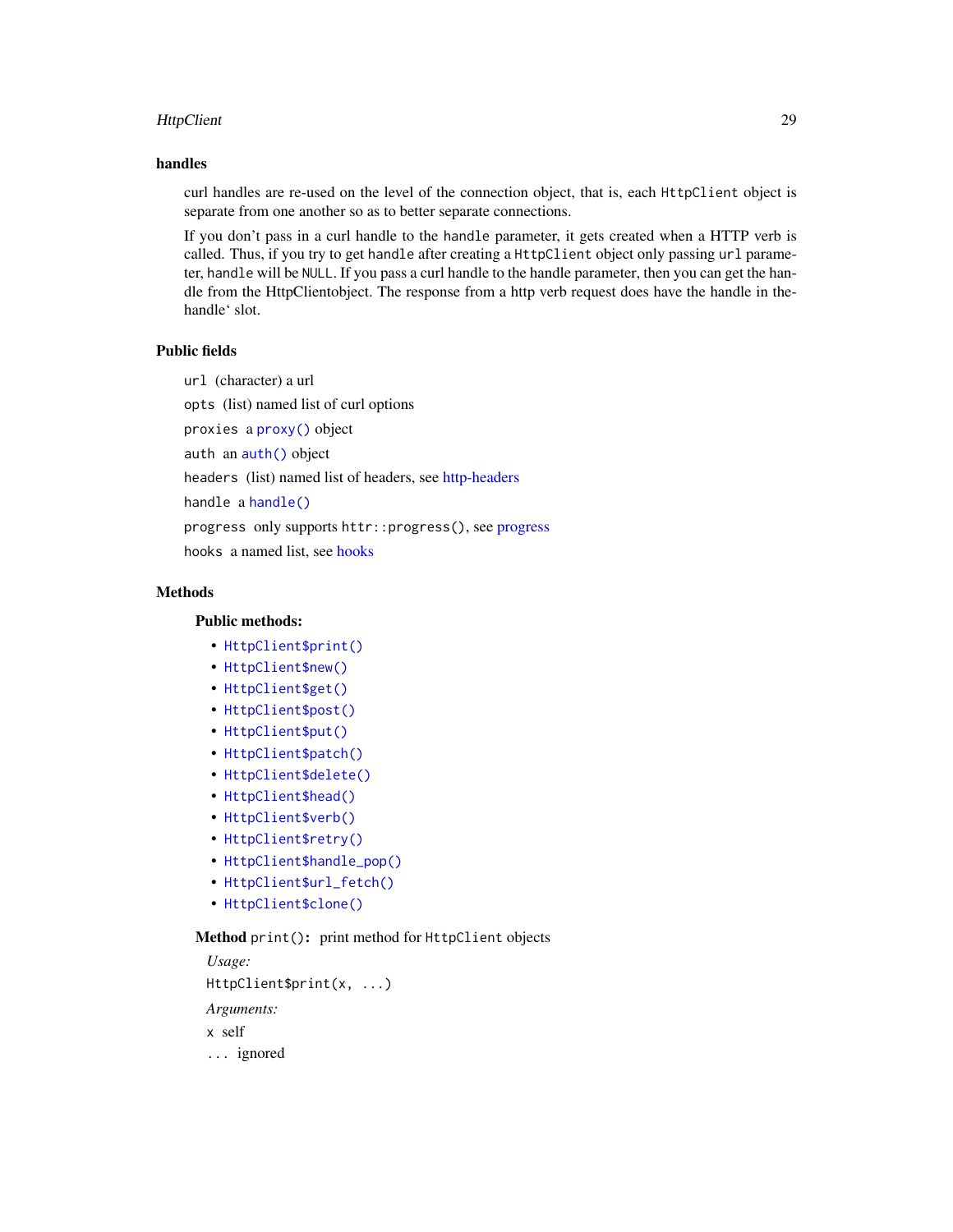<span id="page-29-0"></span>Method new(): Create a new HttpClient object

```
Usage:
HttpClient$new(
  url,
  opts,
 proxies,
  auth,
  headers,
 handle,
 progress,
 hooks,
  verbose
)
```
#### *Arguments:*

url (character) A url. One of url or handle required.

opts any curl options

proxies a [proxy\(\)](#page-55-1) object

auth an [auth\(\)](#page-17-1) object

headers named list of headers, see [http-headers](#page-26-1)

handle a [handle\(\)](#page-25-1)

[progress](#page-55-2) only supports httr:: progress(), see progress

hooks a named list, see [hooks](#page-25-2)

verbose a special handler for verbose curl output, accepts a function only. default is NULL. if used, verbose and debugfunction curl options are ignored if passed to opts on \$new() and ignored if ... passed to a http method call

urls (character) one or more URLs

*Returns:* A new HttpClient object

Method get(): Make a GET request

*Usage:*

HttpClient\$get(path = NULL, query = list(), disk = NULL, stream = NULL, ...)

*Arguments:*

path URL path, appended to the base URL

query query terms, as a named list

- disk a path to write to. if NULL (default), memory used. See [curl::curl\\_fetch\\_disk\(\)](#page-0-0) for help.
- stream an R function to determine how to stream data. if NULL (default), memory used. See [curl::curl\\_fetch\\_stream\(\)](#page-0-0) for help
- ... For retry, the options to be passed on to the method implementing the requested verb, including curl options. Otherwise, curl options, only those in the acceptable set from [curl::curl\\_options\(\)](#page-0-0) except the following: httpget, httppost, post, postfields, postfieldsize, and customrequest

Method post(): Make a POST request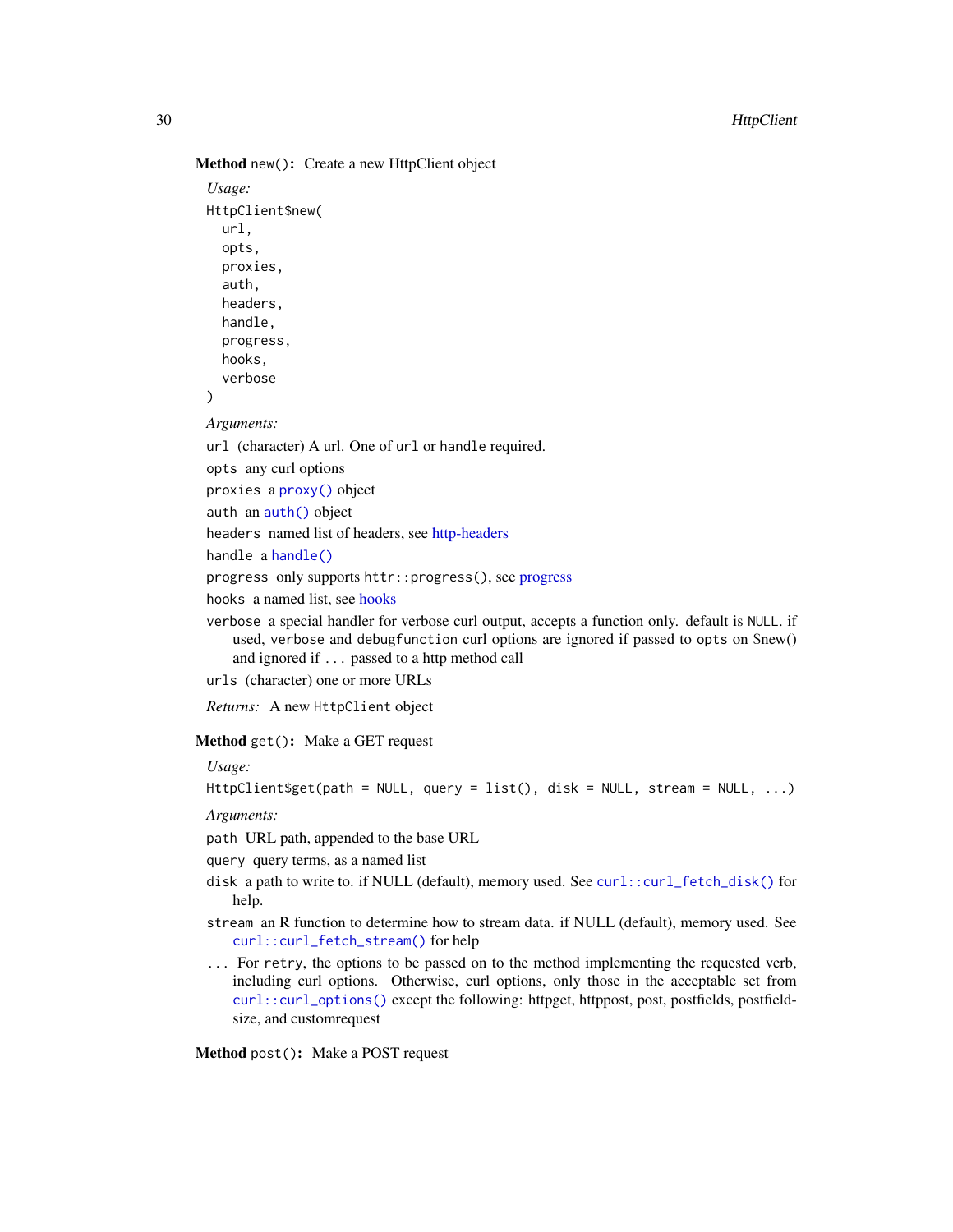#### HttpClient 31

```
Usage:
HttpClient$post(
  path = NULL,
  query = list(),
  body = NULL,disk = NULL,
  stream = NULL,
  encode = "multipart",
  ...
\mathcal{L}
```
*Arguments:*

path URL path, appended to the base URL

query query terms, as a named list

```
body body as an R list
```
- disk a path to write to. if NULL (default), memory used. See [curl::curl\\_fetch\\_disk\(\)](#page-0-0) for help.
- stream an R function to determine how to stream data. if NULL (default), memory used. See [curl::curl\\_fetch\\_stream\(\)](#page-0-0) for help

encode one of form, multipart, json, or raw

... For retry, the options to be passed on to the method implementing the requested verb, including curl options. Otherwise, curl options, only those in the acceptable set from [curl::curl\\_options\(\)](#page-0-0) except the following: httpget, httppost, post, postfields, postfieldsize, and customrequest

# Method put(): Make a PUT request

```
Usage:
HttpClient$put(
 path = NULL,
 query = list(),
 body = NULL,disk = NULL,
  stream = NULL,
 encode = "multipart",
  ...
\lambda
```
#### *Arguments:*

path URL path, appended to the base URL

query query terms, as a named list

body body as an R list

- disk a path to write to. if NULL (default), memory used. See [curl::curl\\_fetch\\_disk\(\)](#page-0-0) for help.
- stream an R function to determine how to stream data. if NULL (default), memory used. See [curl::curl\\_fetch\\_stream\(\)](#page-0-0) for help

encode one of form, multipart, json, or raw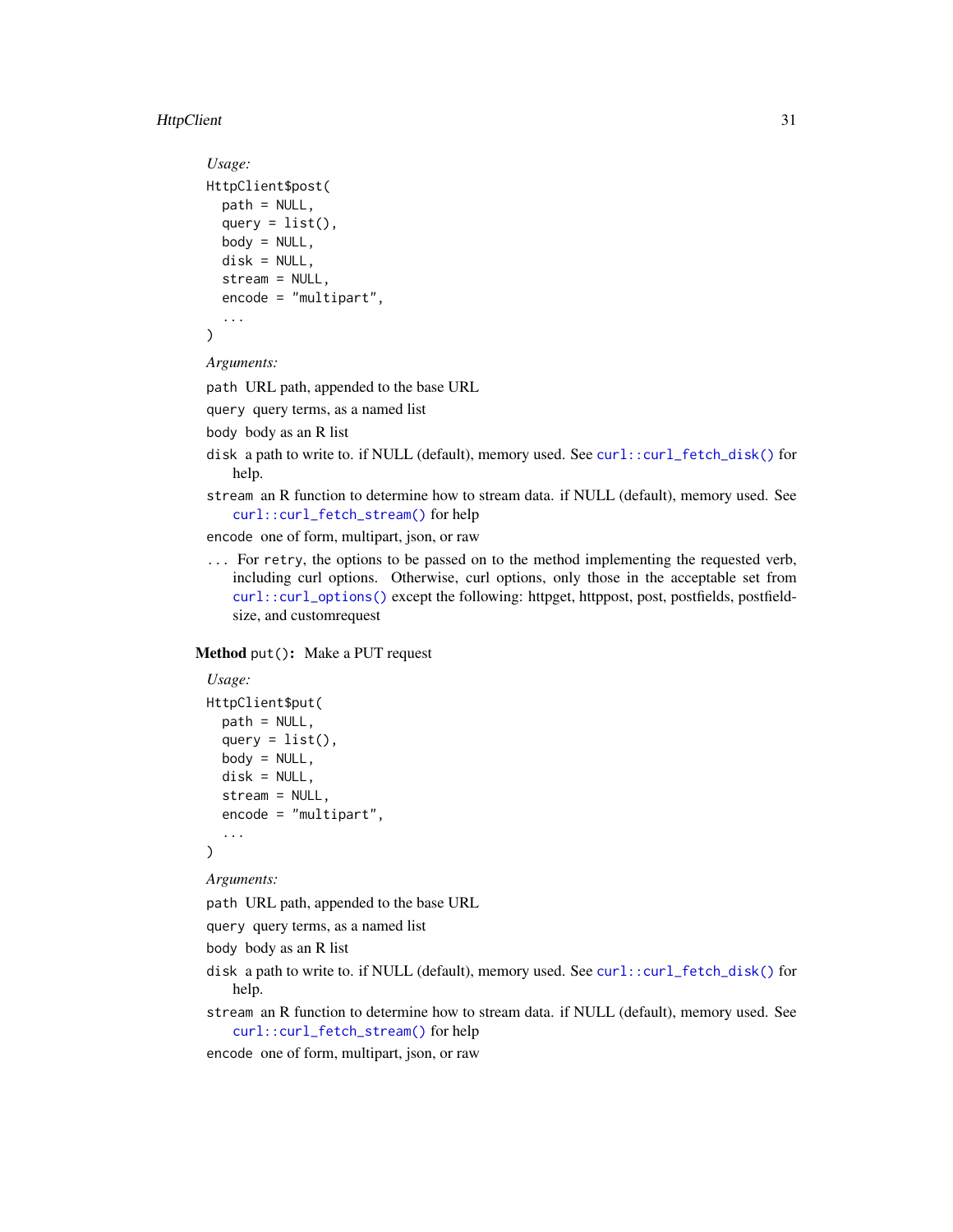... For retry, the options to be passed on to the method implementing the requested verb, including curl options. Otherwise, curl options, only those in the acceptable set from [curl::curl\\_options\(\)](#page-0-0) except the following: httpget, httppost, post, postfields, postfieldsize, and customrequest

# Method patch(): Make a PATCH request

```
Usage:
HttpClient$patch(
 path = NULL,
 query = list(),
 body = NULL,disk = NULL,stream = NULL,
 encode = "multipart",
  ...
\lambda
```
*Arguments:*

path URL path, appended to the base URL

query query terms, as a named list

body body as an R list

- disk a path to write to. if NULL (default), memory used. See [curl::curl\\_fetch\\_disk\(\)](#page-0-0) for help.
- stream an R function to determine how to stream data. if NULL (default), memory used. See [curl::curl\\_fetch\\_stream\(\)](#page-0-0) for help

encode one of form, multipart, json, or raw

... For retry, the options to be passed on to the method implementing the requested verb, including curl options. Otherwise, curl options, only those in the acceptable set from [curl::curl\\_options\(\)](#page-0-0) except the following: httpget, httppost, post, postfields, postfieldsize, and customrequest

### Method delete(): Make a DELETE request

```
Usage:
HttpClient$delete(
 path = NULL,
 query = list(),
 body = NULL,
 disk = NULL,
  stream = NULL,
 encode = "multipart",
  ...
)
```
*Arguments:*

path URL path, appended to the base URL query query terms, as a named list body body as an R list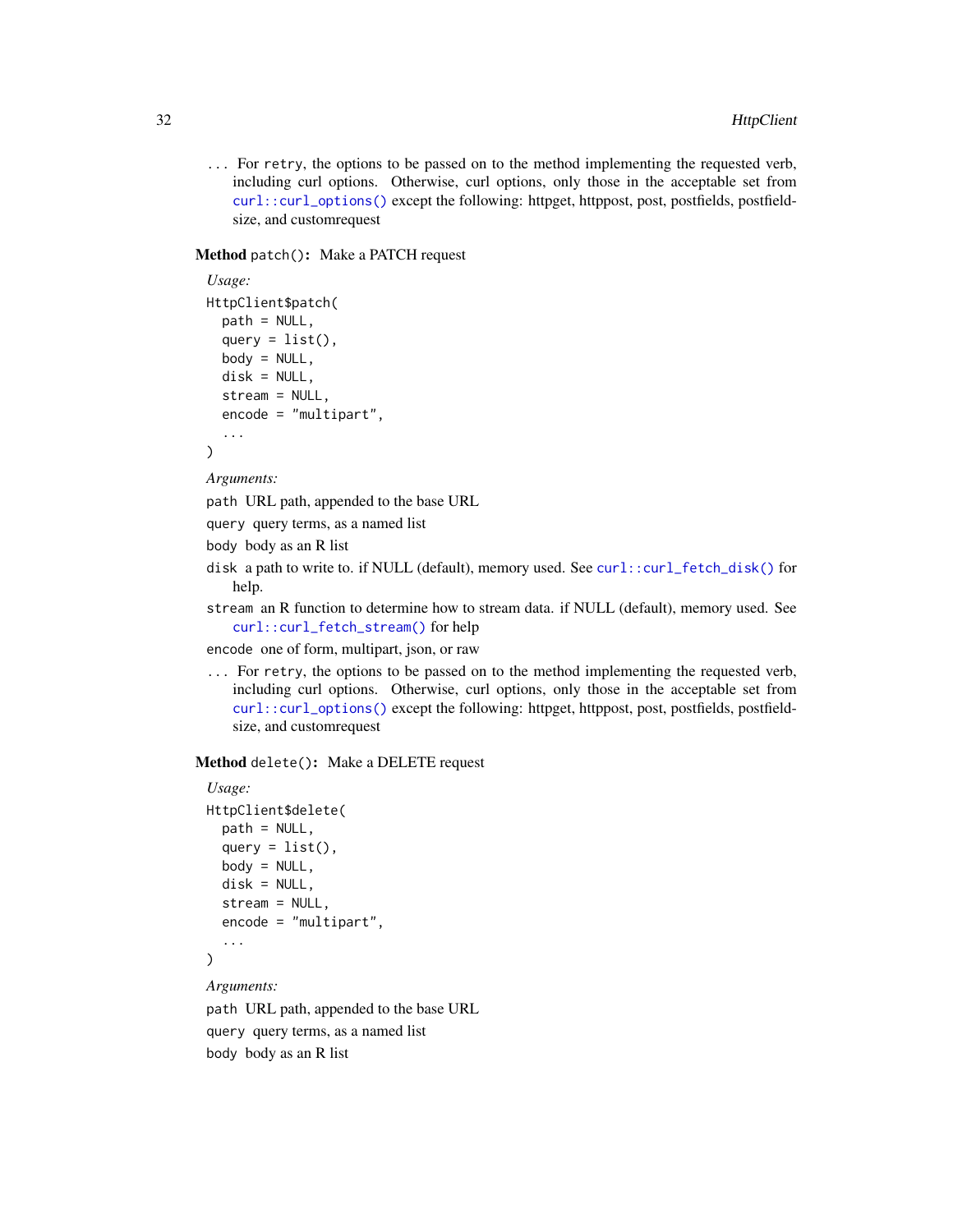- <span id="page-32-1"></span>disk a path to write to. if NULL (default), memory used. See [curl::curl\\_fetch\\_disk\(\)](#page-0-0) for help.
- stream an R function to determine how to stream data. if NULL (default), memory used. See [curl::curl\\_fetch\\_stream\(\)](#page-0-0) for help
- encode one of form, multipart, json, or raw
- ... For retry, the options to be passed on to the method implementing the requested verb, including curl options. Otherwise, curl options, only those in the acceptable set from [curl::curl\\_options\(\)](#page-0-0) except the following: httpget, httppost, post, postfields, postfieldsize, and customrequest

Method head(): Make a HEAD request

*Usage:*

```
HttpClient$head(path = NULL, query = list(), ...)
```
*Arguments:*

path URL path, appended to the base URL

query query terms, as a named list

... For retry, the options to be passed on to the method implementing the requested verb, including curl options. Otherwise, curl options, only those in the acceptable set from [curl::curl\\_options\(\)](#page-0-0) except the following: httpget, httppost, post, postfields, postfieldsize, and customrequest

Method verb(): Use an arbitrary HTTP verb supported on this class Supported verbs: "get", "post", "put", "patch", "delete", "head". Also supports retry

*Usage:*

HttpClient\$verb(verb, ...)

*Arguments:*

- verb an HTTP verb supported on this class: "get", "post", "put", "patch", "delete", "head". Also supports retry.
- ... For retry, the options to be passed on to the method implementing the requested verb, including curl options. Otherwise, curl options, only those in the acceptable set from [curl::curl\\_options\(\)](#page-0-0) except the following: httpget, httppost, post, postfields, postfieldsize, and customrequest

#### *Examples:*

```
\dontrun{
(x <- HttpClient$new(url = "https://httpbin.org"))
x$verb('get')
x$verb('GET')
x$verb('GET', query = list(foo = "bar"))
x$verb('retry', 'GET', path = "status/400")
}
```
<span id="page-32-0"></span>Method retry(): Retry a request

*Usage:*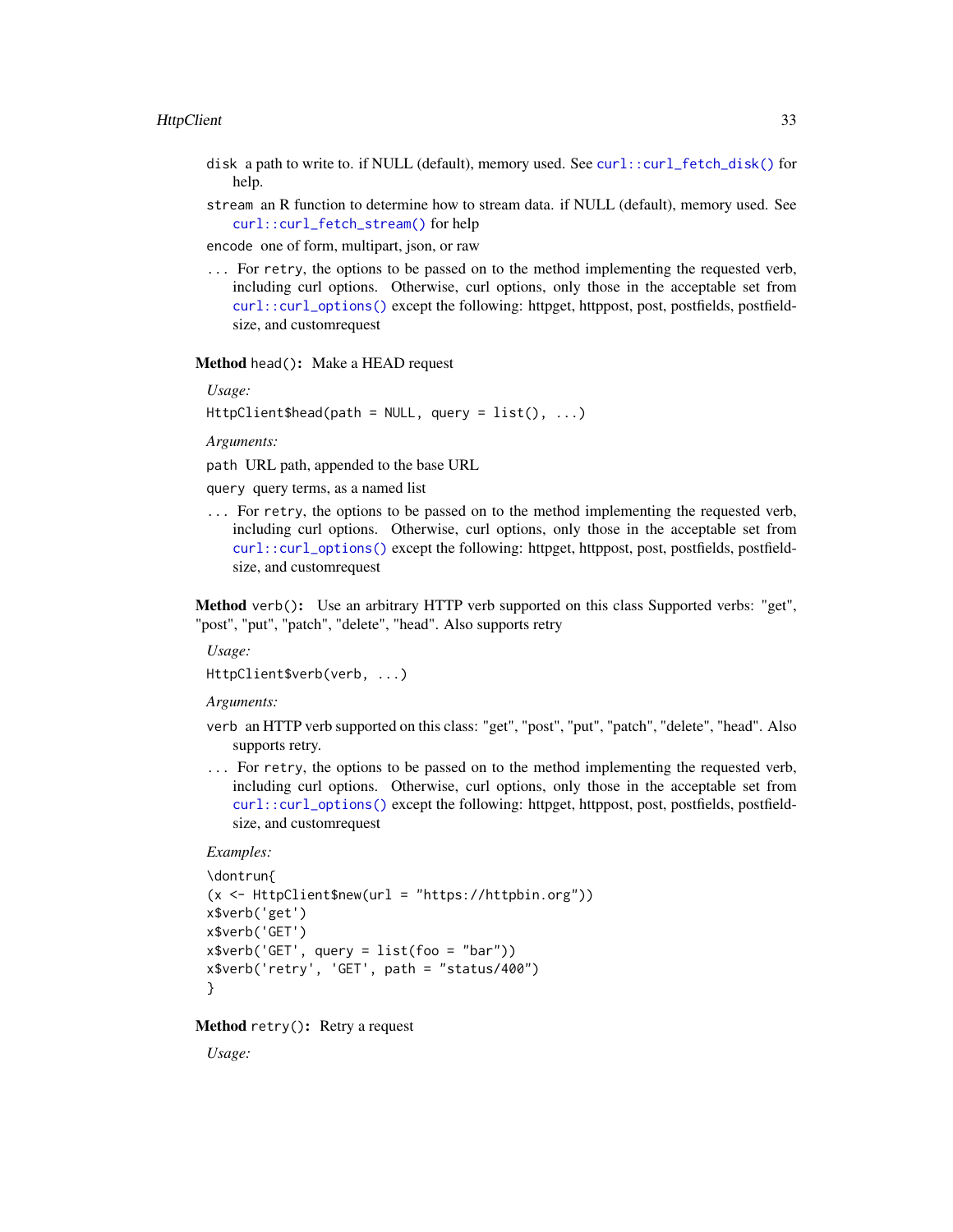```
HttpClient$retry(
  verb,
  ...,
  pause\_base = 1,
  pause\_cap = 60,
  pause_min = 1,
  times = 3,
  terminate_on = NULL,
  retry_only_on = NULL,
  onwait = NULL
\lambda
```
*Arguments:*

- verb an HTTP verb supported on this class: "get", "post", "put", "patch", "delete", "head". Also supports retry.
- ... For retry, the options to be passed on to the method implementing the requested verb, including curl options. Otherwise, curl options, only those in the acceptable set from [curl::curl\\_options\(\)](#page-0-0) except the following: httpget, httppost, post, postfields, postfieldsize, and customrequest
- pause\_base, pause\_cap, pause\_min basis, maximum, and minimum for calculating wait time for retry. Wait time is calculated according to the exponential backoff with full jitter algorithm. Specifically, wait time is chosen randomly between pause\_min and the lesser of pause\_base \* 2 and pause\_cap, with pause\_base doubling on each subsequent retry attempt. Use pause\_cap = Inf to not terminate retrying due to cap of wait time reached.
- times the maximum number of times to retry. Set to Inf to not stop retrying due to exhausting the number of attempts.
- terminate\_on, retry\_only\_on a vector of HTTP status codes. For terminate\_on, the status codes for which to terminate retrying, and for retry\_only\_on, the status codes for which to retry the request.
- onwait a callback function if the request will be retried and a wait time is being applied. The function will be passed two parameters, the response object from the failed request, and the wait time in seconds. Note that the time spent in the function effectively adds to the wait time, so it should be kept simple.

*Details:* Retries the request given by verb until successful (HTTP response status < 400), or a condition for giving up is met. Automatically recognizes Retry-After and X-RateLimit-Reset headers in the response for rate-limited remote APIs.

#### *Examples:*

```
\dontrun{
x <- HttpClient$new(url = "https://httpbin.org")
# retry, by default at most 3 times
(res_get <- x$retry("GET", path = "status/400"))
# retry, but not for 404 NOT FOUND
(res\_get < - x$metry("GET", path = "status/404", terminate\_on = c(404)))# retry, but only for exceeding rate limit (note that e.g. Github uses 403)
```
<span id="page-33-0"></span>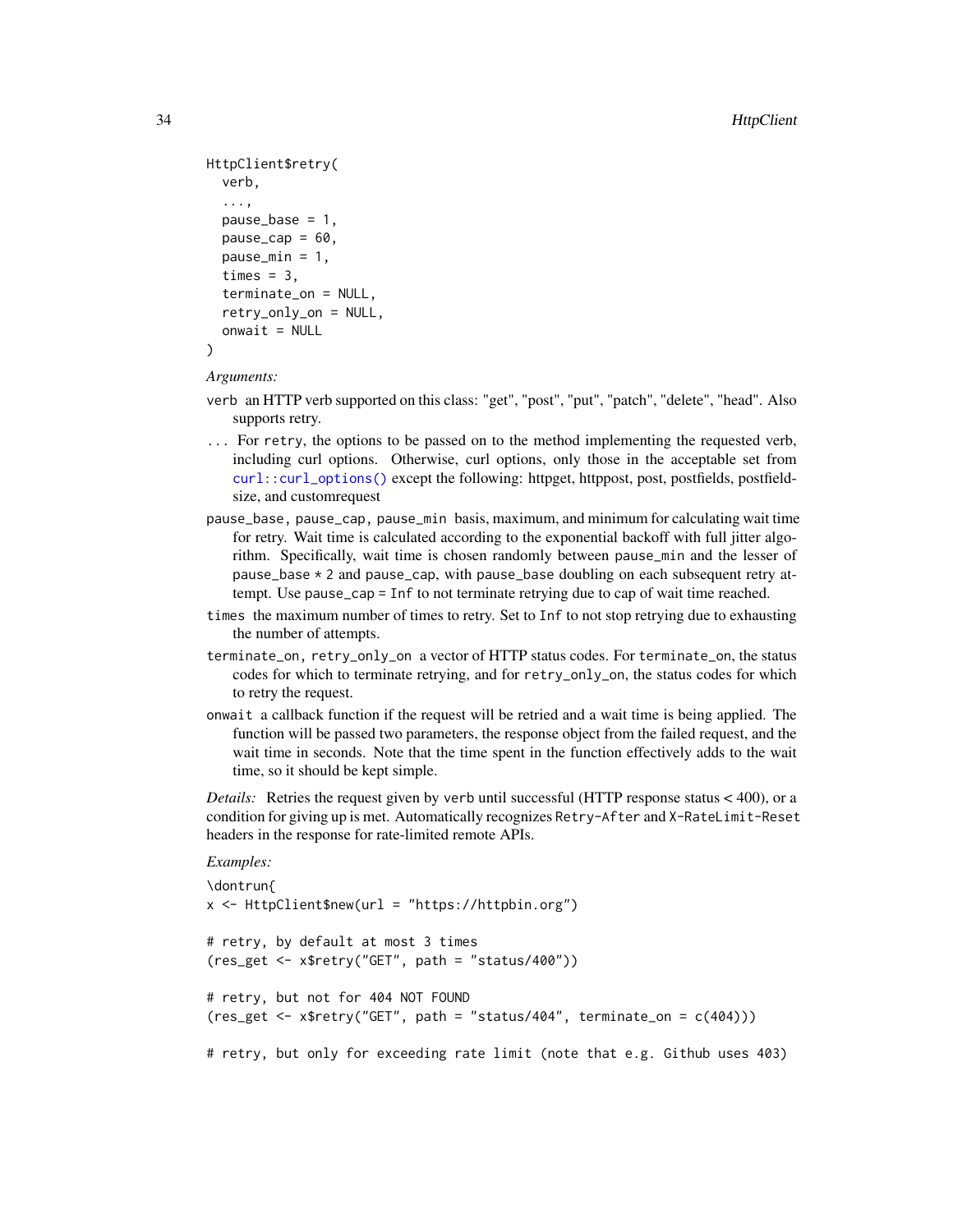```
(res_get < - x$retry("GET", path = "status/429", retry_only_on = c(403, 429))}
```
<span id="page-34-0"></span>Method handle\_pop(): reset your curl handle

*Usage:* HttpClient\$handle\_pop()

<span id="page-34-1"></span>Method url\_fetch(): get the URL that would be sent (i.e., before executing the request) the only things that change the URL are path and query parameters; body and any curl options don't change the URL

*Usage:* HttpClient\$url\_fetch(path = NULL, query = list()) *Arguments:*

path URL path, appended to the base URL

query query terms, as a named list

*Returns:* URL (character)

*Examples:*

```
x <- HttpClient$new(url = "https://httpbin.org")
x$url_fetch()
x$url_fetch('get')
x$url_fetch('post')
x$url_fetch('get', query = list(foo = "bar"))
```
Method clone(): The objects of this class are cloneable with this method.

*Usage:* HttpClient\$clone(deep = FALSE) *Arguments:* deep Whether to make a deep clone.

#### Note

A little quirk about crul is that because user agent string can be passed as either a header or a curl option (both lead to a User-Agent header being passed in the HTTP request), we return the user agent string in the request\_headers list of the response even if you pass in a useragent string as a curl option. Note that whether you pass in as a header like User-Agent or as a curl option like useragent, it is returned as request\_headers\$User-Agent so at least accessing it in the request headers is consistent.

# See Also

[http-headers,](#page-26-1) [writing-options,](#page-64-1) [cookies,](#page-20-1) [hooks](#page-25-2)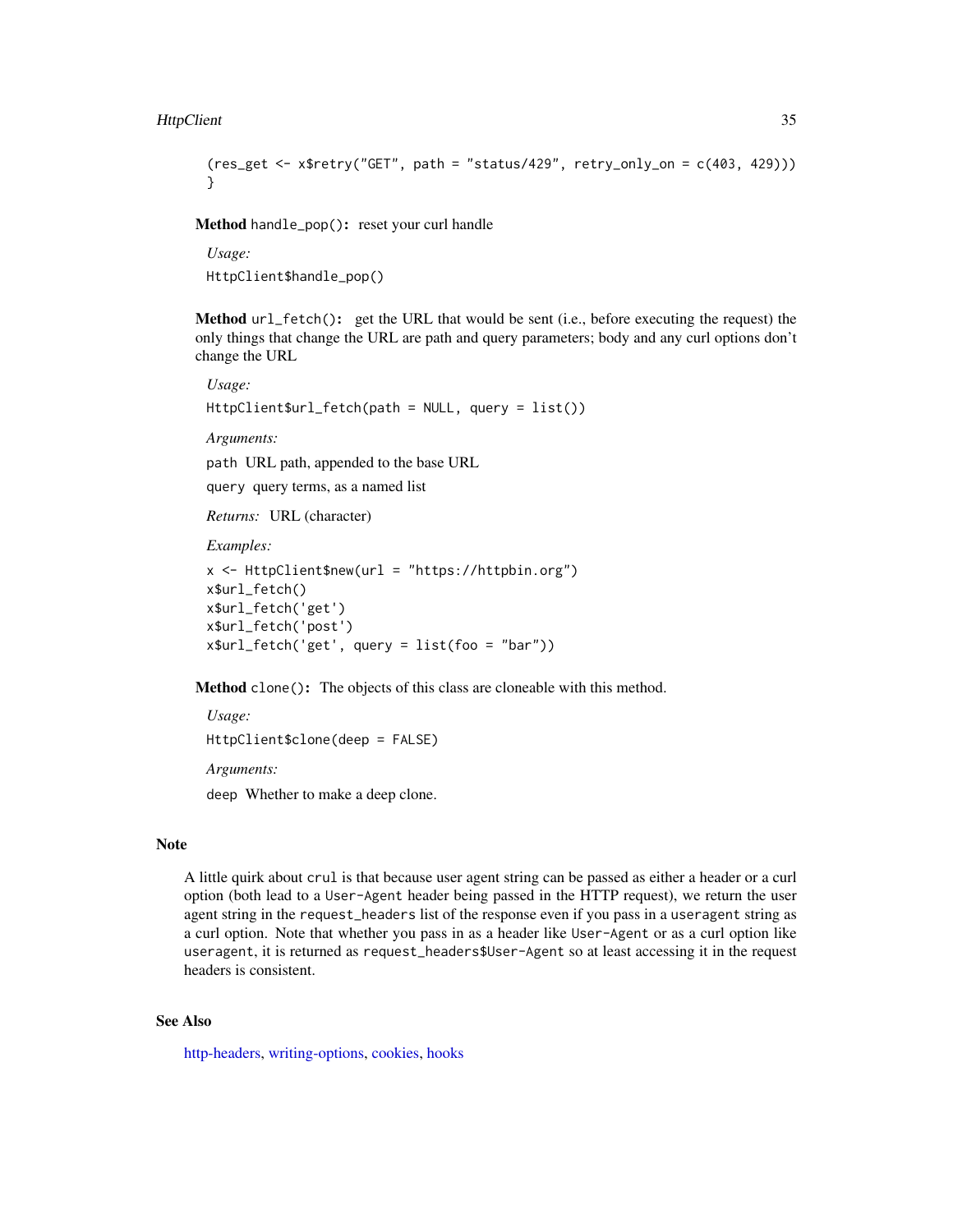# Examples

```
## Not run:
# set your own handle
(h <- handle("https://httpbin.org"))
(x <- HttpClient$new(handle = h))
x$handle
x$url
(out <- x$get("get"))
x$handle
x$url
class(out)
out$handle
out$request_headers
out$response_headers
out$response_headers_all
# if you just pass a url, we create a handle for you
# this is how most people will use HttpClient
(x <- HttpClient$new(url = "https://httpbin.org"))
x$url
x$handle # is empty, it gets created when a HTTP verb is called
(r1 <- x$get('get'))
x$url
x$handle
r1$url
r1$handle
r1$content
r1$response_headers
r1$parse()
(res_get2 <- x$get('get', query = list(hello = "world")))
res_get2$parse()
library("jsonlite")
jsonlite::fromJSON(res_get2$parse())
# post request
(res_post <- x$post('post', body = list(hello = "world")))
## empty body request
x$post('post')
# put request
(res_put <- x$put('put'))
# delete request
(res_delete <- x$delete('delete'))
# patch request
(res_patch <- x$patch('patch'))
# head request
(res_head <- x$head())
```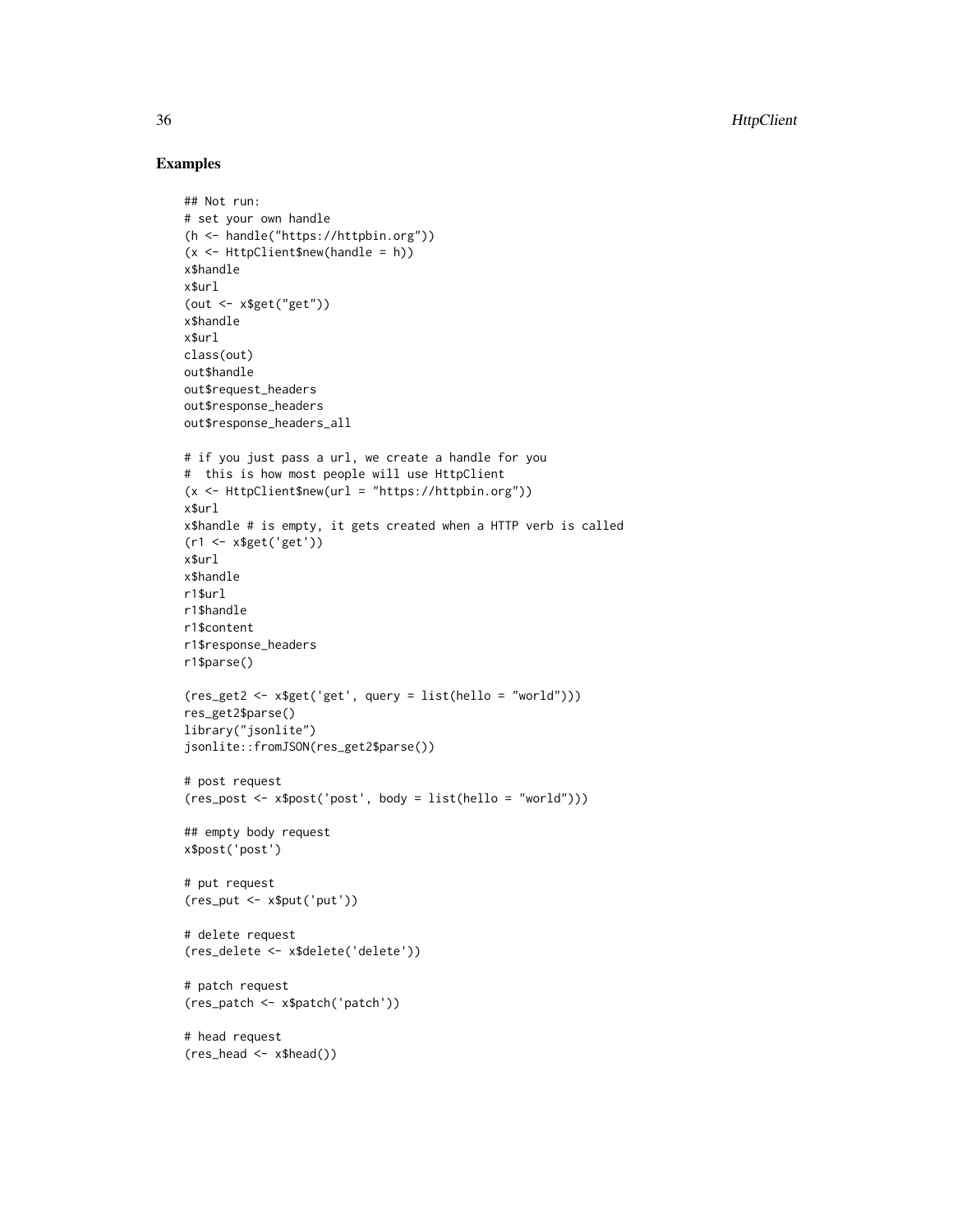#### **HttpClient** 37

```
# query params are URL encoded for you, so DO NOT do it yourself
## if you url encode yourself, it gets double encoded, and that's bad
(x <- HttpClient$new(url = "https://httpbin.org"))
res <- x$get("get", query = list(a = 'hello world'))
# access intermediate headers in response_headers_all
x <- HttpClient$new("https://doi.org/10.1007/978-3-642-40455-9_52-1")
bb \leq -x$get()
bb$response_headers_all
## End(Not run)
## ------------------------------------------------
## Method `HttpClient$verb`
## ------------------------------------------------
## Not run:
(x <- HttpClient$new(url = "https://httpbin.org"))
x$verb('get')
x$verb('GET')
x$verb('GET', query = list(foo = "bar"))
x$verb('retry', 'GET', path = "status/400")
## End(Not run)
## ------------------------------------------------
## Method `HttpClient$retry`
## ------------------------------------------------
## Not run:
x <- HttpClient$new(url = "https://httpbin.org")
# retry, by default at most 3 times
(res_get <- x$retry("GET", path = "status/400"))
# retry, but not for 404 NOT FOUND
(res_get <- x$retry("GET", path = "status/404", terminate_on = c(404)))
# retry, but only for exceeding rate limit (note that e.g. Github uses 403)
(res_get <- x$retry("GET", path = "status/429", retry_only_on = c(403, 429)))
## End(Not run)
## ------------------------------------------------
## Method `HttpClient$url_fetch`
## ------------------------------------------------
x <- HttpClient$new(url = "https://httpbin.org")
x$url_fetch()
x$url_fetch('get')
x$url_fetch('post')
x$url_fetch('get', query = list(foo = "bar"))
```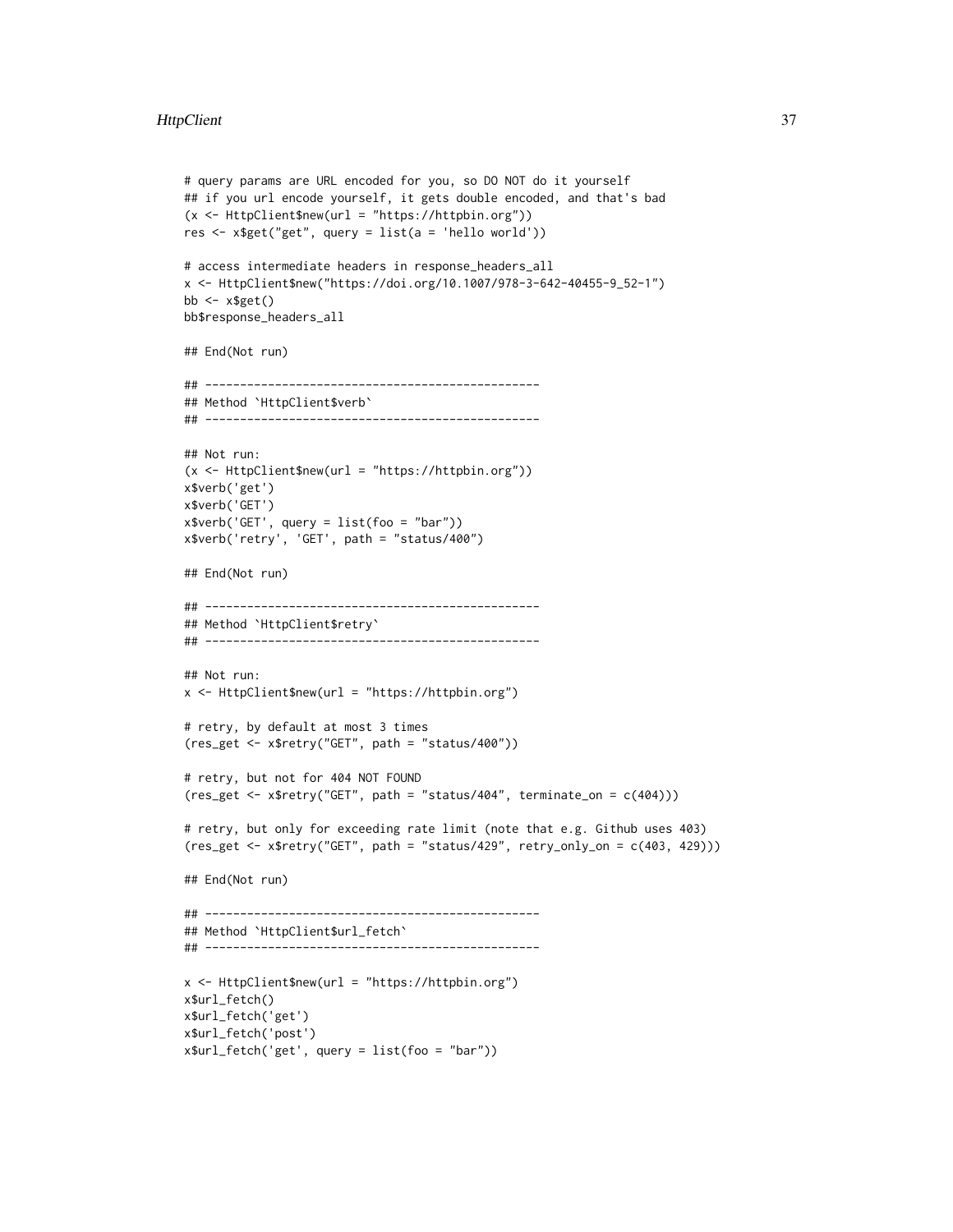<span id="page-37-1"></span><span id="page-37-0"></span>

# Description

Create HTTP requests

# Details

This R6 class doesn't do actual HTTP requests as does [HttpClient\(\)](#page-27-1) - it is for building requests to use for async HTTP requests in [AsyncVaried\(\)](#page-12-1)

Note that you can access HTTP verbs after creating an HttpRequest object, just as you can with HttpClient. See examples for usage.

Also note that when you call HTTP verbs on a HttpRequest object you don't need to assign the new object to a variable as the new details you've added are added to the object itself.

See [HttpClient\(\)](#page-27-1) for information on parameters.

# Public fields

url (character) a url

opts (list) named list of curl options

proxies a [proxy\(\)](#page-55-1) object

auth an [auth\(\)](#page-17-1) object

headers (list) named list of headers, see [http-headers](#page-26-1)

handle a [handle\(\)](#page-25-1)

progress only supports httr::progress(), see [progress](#page-55-2)

payload resulting payload after request

# **Methods**

# Public methods:

- [HttpRequest\\$print\(\)](#page-4-0)
- [HttpRequest\\$new\(\)](#page-4-1)
- [HttpRequest\\$get\(\)](#page-5-0)
- [HttpRequest\\$post\(\)](#page-5-1)
- [HttpRequest\\$put\(\)](#page-6-0)
- [HttpRequest\\$patch\(\)](#page-6-1)
- [HttpRequest\\$delete\(\)](#page-7-0)
- [HttpRequest\\$head\(\)](#page-7-1)
- [HttpRequest\\$verb\(\)](#page-7-2)
- [HttpRequest\\$method\(\)](#page-41-0)
- [HttpRequest\\$clone\(\)](#page-8-0)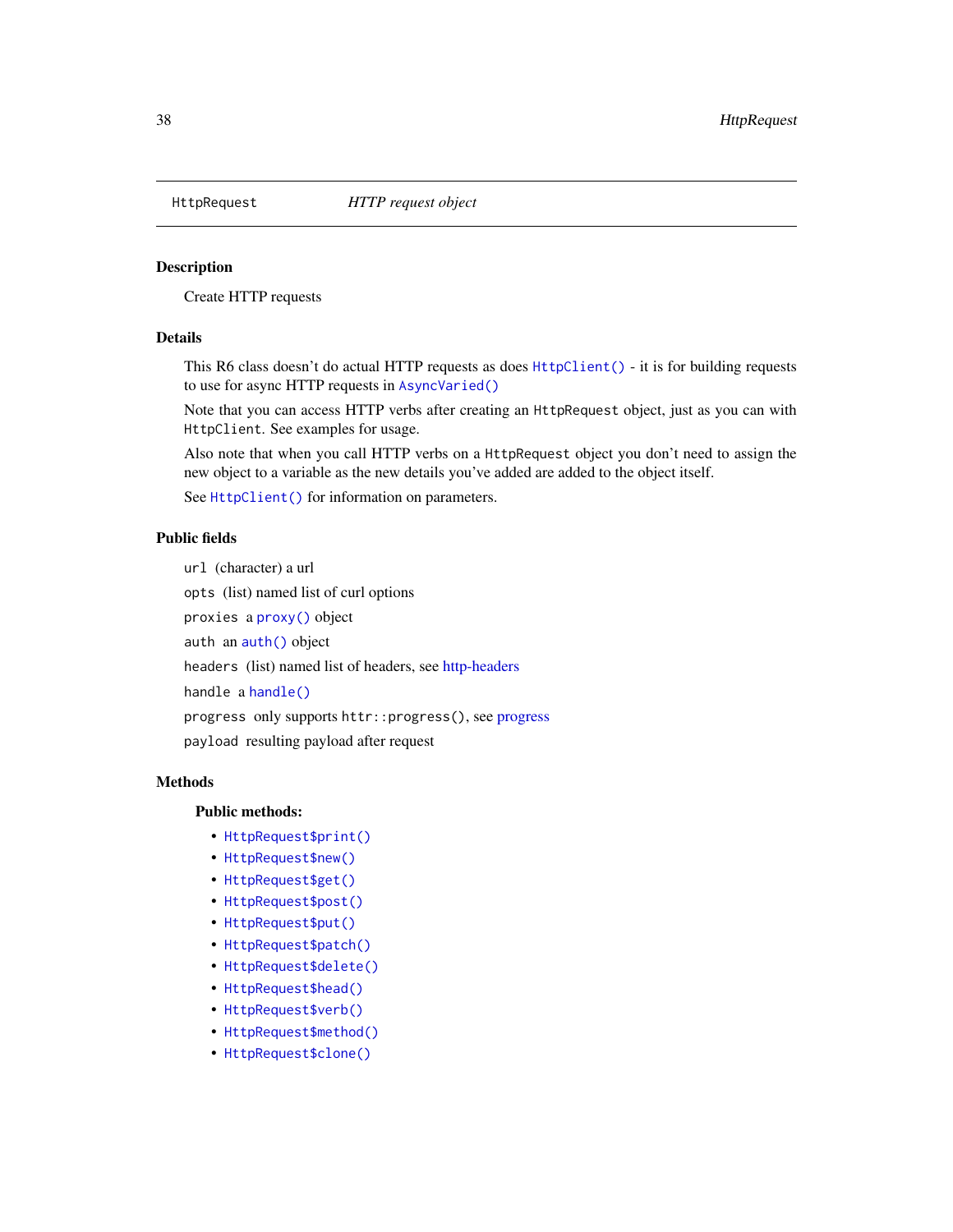# <span id="page-38-0"></span>HttpRequest 39

Method print(): print method for HttpRequest objects

```
Usage:
HttpRequest$print(x, ...)
Arguments:
x self
... ignored
```
Method new(): Create a new HttpRequest object

*Usage:* HttpRequest\$new(url, opts, proxies, auth, headers, handle, progress) *Arguments:* url (character) A url. One of url or handle required. opts any curl options proxies a [proxy\(\)](#page-55-1) object auth an [auth\(\)](#page-17-1) object headers named list of headers, see [http-headers](#page-26-1) handle a [handle\(\)](#page-25-1) progress only supports httr::progress(), see [progress](#page-55-2) urls (character) one or more URLs *Returns:* A new HttpRequest object

# Method get(): Define a GET request

# *Usage:*

HttpRequest\$get(path = NULL, query = list(), disk = NULL, stream = NULL, ...) *Arguments:*

path URL path, appended to the base URL

query query terms, as a named list

- disk a path to write to. if NULL (default), memory used. See [curl::curl\\_fetch\\_disk\(\)](#page-0-0) for help.
- stream an R function to determine how to stream data. if NULL (default), memory used. See [curl::curl\\_fetch\\_stream\(\)](#page-0-0) for help
- ... curl options, only those in the acceptable set from [curl::curl\\_options\(\)](#page-0-0) except the following: httpget, httppost, post, postfields, postfieldsize, and customrequest

# Method post(): Define a POST request

```
Usage:
HttpRequest$post(
 path = NULL,
 query = list(),
 body = NULL,disk = NULL,
 stream = NULL,
 encode = "multipart",
  ...
)
```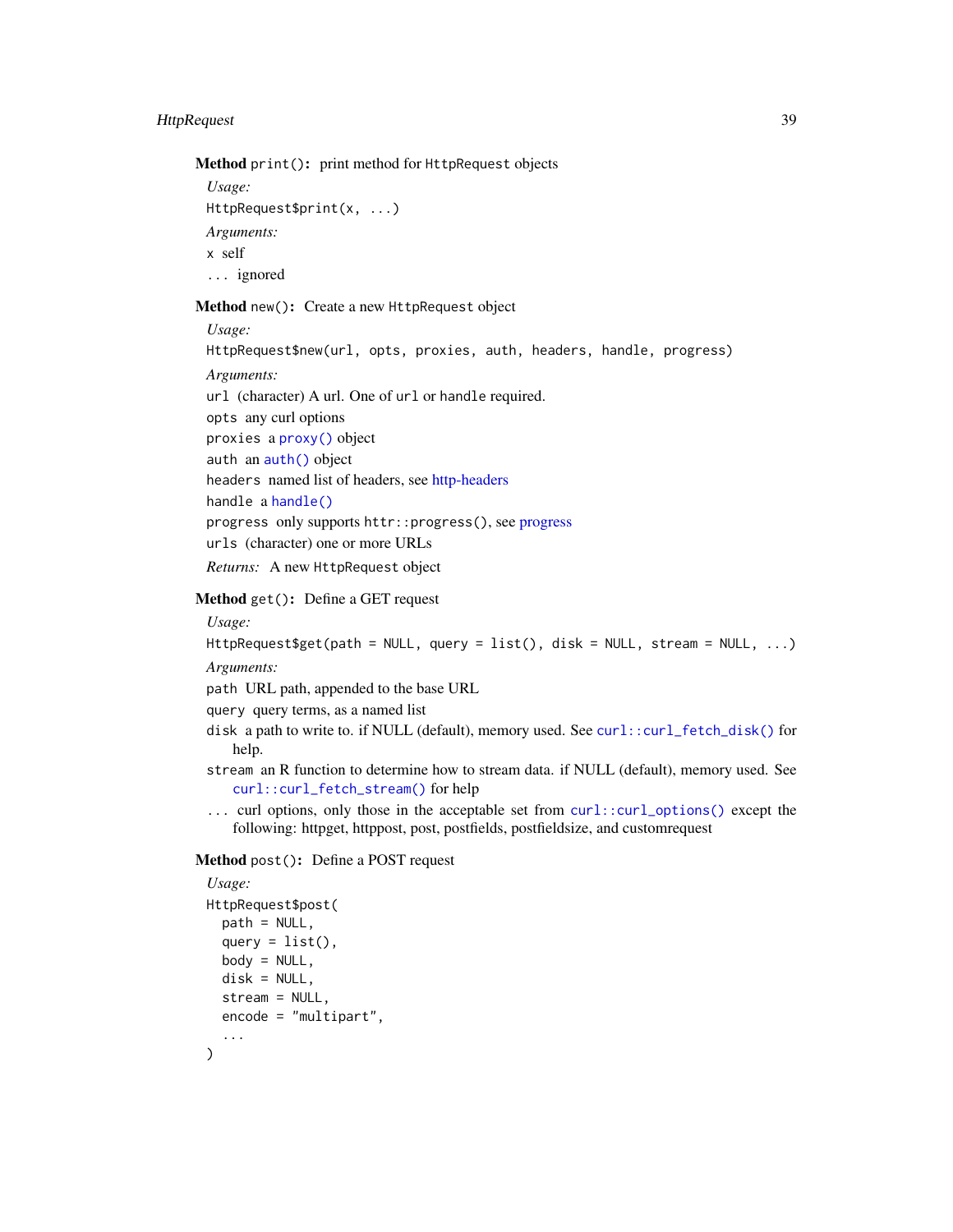*Arguments:*

path URL path, appended to the base URL

query query terms, as a named list

body body as an R list

- disk a path to write to. if NULL (default), memory used. See [curl::curl\\_fetch\\_disk\(\)](#page-0-0) for help.
- stream an R function to determine how to stream data. if NULL (default), memory used. See [curl::curl\\_fetch\\_stream\(\)](#page-0-0) for help

encode one of form, multipart, json, or raw

... curl options, only those in the acceptable set from [curl::curl\\_options\(\)](#page-0-0) except the following: httpget, httppost, post, postfields, postfieldsize, and customrequest

Method put(): Define a PUT request

```
Usage:
HttpRequest$put(
 path = NULL,
 query = list(),
 body = NULL,
 disk = NULL,
 stream = NULL,
 encode = "multipart",
  ...
\lambda
```
*Arguments:*

path URL path, appended to the base URL

query query terms, as a named list

body body as an R list

disk a path to write to. if NULL (default), memory used. See [curl::curl\\_fetch\\_disk\(\)](#page-0-0) for help.

stream an R function to determine how to stream data. if NULL (default), memory used. See [curl::curl\\_fetch\\_stream\(\)](#page-0-0) for help

encode one of form, multipart, json, or raw

... curl options, only those in the acceptable set from [curl::curl\\_options\(\)](#page-0-0) except the following: httpget, httppost, post, postfields, postfieldsize, and customrequest

# Method patch(): Define a PATCH request

```
Usage:
HttpRequest$patch(
 path = NULL,
 query = list(),
 body = NULL,
 disk = NULL,
 stream = NULL,
 encode = "multipart",
  ...
)
```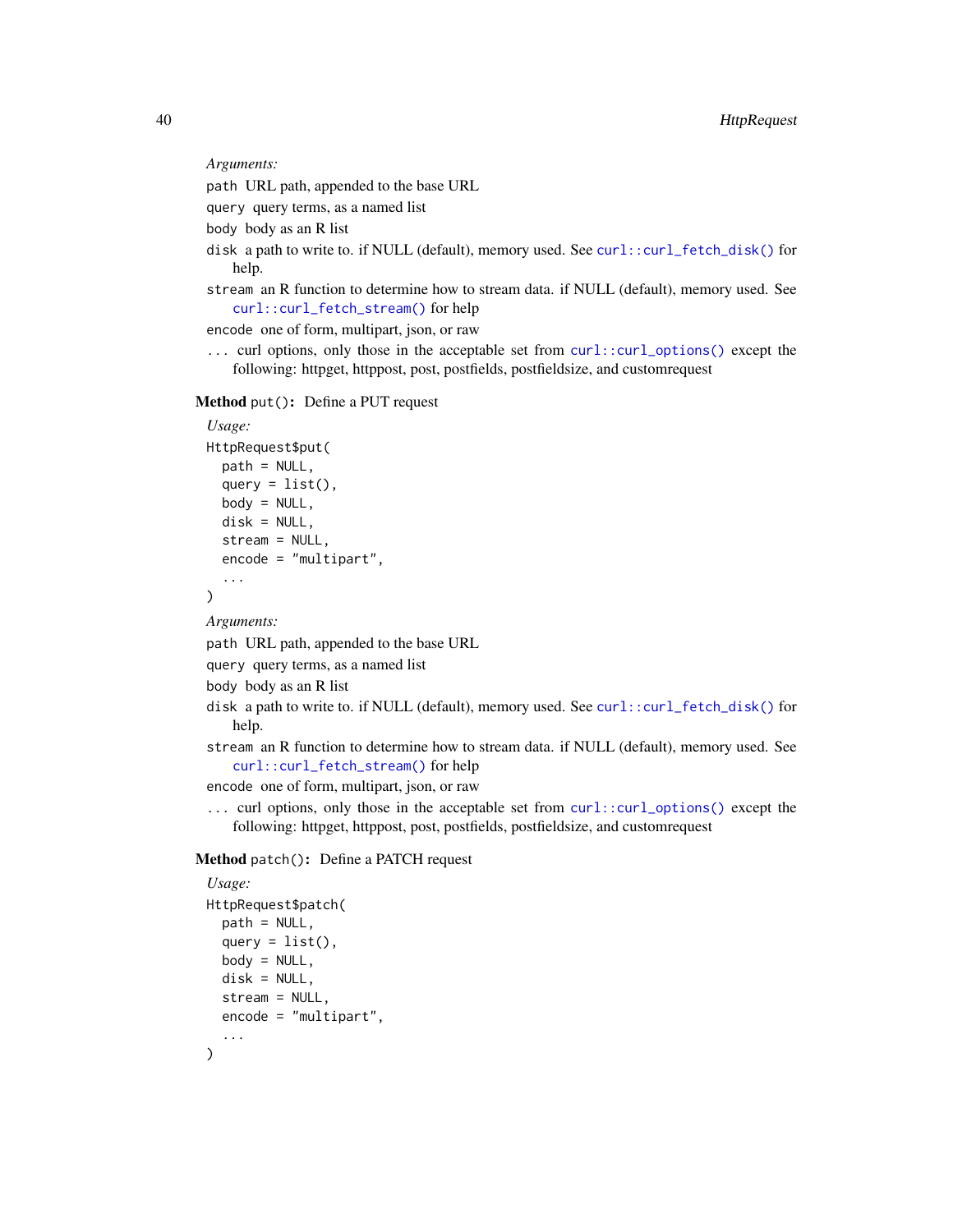# <span id="page-40-0"></span>HttpRequest 41

*Arguments:*

path URL path, appended to the base URL

query query terms, as a named list

body body as an R list

- disk a path to write to. if NULL (default), memory used. See [curl::curl\\_fetch\\_disk\(\)](#page-0-0) for help.
- stream an R function to determine how to stream data. if NULL (default), memory used. See [curl::curl\\_fetch\\_stream\(\)](#page-0-0) for help

encode one of form, multipart, json, or raw

... curl options, only those in the acceptable set from [curl::curl\\_options\(\)](#page-0-0) except the following: httpget, httppost, post, postfields, postfieldsize, and customrequest

Method delete(): Define a DELETE request

```
Usage:
HttpRequest$delete(
 path = NULL,
 query = list(),
 body = NULL,
 disk = NULL,
  stream = NULL,
  encode = "multipart",
  ...
)
```
*Arguments:*

path URL path, appended to the base URL

query query terms, as a named list

body body as an R list

- disk a path to write to. if NULL (default), memory used. See [curl::curl\\_fetch\\_disk\(\)](#page-0-0) for help.
- stream an R function to determine how to stream data. if NULL (default), memory used. See [curl::curl\\_fetch\\_stream\(\)](#page-0-0) for help

encode one of form, multipart, json, or raw

... curl options, only those in the acceptable set from [curl::curl\\_options\(\)](#page-0-0) except the following: httpget, httppost, post, postfields, postfieldsize, and customrequest

Method head(): Define a HEAD request

*Usage:*

HttpRequest\$head(path = NULL, ...)

*Arguments:*

path URL path, appended to the base URL

... curl options, only those in the acceptable set from [curl::curl\\_options\(\)](#page-0-0) except the following: httpget, httppost, post, postfields, postfieldsize, and customrequest

Method verb(): Use an arbitrary HTTP verb supported on this class Supported verbs: get, post, put, patch, delete, head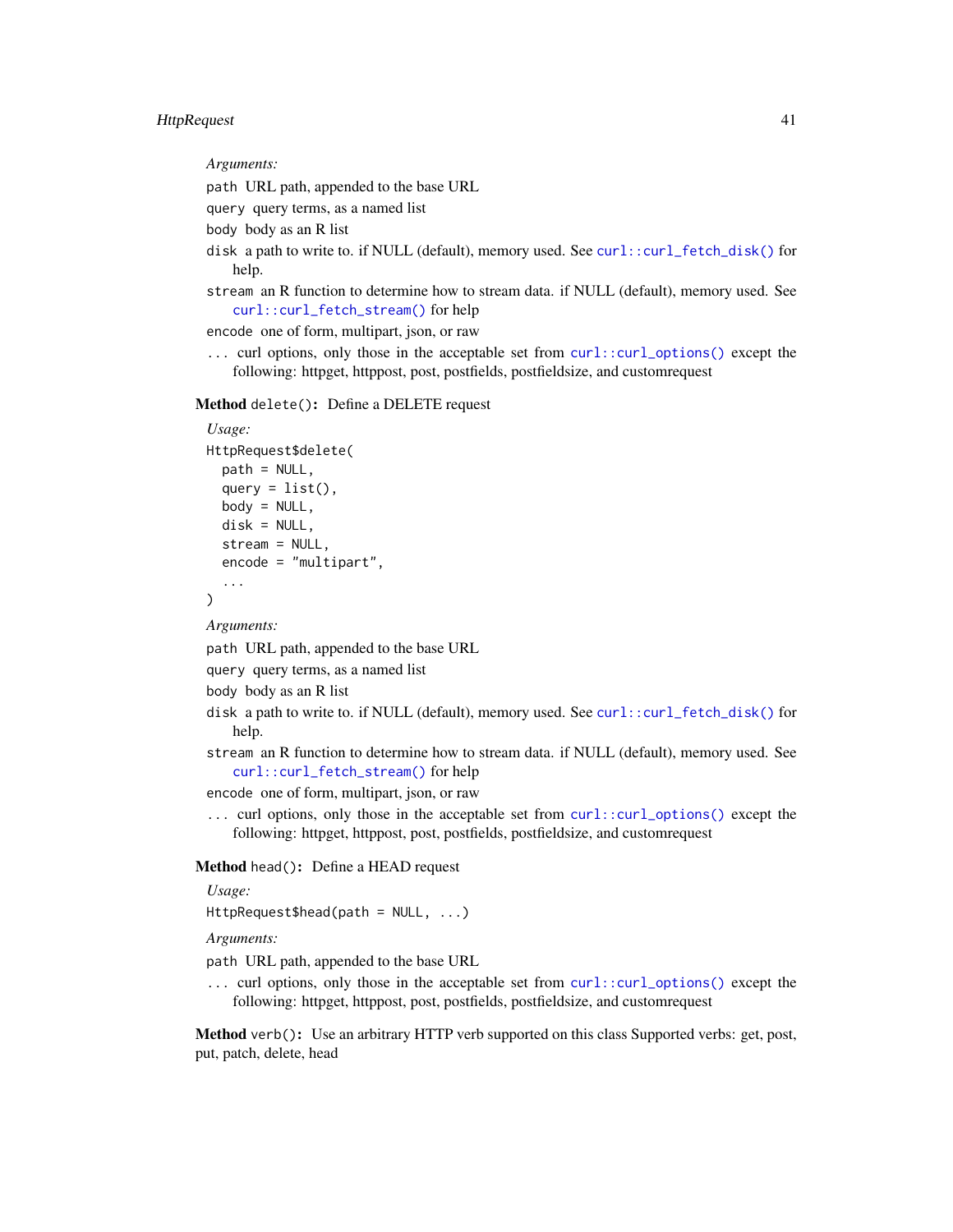*Usage:*

HttpRequest\$verb(verb, ...)

*Arguments:*

- verb an HTTP verb supported on this class: get, post, put, patch, delete, head. Also supports retry.
- ... curl options, only those in the acceptable set from [curl::curl\\_options\(\)](#page-0-0) except the following: httpget, httppost, post, postfields, postfieldsize, and customrequest

*Examples:*

```
z <- HttpRequest$new(url = "https://httpbin.org/get")
res <- z$verb('get', query = list(hello = "world"))
res$payload
```
<span id="page-41-0"></span>Method method(): Get the HTTP method (if defined)

*Usage:* HttpRequest\$method()

*Returns:* (character) the HTTP method

Method clone(): The objects of this class are cloneable with this method.

```
Usage:
HttpRequest$clone(deep = FALSE)
Arguments:
deep Whether to make a deep clone.
```
# See Also

[http-headers,](#page-26-1) [writing-options](#page-64-1)

Other async: [AsyncQueue](#page-10-1), [AsyncVaried](#page-12-1), [Async](#page-3-1)

# Examples

```
## Not run:
x <- HttpRequest$new(url = "https://httpbin.org/get")
## note here how the HTTP method is shown on the first line to the right
x$get()
## assign to a new object to keep the output
z \leftarrow x$get()
### get the HTTP method
z$method()
(x <- HttpRequest$new(url = "https://httpbin.org/get")$get())
x$url
x$payload
(x <- HttpRequest$new(url = "https://httpbin.org/post"))
x$post(body = list(foo = "bar")
```
<span id="page-41-1"></span>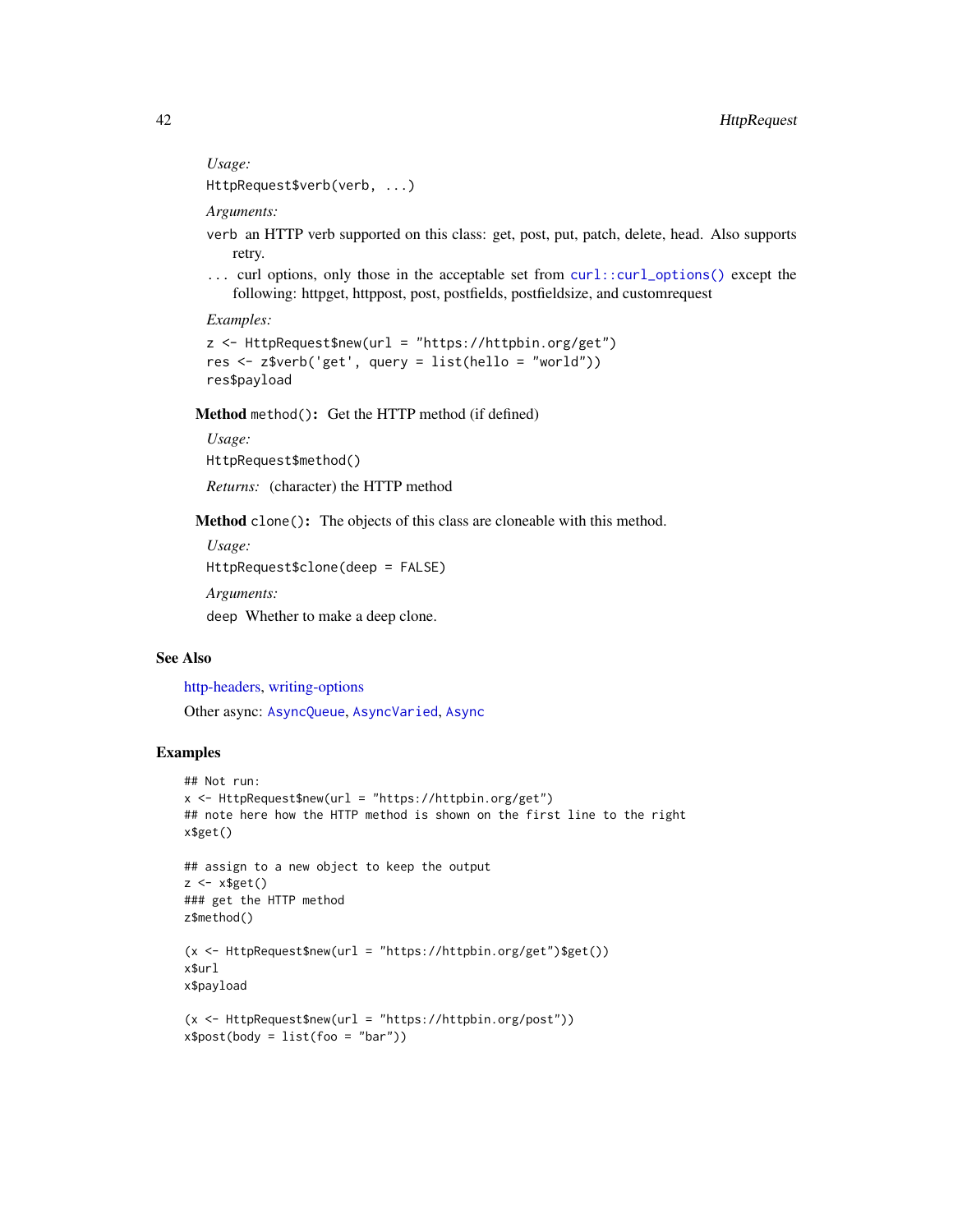# <span id="page-42-0"></span>HttpResponse 43

```
HttpRequest$new(
 url = "https://httpbin.org/get",
 headers = list(
    `Content-Type` = "application/json"
 )
)
## End(Not run)
## ------------------------------------------------
## Method `HttpRequest$verb`
## ------------------------------------------------
z <- HttpRequest$new(url = "https://httpbin.org/get")
res <- z$verb('get', query = list(hello = "world"))
res$payload
```
<span id="page-42-1"></span>

HttpResponse *Base HTTP response object*

#### Description

Class with methods for handling HTTP responses

# Details

# Additional Methods

- raise\_for\_ct(type, charset = NULL, behavior = "stop") Check response content-type; stop or warn if not matched. Parameters:
	- type: (character) a mime type to match against; see [mime::mimemap](#page-0-0) for allowed values
	- charset: (character) if a charset string given, we check that it matches the charset in the content type header. default: NULL
	- behavior: (character) one of stop (default) or warning
- raise\_for\_ct\_html(charset = NULL, behavior = "stop") Check that the response content-type is text/html; stop or warn if not matched. Parameters: see raise\_for\_ct()
- raise\_for\_ct\_json(charset = NULL, behavior = "stop") Check that the response content-type is application/json; stop or warn if not matched. Parameters: see raise\_for\_ct()
- raise\_for\_ct\_xml(charset = NULL, behavior = "stop") Check that the response content-type is application/xml; stop or warn if not matched. Parameters: see raise\_for\_ct()

# Public fields

method (character) one or more URLs

- url (character) one or more URLs
- opts (character) one or more URLs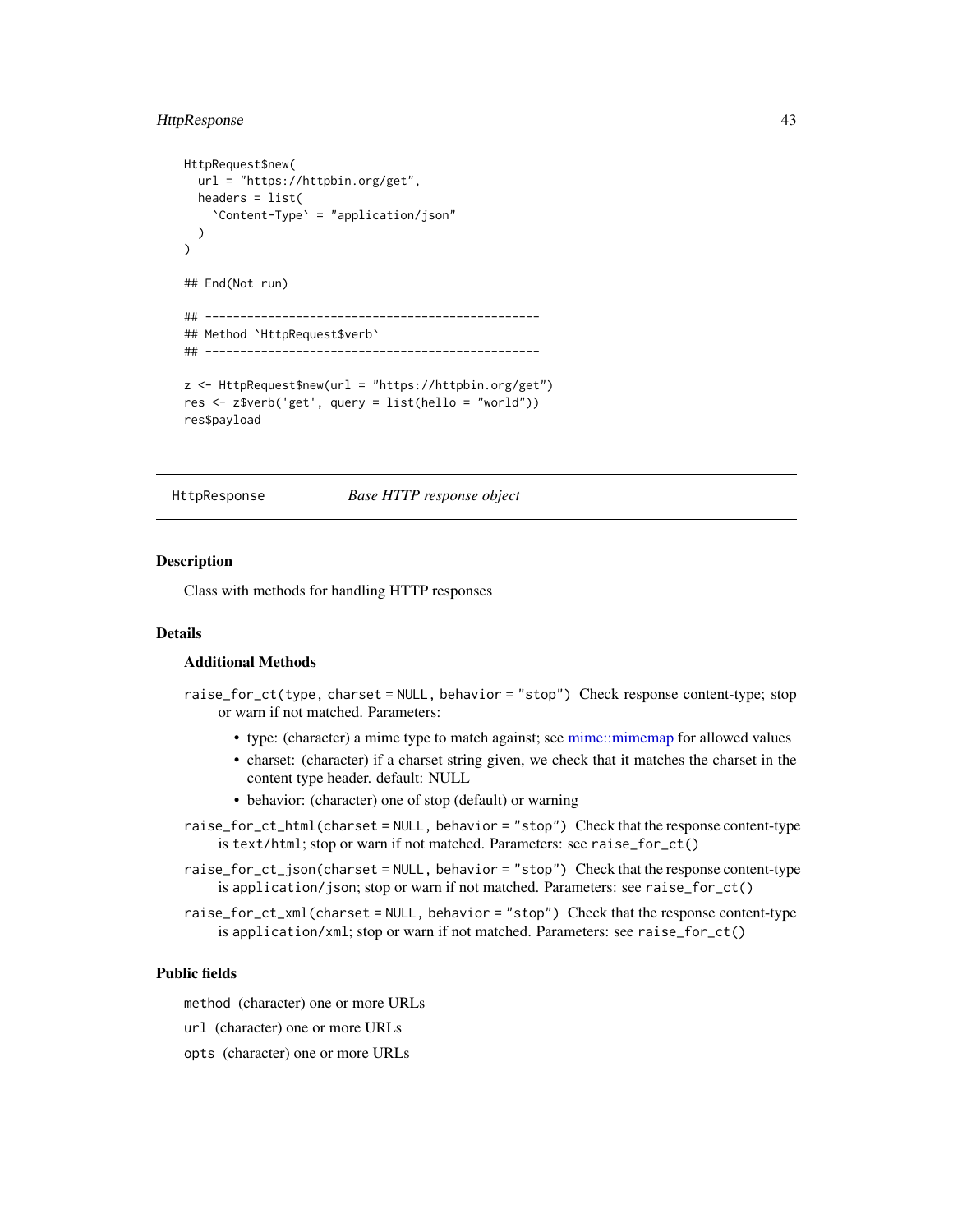handle (character) one or more URLs status\_code (character) one or more URLs request\_headers (character) one or more URLs response\_headers (character) one or more URLs response\_headers\_all (character) one or more URLs modified (character) one or more URLs times (character) one or more URLs content (character) one or more URLs request (character) one or more URLs raise\_for\_ct for ct method (general) raise\_for\_ct\_html for ct method (html) raise\_for\_ct\_json for ct method (json) raise\_for\_ct\_xml for ct method (xml)

# Methods

#### Public methods:

- [HttpResponse\\$print\(\)](#page-4-0)
- [HttpResponse\\$new\(\)](#page-4-1)
- [HttpResponse\\$parse\(\)](#page-14-1)
- [HttpResponse\\$success\(\)](#page-44-0)
- [HttpResponse\\$status\\_http\(\)](#page-44-1)
- [HttpResponse\\$raise\\_for\\_status\(\)](#page-44-2)
- [HttpResponse\\$clone\(\)](#page-8-0)

### Method print(): print method for HttpResponse objects

*Usage:* HttpResponse\$print(x, ...) *Arguments:* x self

... ignored

# Method new(): Create a new HttpResponse object

```
Usage:
HttpResponse$new(
 method,
 url,
 opts,
 handle,
  status_code,
  request_headers,
  response_headers,
```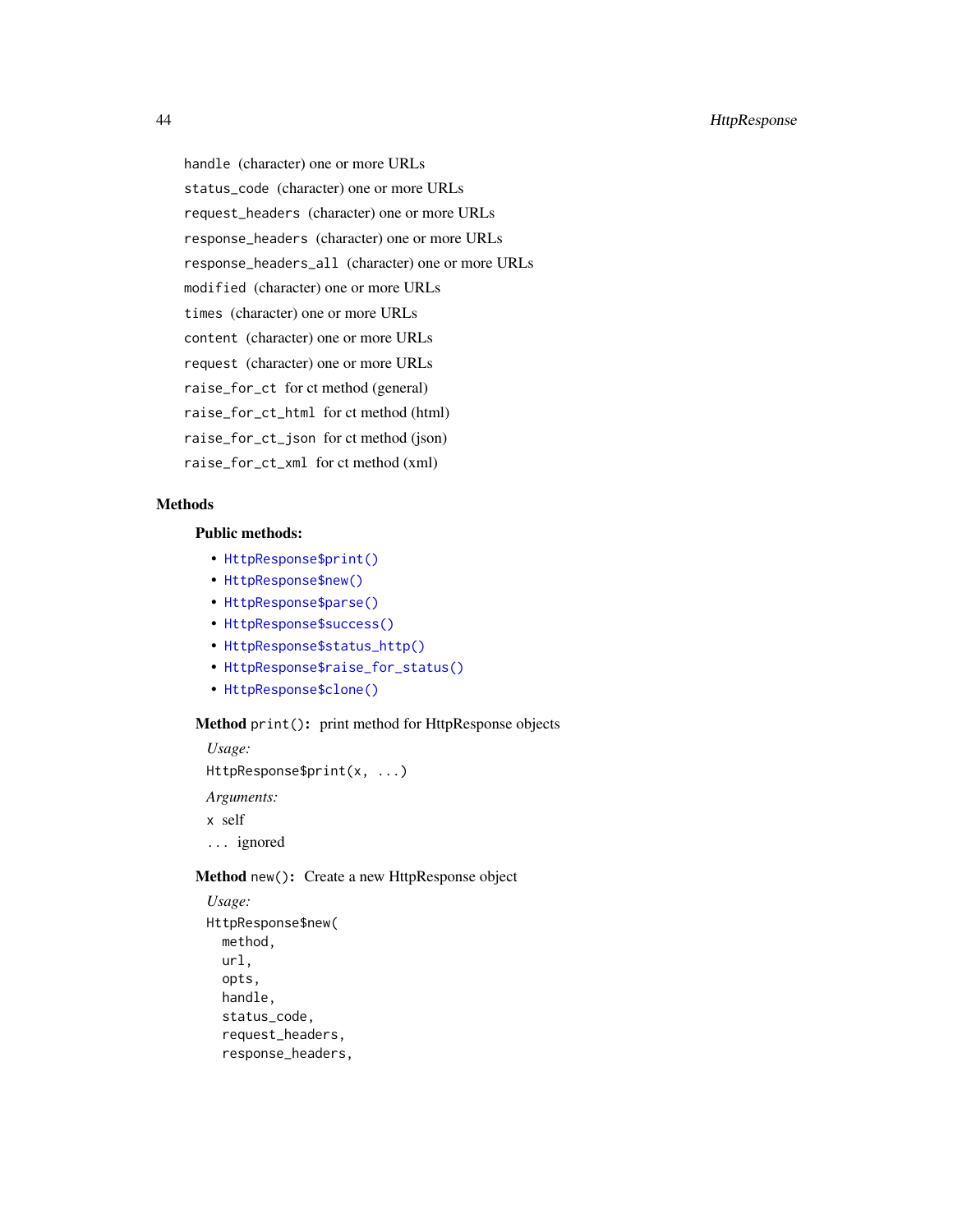)

```
response_headers_all,
modified,
times,
content,
request
```
*Arguments:*

method (character) HTTP method

```
url (character) A url, required
```
opts (list) curl options handle A handle

status\_code (integer) status code

request\_headers (list) request headers, named list

response\_headers (list) response headers, named list

response\_headers\_all (list) all response headers, including intermediate redirect headers, unnamed list of named lists modified (character) modified date

times (vector) named vector

content (raw) raw binary content response

request request object, with all details

Method parse(): Parse the raw response content to text

#### *Usage:*

HttpResponse\$parse(encoding = NULL, ...)

*Arguments:*

- encoding (character) A character string describing the current encoding. If left as NULL, we attempt to guess the encoding. Passed to from parameter in iconv
- ... additional parameters passed on to iconv (options: sub, mark, toRaw). See ?iconv for help

*Returns:* character string

<span id="page-44-0"></span>Method success(): Was status code less than or equal to 201

*Usage:* HttpResponse\$success() *Returns:* boolean

<span id="page-44-1"></span>Method status\_http(): Get HTTP status code, message, and explanation

*Usage:*

HttpResponse\$status\_http(verbose = FALSE)

*Arguments:*

verbose (logical) whether to get verbose http status description, default: FALSE

<span id="page-44-2"></span>*Returns:* object of class "http\_code", a list with slots for status\_code, message, and explanation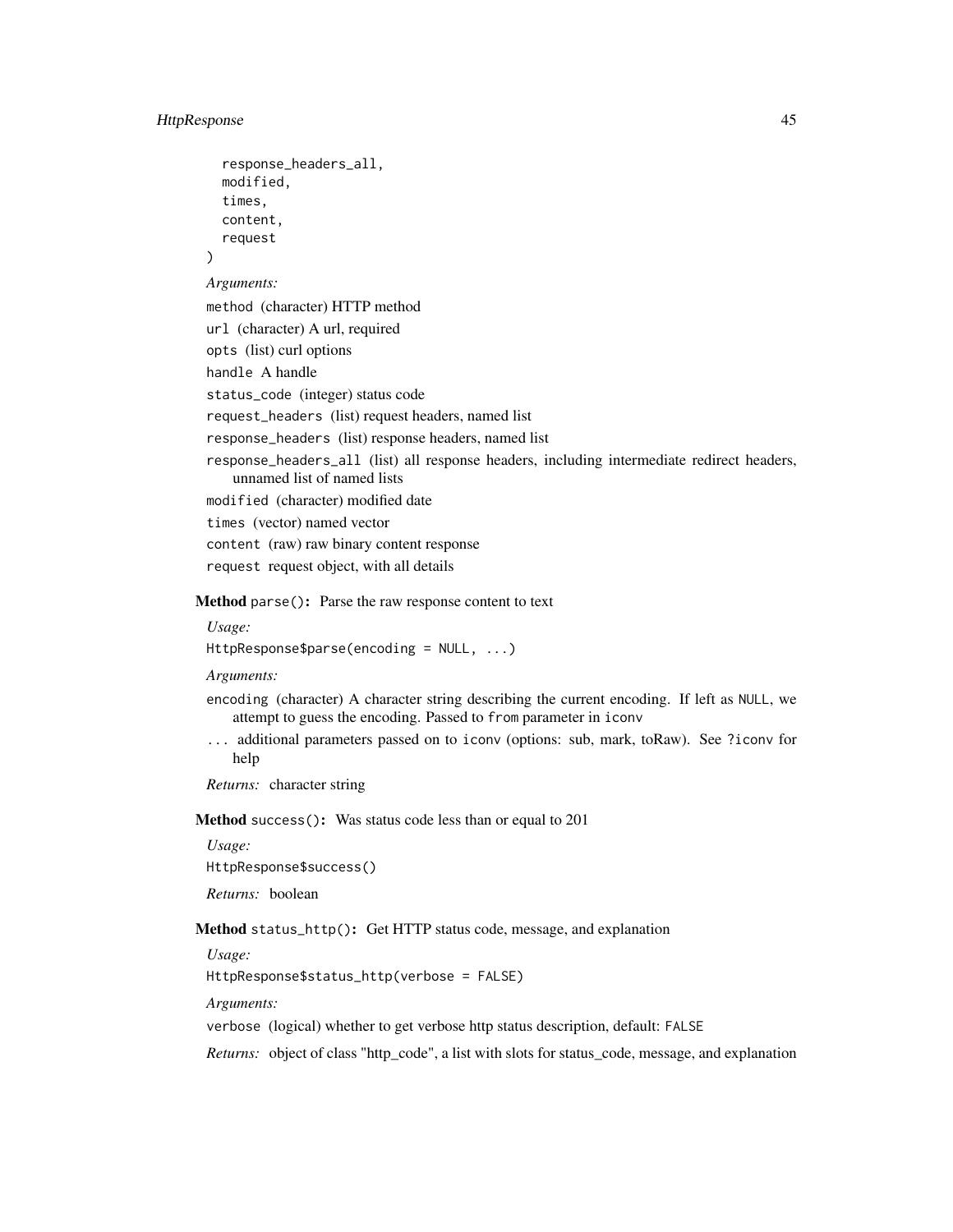<span id="page-45-0"></span>Method raise\_for\_status(): Check HTTP status and stop with appropriate HTTP error code and message if  $\geq$  300. otherwise use **httpcode**. If you have fauxpas installed we use that.

*Usage:* HttpResponse\$raise\_for\_status()

*Returns:* stop or warn with message

Method clone(): The objects of this class are cloneable with this method.

*Usage:* HttpResponse\$clone(deep = FALSE) *Arguments:* deep Whether to make a deep clone.

# See Also

[content-types](#page-18-1)

# Examples

```
## Not run:
x <- HttpResponse$new(method = "get", url = "https://httpbin.org")
x$url
x$method
x <- HttpClient$new(url = 'https://httpbin.org')
(res <- x$get('get'))
res$request_headers
res$response_headers
res$parse()
res$status_code
res$status_http()
res$status_http()$status_code
res$status_http()$message
res$status_http()$explanation
res$success()
x <- HttpClient$new(url = 'https://httpbin.org/status/404')
(res \leftarrow x\# res$raise_for_status()
x <- HttpClient$new(url = 'https://httpbin.org/status/414')
(res <- x$get())
# res$raise_for_status()
## End(Not run)
```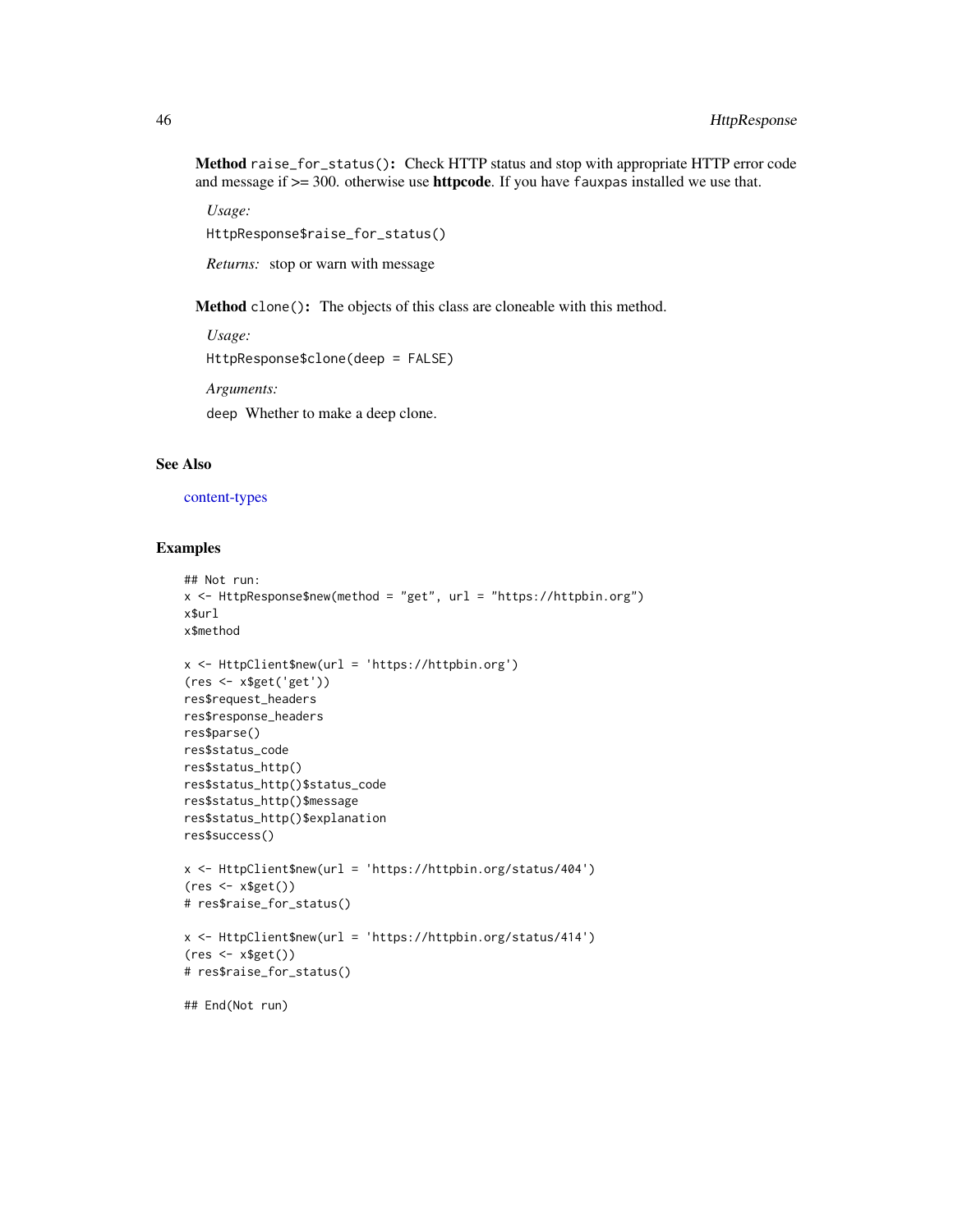<span id="page-46-1"></span><span id="page-46-0"></span>

# Description

Mocking HTTP requests

# Usage

mock(on = TRUE)

#### Arguments

on (logical) turn mocking on with TRUE or turn off with FALSE. By default is FALSE

#### Details

webmockr package required for mocking behavior

# Examples

## Not run:

```
if (interactive()) {
 # load webmockr
 library(webmockr)
 library(crul)
 URL <- "https://httpbin.org"
 # turn on mocking
 crul::mock()
 # stub a request
 stub_request("get", file.path(URL, "get"))
 webmockr:::webmockr_stub_registry
 # create an HTTP client
 (x <- HttpClient$new(url = URL))
 # make a request - matches stub - no real request made
 x$get('get')
 # allow net connect
 webmockr::webmockr_allow_net_connect()
 x$get('get', query = list(foo = "bar"))
 webmockr::webmockr_disable_net_connect()
 x$get('get', query = list(foo = "bar"))
}
```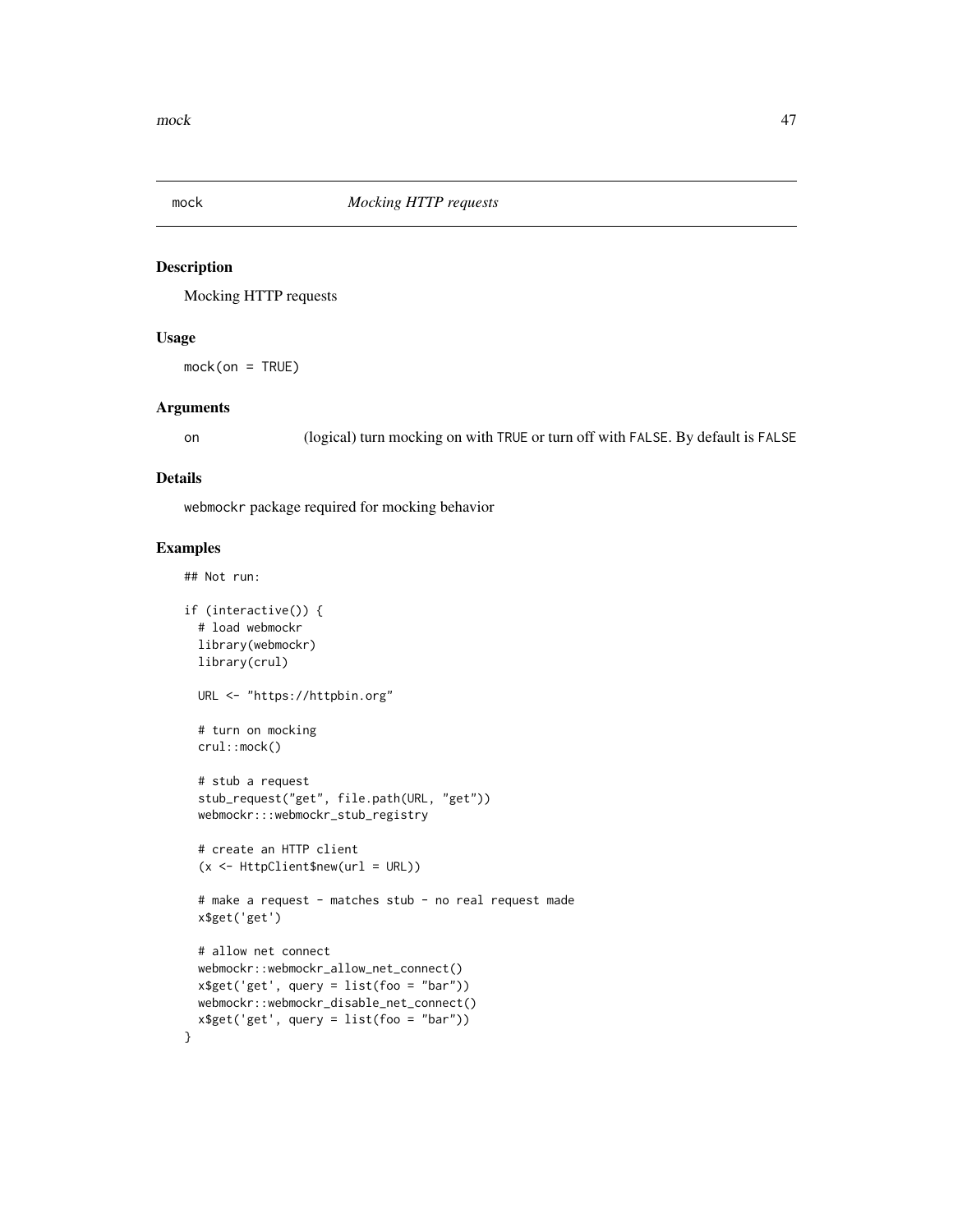<span id="page-47-0"></span>## End(Not run)

ok *check if a url is okay*

#### Description

check if a url is okay

# Usage

```
ok(x, status = 200L, info = TRUE, verb = "head", ua_random = FALSE, ...)
```
# Arguments

| $\mathsf{x}$ | either a URL as a character string, or an object of class HttpClient                                                                                                                                                                                                                                                                |
|--------------|-------------------------------------------------------------------------------------------------------------------------------------------------------------------------------------------------------------------------------------------------------------------------------------------------------------------------------------|
| status       | (integer) one or more HTTP status codes, must be integers. default: 200L, since<br>this is the most common signal that a URL is okay, but there may be cases in<br>which your URL is okay if it's a 201L, or some other status code.                                                                                                |
| info         | (logical) in the case of an error, do you want a message () about it? Default:<br><b>TRUE</b>                                                                                                                                                                                                                                       |
| verb         | (character) use "head" (default) or "get" HTTP verb for the request. note that<br>"get" will take longer as it returns a body. however, "verb=get" may be your<br>only option if a url blocks head requests                                                                                                                         |
| ua_random    | (logical) use a random user agent string? default: TRUE, if you set user agent<br>curl option it will override this setting. The random user agent string is pulled<br>from a vector of 50 user agent strings generated from charlatan: : UserAgentProvider<br>$(by executing replicate(30, UserAgentProvider$new()$user\_agent())$ |
| $\ddotsc$    | args passed on to HttpClient                                                                                                                                                                                                                                                                                                        |

# Details

We internally verify that status is an integer and in the known set of HTTP status codes, and that info is a boolean

You may have to fiddle with the parameters to  $ok()$  as well as curl options to get the "right answer". If you think you are getting incorrectly getting FALSE, the first thing to do is to pass in verbose=TRUE to ok(). That will give you verbose curl output and will help determine what the issue may be. Here's some different scenarios:

- the site blocks head requests: some sites do this, try verb="get"
- it will be hard to determine a site that requires this, but it's worth trying a random useragent string, e.g., ok(useragent = "foobar")
- some sites are up and reachable but you could get a 403 Unauthorized error, there's nothing you can do in this case other than having access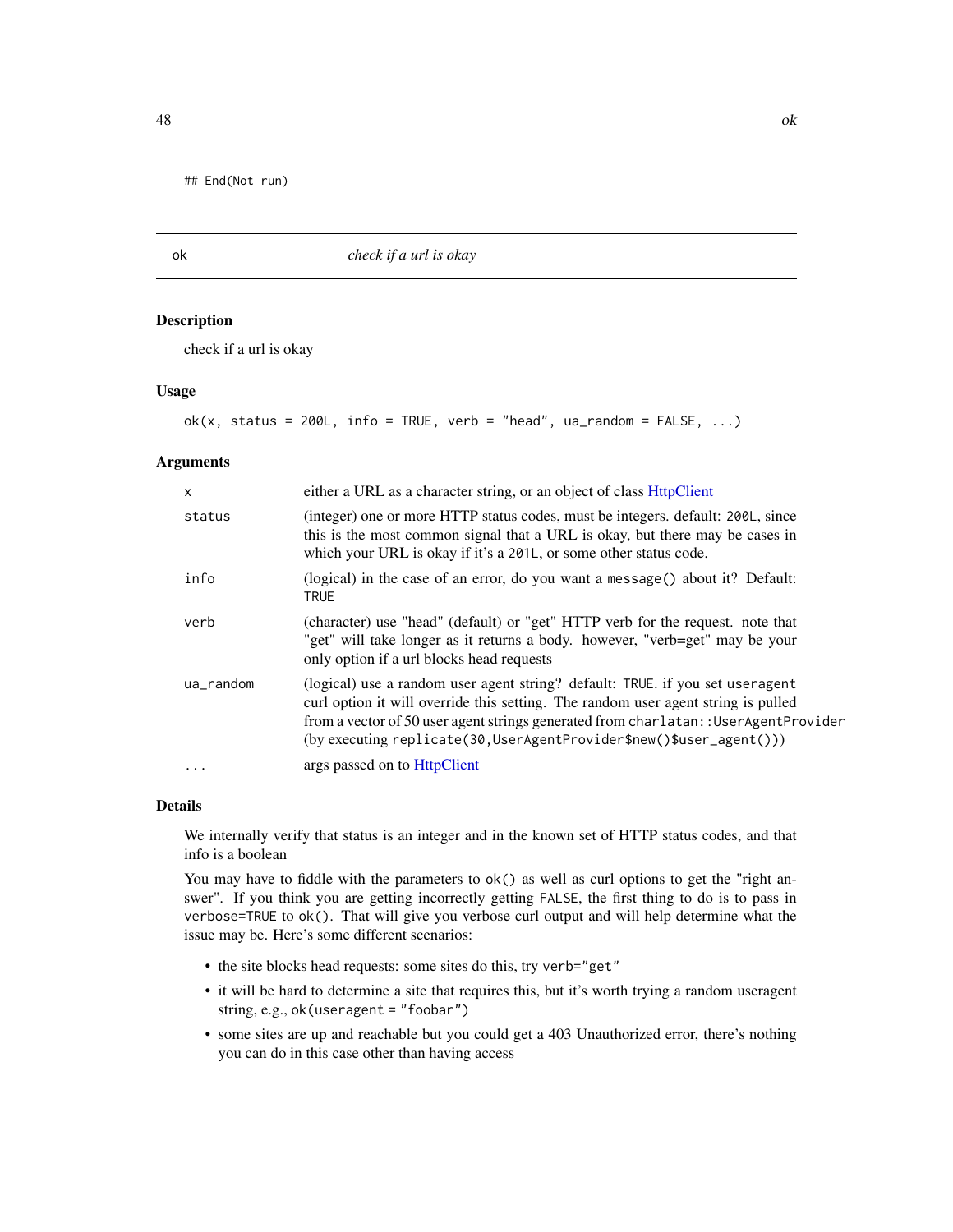• its possible to get a weird HTTP status code, e.g., LinkedIn gives a 999 code, they're trying to prevent any programmatic access

A FALSE result may be incorrect depending on the use case. For example, if you want to know if curl based scraping will work without fiddling with curl options, then the FALSE is probably correct, but if you want to fiddle with curl options, then first step would be to send verbose=TRUE to see whats going on with any redirects and headers. You can set headers, user agent strings, etc. to get closer to the request you want to know about. Note that a user agent string is always passed by default, but it may not be the one you want.

#### Value

a single boolean, if TRUE the URL is up and okay, if FALSE it is down; but, see Details

#### Examples

```
## Not run:
# 200
ok("https://www.google.com")
# 200
ok("https://httpbin.org/status/200")
# more than one status
ok("https://www.google.com", status = c(200L, 202L))
# 404
ok("https://httpbin.org/status/404")
# doesn't exist
ok("https://stuff.bar")
# doesn't exist
ok("stuff")
# use get verb instead of head
ok("http://animalnexus.ca")
ok("http://animalnexus.ca", verb = "get")
# some urls will require a different useragent string
# they probably regex the useragent string
ok("https://doi.org/10.1093/chemse/bjq042")
ok("https://doi.org/10.1093/chemse/bjq042", verb = "get", useragent = "foobar")
# with random user agent's
## here, use a request hook to print out just the user agent string so
## we can see what user agent string is being sent off
fun_ua <- function(request) {
  message(paste0("User-agent: ", request$options$useragent), sep = "\n")
}
z <- crul::HttpClient$new("https://doi.org/10.1093/chemse/bjq042",
hooks = list(request = fun_ua))z
replicate(5, ok(z, ua_random=TRUE), simplify=FALSE)
## if you set useragent option it will override ua_random=TRUE
ok("https://doi.org/10.1093/chemse/bjq042", useragent="foobar", ua_random=TRUE)
```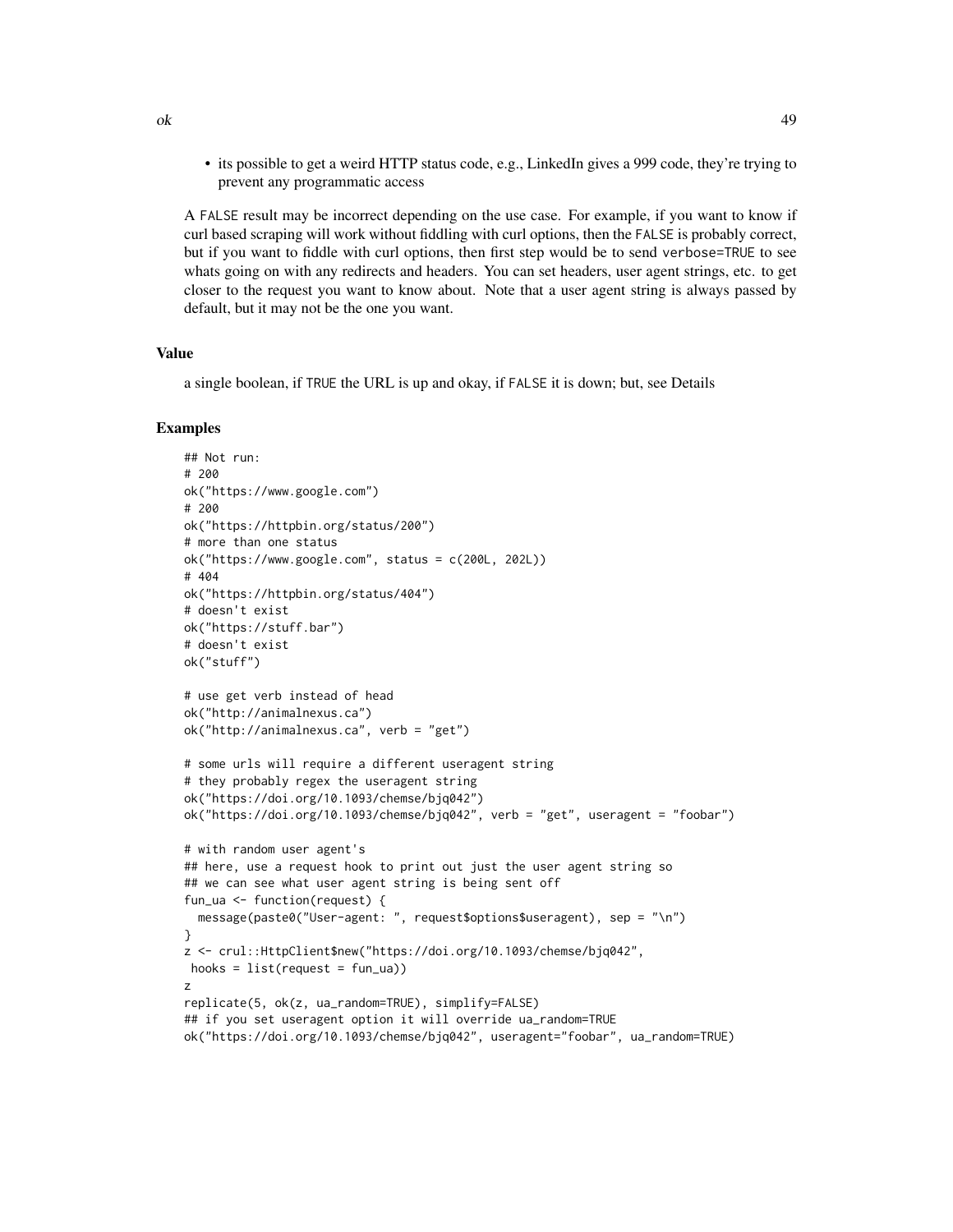```
# with HttpClient
z <- crul::HttpClient$new("https://httpbin.org/status/404",
opts = list(verbose = TRUE))
ok(z)
## End(Not run)
```
<span id="page-49-1"></span>Paginator *Paginator client*

#### Description

A client to help you paginate

#### Details

See [HttpClient\(\)](#page-27-1) for information on parameters

# Value

a list, with objects of class [HttpResponse\(\)](#page-42-1). Responses are returned in the order they are passed in.

#### Methods to paginate

Supported now:

• query\_params: the most common way, so is the default. This method involves setting how many records and what record to start at for each request. We send these query parameters for you.

Supported later:

- link\_headers: link headers are URLS for the next/previous/last request given in the response header from the server. This is relatively uncommon, though is recommended by JSONAPI and is implemented by a well known API (GitHub).
- cursor: this works by a single string given back in each response, to be passed in the subsequent response, and so on until no more records remain. This is common in Solr

# Public fields

http\_req an object of class HttpClient

- by (character) how to paginate. Only 'query\_params' supported for now. In the future will support 'link\_headers' and 'cursor'. See Details.
- limit\_chunk (numeric/integer) the number by which to chunk requests, e.g., 10 would be be each request gets 10 records

limit\_param (character) the name of the limit parameter. Default: limit

offset\_param (character) the name of the offset parameter. Default: offset

limit (numeric/integer) the maximum records wanted

progress (logical) print a progress bar, using [utils::txtProgressBar.](#page-0-0) Default: FALSE.

<span id="page-49-0"></span>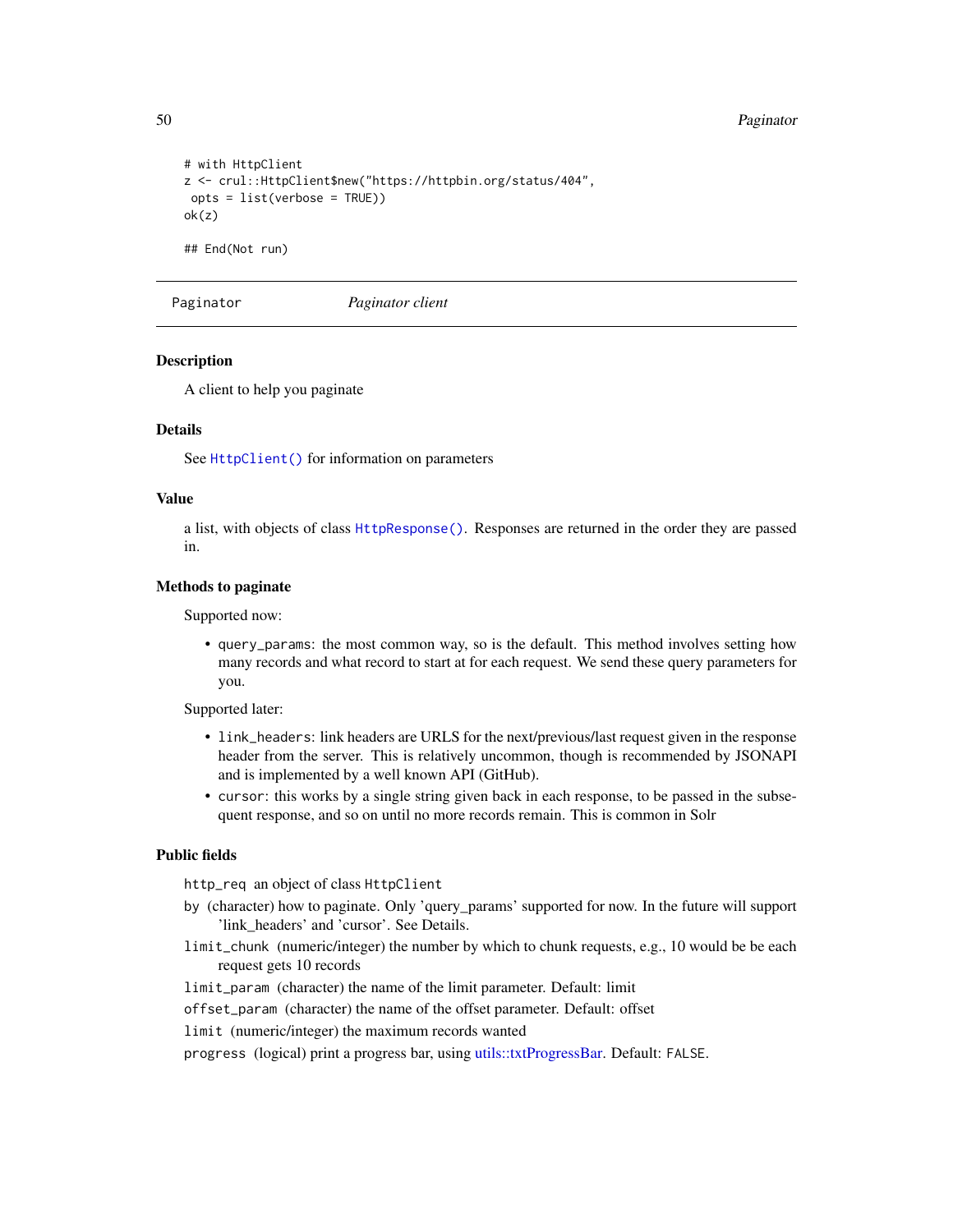#### <span id="page-50-0"></span>Paginator 51

# Methods

#### Public methods:

- [Paginator\\$print\(\)](#page-4-0)
- [Paginator\\$new\(\)](#page-4-1)
- [Paginator\\$get\(\)](#page-5-0)
- [Paginator\\$post\(\)](#page-5-1)
- [Paginator\\$put\(\)](#page-6-0)
- [Paginator\\$patch\(\)](#page-6-1)
- [Paginator\\$delete\(\)](#page-7-0)
- [Paginator\\$head\(\)](#page-7-1)
- [Paginator\\$responses\(\)](#page-11-1)
- [Paginator\\$status\\_code\(\)](#page-14-2)
- [Paginator\\$status\(\)](#page-14-3)
- [Paginator\\$parse\(\)](#page-14-1)
- [Paginator\\$content\(\)](#page-15-0)
- [Paginator\\$times\(\)](#page-15-1)
- [Paginator\\$url\\_fetch\(\)](#page-34-1)
- [Paginator\\$clone\(\)](#page-8-0)

# Method print(): print method for Paginator objects

*Usage:* Paginator\$print(x, ...) *Arguments:* x self ... ignored

#### Method new(): Create a new Paginator object

```
Usage:
Paginator$new(
 client,
 by = "query_params",
  limit_param,
 offset_param,
 limit,
 limit_chunk,
 progress = FALSE
)
```

```
Arguments:
```
- client an object of class HttpClient, from a call to [HttpClient](#page-27-1)
- by (character) how to paginate. Only 'query\_params' supported for now. In the future will support 'link\_headers' and 'cursor'. See Details.
- limit\_param (character) the name of the limit parameter. Default: limit
- offset\_param (character) the name of the offset parameter. Default: offset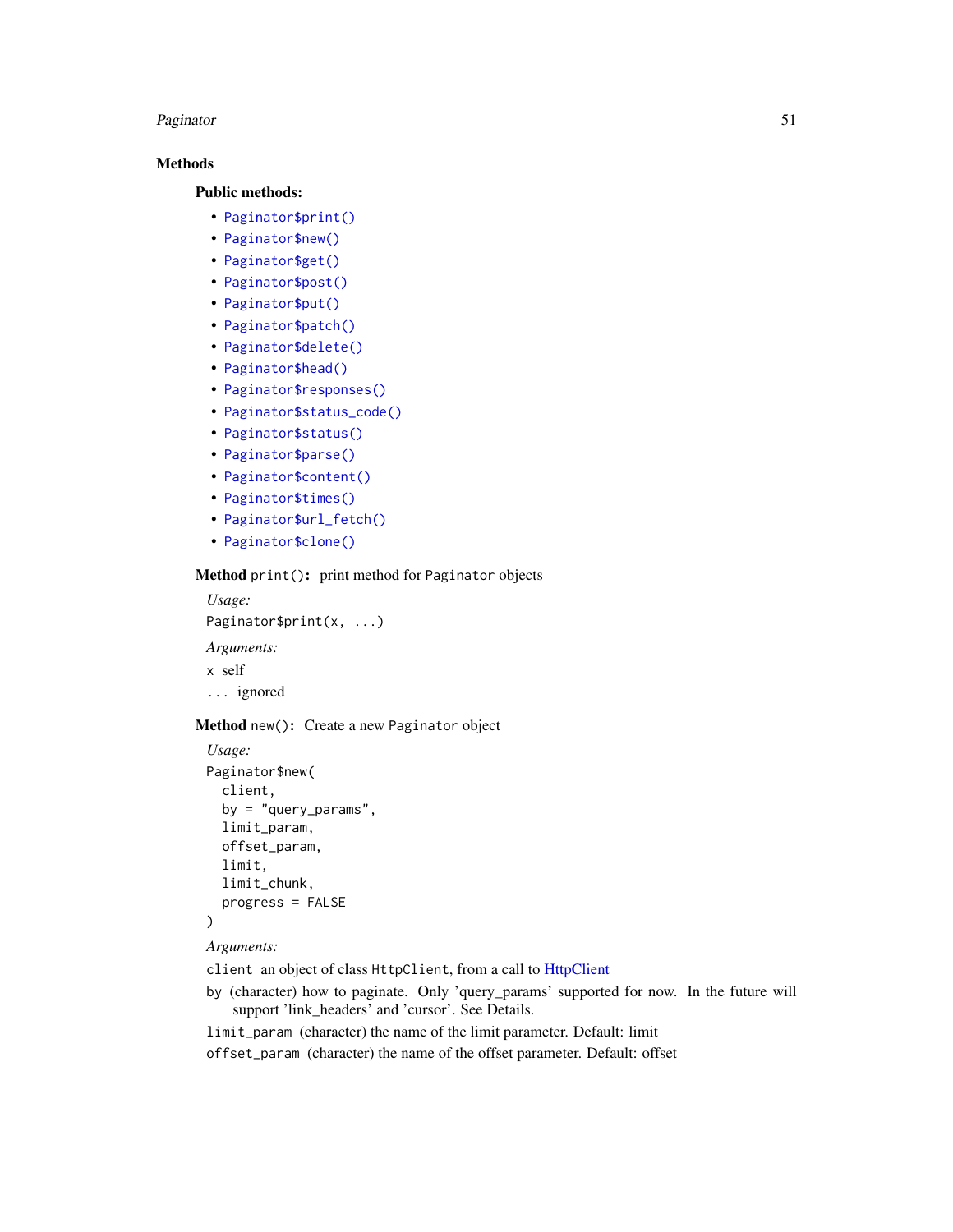- <span id="page-51-0"></span>limit (numeric/integer) the maximum records wanted
- limit\_chunk (numeric/integer) the number by which to chunk requests, e.g., 10 would be be each request gets 10 records

progress (logical) print a progress bar, using [utils::txtProgressBar.](#page-0-0) Default: FALSE.

*Returns:* A new Paginator object

Method get(): make a paginated GET request

*Usage:*

```
Paginator$get(path = NULL, query = list(), ...)
```
*Arguments:*

path URL path, appended to the base URL

query query terms, as a named list

... For retry, the options to be passed on to the method implementing the requested verb, including curl options. Otherwise, curl options, only those in the acceptable set from [curl::curl\\_options\(\)](#page-0-0) except the following: httpget, httppost, post, postfields, postfieldsize, and customrequest

Method post(): make a paginated POST request

```
Usage:
Paginator$post(
 path = NULL,
 query = list(),
 body = NULL,encode = "multipart",
  ...
)
```
*Arguments:*

path URL path, appended to the base URL

query query terms, as a named list

body body as an R list

encode one of form, multipart, json, or raw

... For retry, the options to be passed on to the method implementing the requested verb, including curl options. Otherwise, curl options, only those in the acceptable set from [curl::curl\\_options\(\)](#page-0-0) except the following: httpget, httppost, post, postfields, postfieldsize, and customrequest

Method put(): make a paginated PUT request

```
Usage:
Paginator$put(
 path = NULL,
 query = list(),
 body = NULL,
 encode = "multipart",
)
```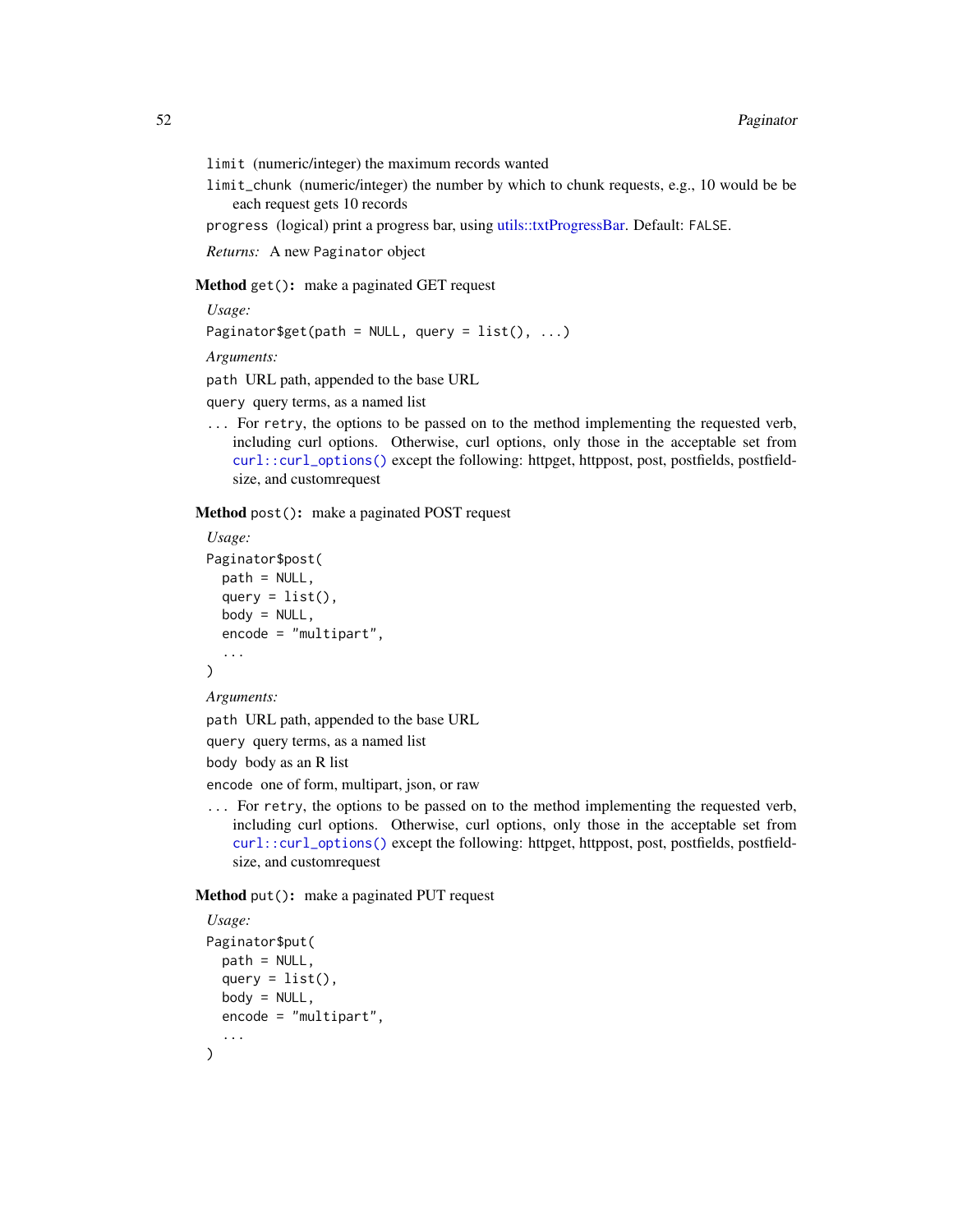#### Paginator 53

*Arguments:*

path URL path, appended to the base URL

query query terms, as a named list

body body as an R list

encode one of form, multipart, json, or raw

... For retry, the options to be passed on to the method implementing the requested verb, including curl options. Otherwise, curl options, only those in the acceptable set from [curl::curl\\_options\(\)](#page-0-0) except the following: httpget, httppost, post, postfields, postfieldsize, and customrequest

Method patch(): make a paginated PATCH request

```
Usage:
Paginator$patch(
 path = NULL,
  query = list(),
 body = NULL,encode = "multipart",
  ...
)
```
*Arguments:*

path URL path, appended to the base URL

query query terms, as a named list

body body as an R list

encode one of form, multipart, json, or raw

... For retry, the options to be passed on to the method implementing the requested verb, including curl options. Otherwise, curl options, only those in the acceptable set from [curl::curl\\_options\(\)](#page-0-0) except the following: httpget, httppost, post, postfields, postfieldsize, and customrequest

Method delete(): make a paginated DELETE request

```
Usage:
Paginator$delete(
 path = NULL,
 query = list(),
 body = NULL,encode = "multipart",
  ...
)
```
*Arguments:*

path URL path, appended to the base URL query query terms, as a named list body body as an R list encode one of form, multipart, json, or raw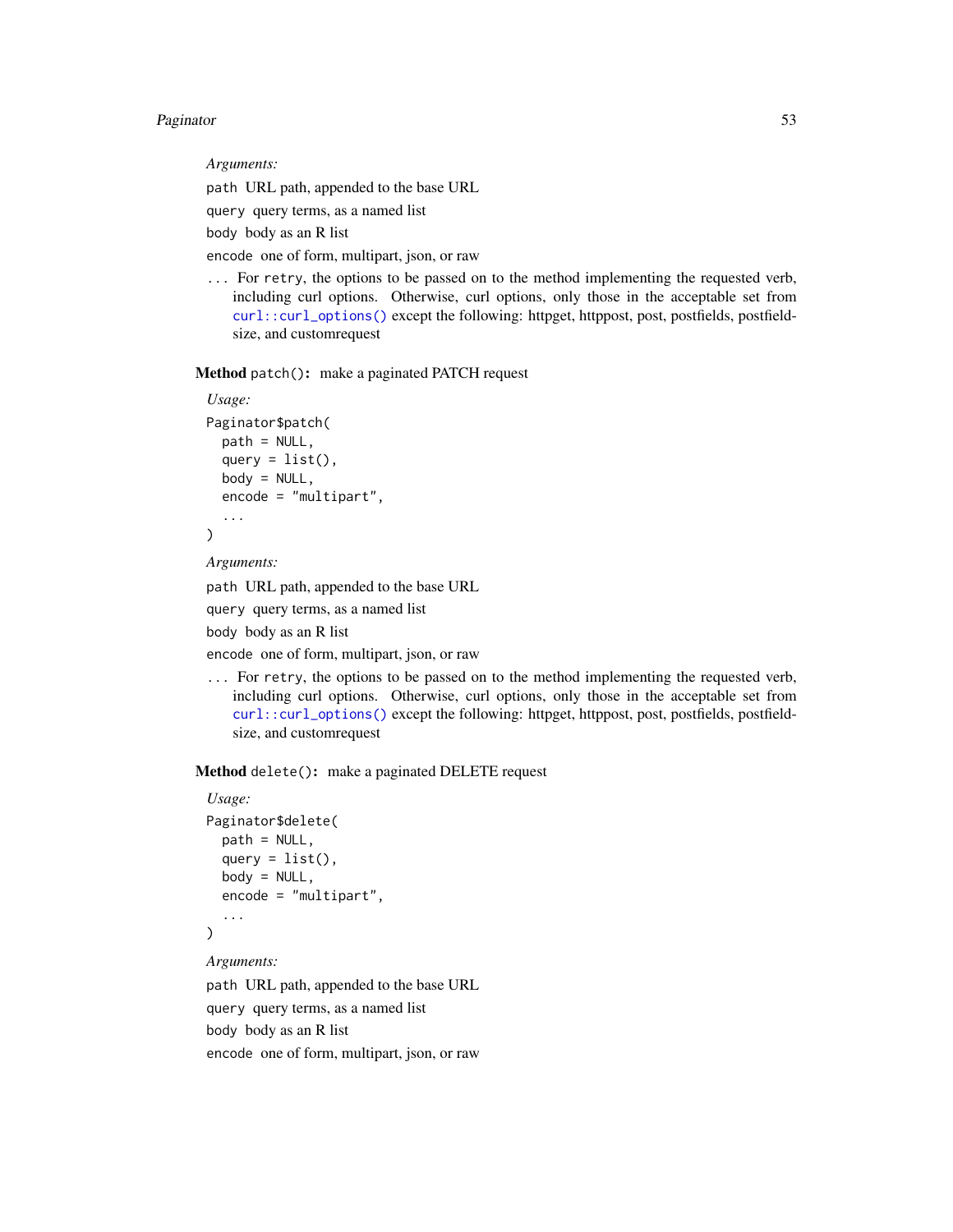<span id="page-53-0"></span>... For retry, the options to be passed on to the method implementing the requested verb, including curl options. Otherwise, curl options, only those in the acceptable set from [curl::curl\\_options\(\)](#page-0-0) except the following: httpget, httppost, post, postfields, postfieldsize, and customrequest

#### Method head(): make a paginated HEAD request

*Usage:*

Paginator\$head(path =  $NULL, ...)$ 

*Arguments:*

path URL path, appended to the base URL

... For retry, the options to be passed on to the method implementing the requested verb, including curl options. Otherwise, curl options, only those in the acceptable set from [curl::curl\\_options\(\)](#page-0-0) except the following: httpget, httppost, post, postfields, postfieldsize, and customrequest

*Details:* not sure if this makes any sense or not yet

# Method responses(): list responses

*Usage:*

Paginator\$responses()

*Returns:* a list of HttpResponse objects, empty list before requests made

Method status\_code(): Get HTTP status codes for each response

*Usage:*

Paginator\$status\_code()

*Returns:* numeric vector, empty numeric vector before requests made

#### Method status(): List HTTP status objects

*Usage:*

Paginator\$status()

*Returns:* a list of http\_code objects, empty list before requests made

#### Method parse(): parse content

*Usage:*

Paginator\$parse(encoding = "UTF-8")

*Arguments:*

encoding (character) the encoding to use in parsing. default:"UTF-8"

*Returns:* character vector, empty character vector before requests made

Method content(): Get raw content for each response

*Usage:*

Paginator\$content()

*Returns:* raw list, empty list before requests made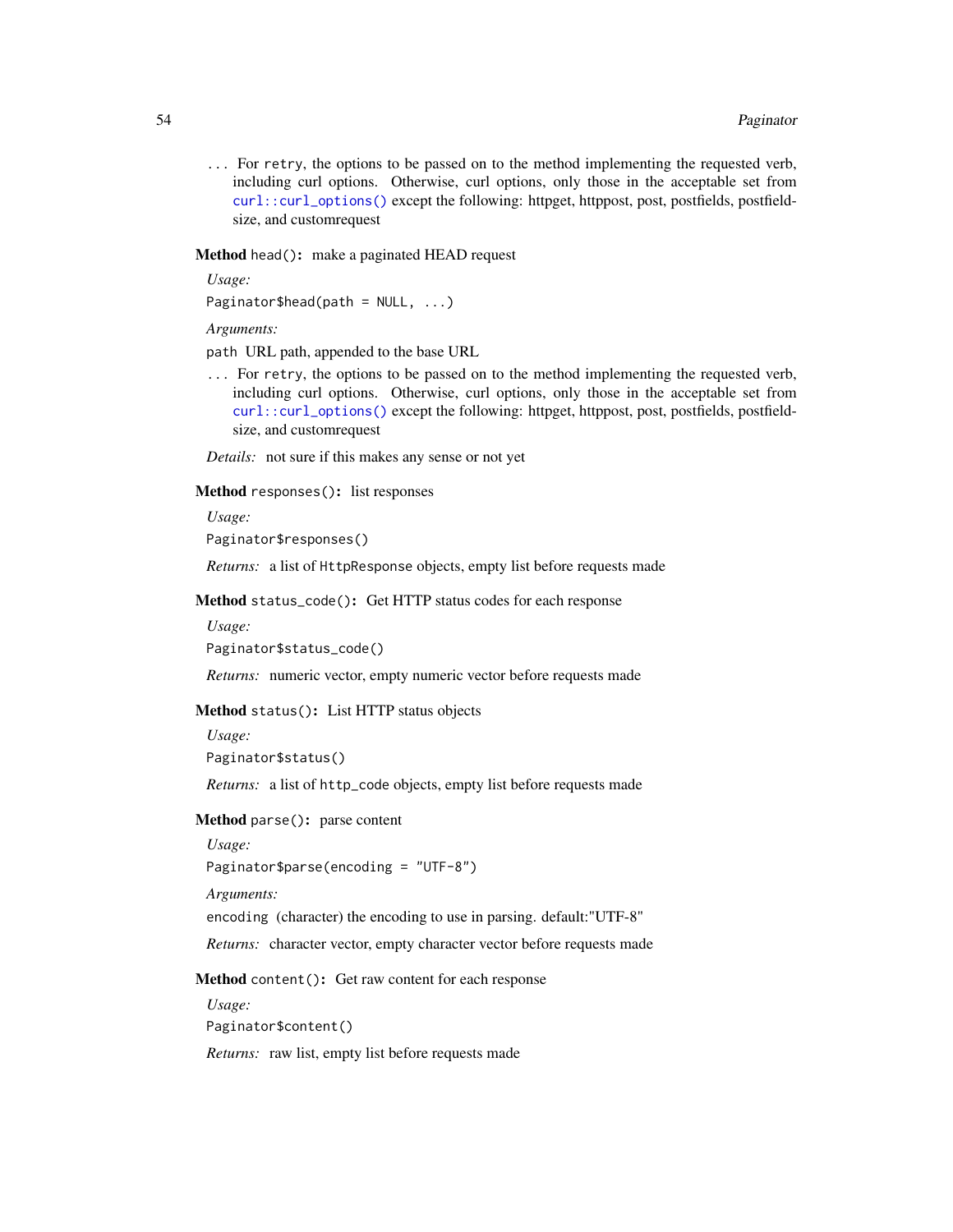#### Paginator 55

Method times(): curl request times

*Usage:*

Paginator\$times()

*Returns:* list of named numeric vectors, empty list before requests made

Method url\_fetch(): get the URL that would be sent (i.e., before executing the request) the only things that change the URL are path and query parameters; body and any curl options don't change the URL

*Usage:* Paginator\$url\_fetch(path = NULL, query = list()) *Arguments:* path URL path, appended to the base URL query query terms, as a named list *Returns:* URLs (character) *Examples:*

```
\dontrun{
cli <- HttpClient$new(url = "https://api.crossref.org")
cc <- Paginator$new(client = cli, limit_param = "rows",
   offset_param = "offset", limit = 50, limit_chunk = 10)
cc$url_fetch('works')
cc$url_fetch('works', query = list(query = "NSF"))
}
```
Method clone(): The objects of this class are cloneable with this method.

*Usage:* Paginator\$clone(deep = FALSE) *Arguments:* deep Whether to make a deep clone.

# Examples

```
## Not run:
(cli <- HttpClient$new(url = "https://api.crossref.org"))
cc <- Paginator$new(client = cli, limit_param = "rows",
   offset_param = "offset", limit = 50, limit_chunk = 10)
cc
cc$get('works')
cc
cc$responses()
cc$status()
cc$status_code()
cc$times()
cc$content()
cc$parse()
lapply(cc$parse(), jsonlite::fromJSON)
```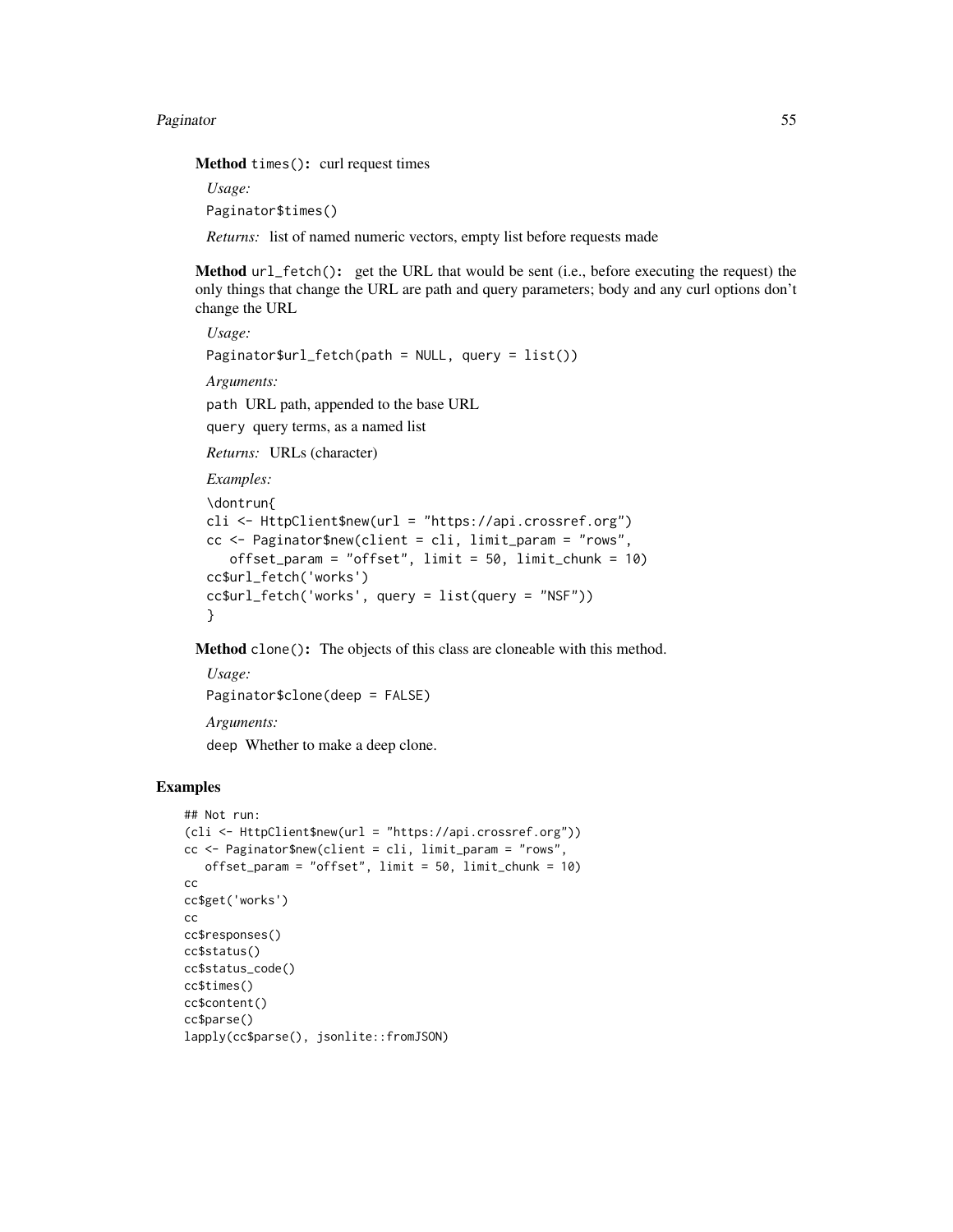<span id="page-55-0"></span>56 proxies

```
# progress bar
(cli <- HttpClient$new(url = "https://api.crossref.org"))
cc <- Paginator$new(client = cli, limit_param = "rows",
  offset\_param = "offset", limit = 50, limit\_chunk = 10,progress = TRUE)
cc
cc$get('works')
## End(Not run)
## ------------------------------------------------
## Method `Paginator$url_fetch`
## ------------------------------------------------
## Not run:
cli <- HttpClient$new(url = "https://api.crossref.org")
cc <- Paginator$new(client = cli, limit_param = "rows",
   offset_param = "offset", limit = 50, limit_chunk = 10)
cc$url_fetch('works')
cc$url_fetch('works', query = list(query = "NSF"))
## End(Not run)
```
<span id="page-55-2"></span>progress *progress bars*

#### Description

progress bars

# Details

pass httr::progress() to progress param in [HttpClient,](#page-27-1) which pulls out relevant info to pass down to curl

if file sizes known you get progress bar; if file sizes not known you get bytes downloaded See the README for examples

proxies *proxy options*

# <span id="page-55-1"></span>Description

proxy options

#### Usage

```
proxy(url, user = NULL, pwd = NULL, auth = "basic")
```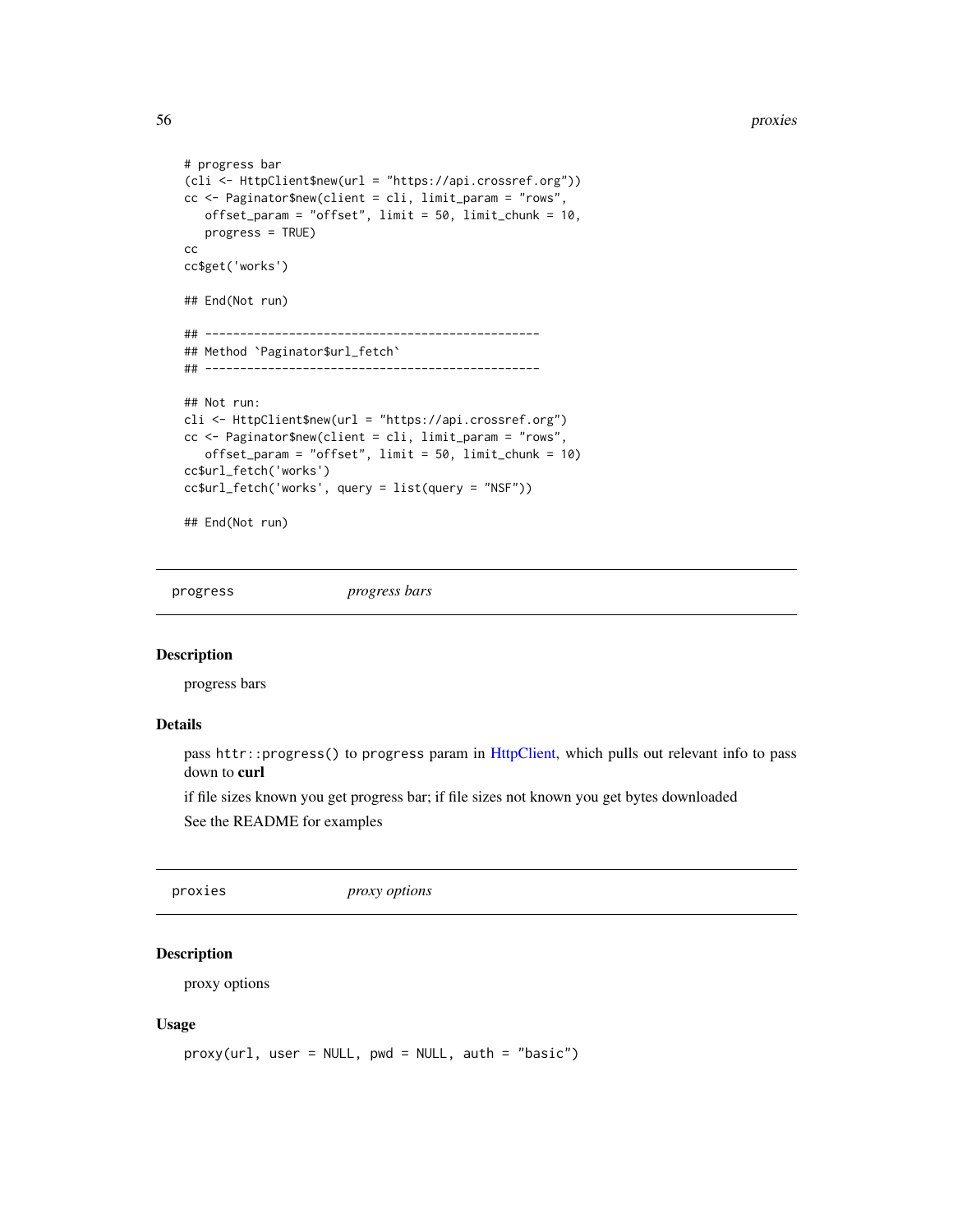#### proxies 57

#### **Arguments**

| url  | (character) URL, with scheme (http/https), domain and port (must be numeric).<br>required.                                 |
|------|----------------------------------------------------------------------------------------------------------------------------|
| user | (character) username, optional                                                                                             |
| pwd  | (character) password, optional                                                                                             |
| auth | (character) authentication type, one of basic (default), digest, digest ie, gssne-<br>gotiate, ntlm, any or NULL, optional |

# Details

See <http://proxylist.hidemyass.com/> for a list of proxies you can use

# Examples

```
proxy("http://97.77.104.22:3128")
proxy("97.77.104.22:3128")
proxy("http://97.77.104.22:3128", "foo", "bar")
proxy("http://97.77.104.22:3128", "foo", "bar", auth = "digest")
proxy("http://97.77.104.22:3128", "foo", "bar", auth = "ntlm")
# socks
proxy("socks5://localhost:9050/", auth = NULL)
## Not run:
# with proxy (look at request/outgoing headers)
# (res <- HttpClient$new(
# url = "http://www.google.com",
# proxies = proxy("http://97.77.104.22:3128")
# ))
# res$proxies
# res$get(verbose = TRUE)
# vs. without proxy (look at request/outgoing headers)
# (res2 <- HttpClient$new(url = "http://www.google.com"))
# res2$get(verbose = TRUE)
# Use authentication
# (res <- HttpClient$new(
# url = "http://google.com",
# proxies = proxy("http://97.77.104.22:3128", user = "foo", pwd = "bar")
# ))
# another example
# (res <- HttpClient$new(
# url = "http://ip.tyk.nu/",
# proxies = proxy("http://200.29.191.149:3128")
# ))
# res$get()$parse("UTF-8")
## End(Not run)
```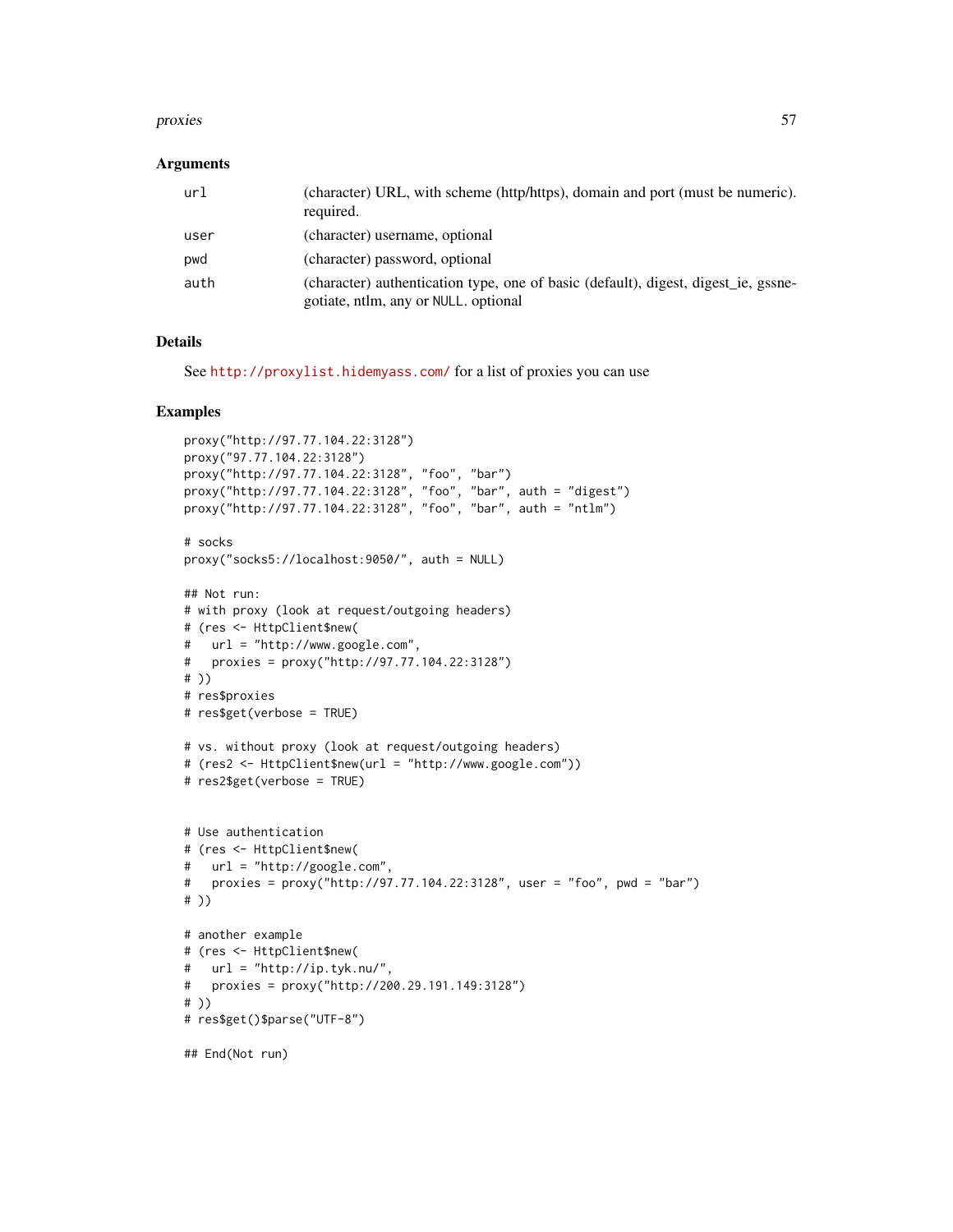<span id="page-57-1"></span><span id="page-57-0"></span>

# Description

upload file

# Usage

upload(path, type = NULL)

#### Arguments

| path | (character) a single path, file must exist                        |
|------|-------------------------------------------------------------------|
| type | (character) a file type, guessed by mime::guess_type if not given |

# Examples

```
## Not run:
# image
path <- file.path(Sys.getenv("R_DOC_DIR"), "html/logo.jpg")
(x \leq HttpClient$new(url = "https://eu.htmlptin.org"))res \leq x$post(path = "post", body = list(y = upload(path)))
res$content
# text file, in a list
file <- upload(system.file("CITATION"))
res <- x$post(path = "post", body = list(y = file))
jsonlite::fromJSON(res$parse("UTF-8"))
# text file, as data
res \leq x$post(path = "post", body = file)
jsonlite::fromJSON(res$parse("UTF-8"))
```
## End(Not run)

url\_build *Build and parse URLs*

# Description

Build and parse URLs

# Usage

url\_build(url, path = NULL, query = NULL)

url\_parse(url)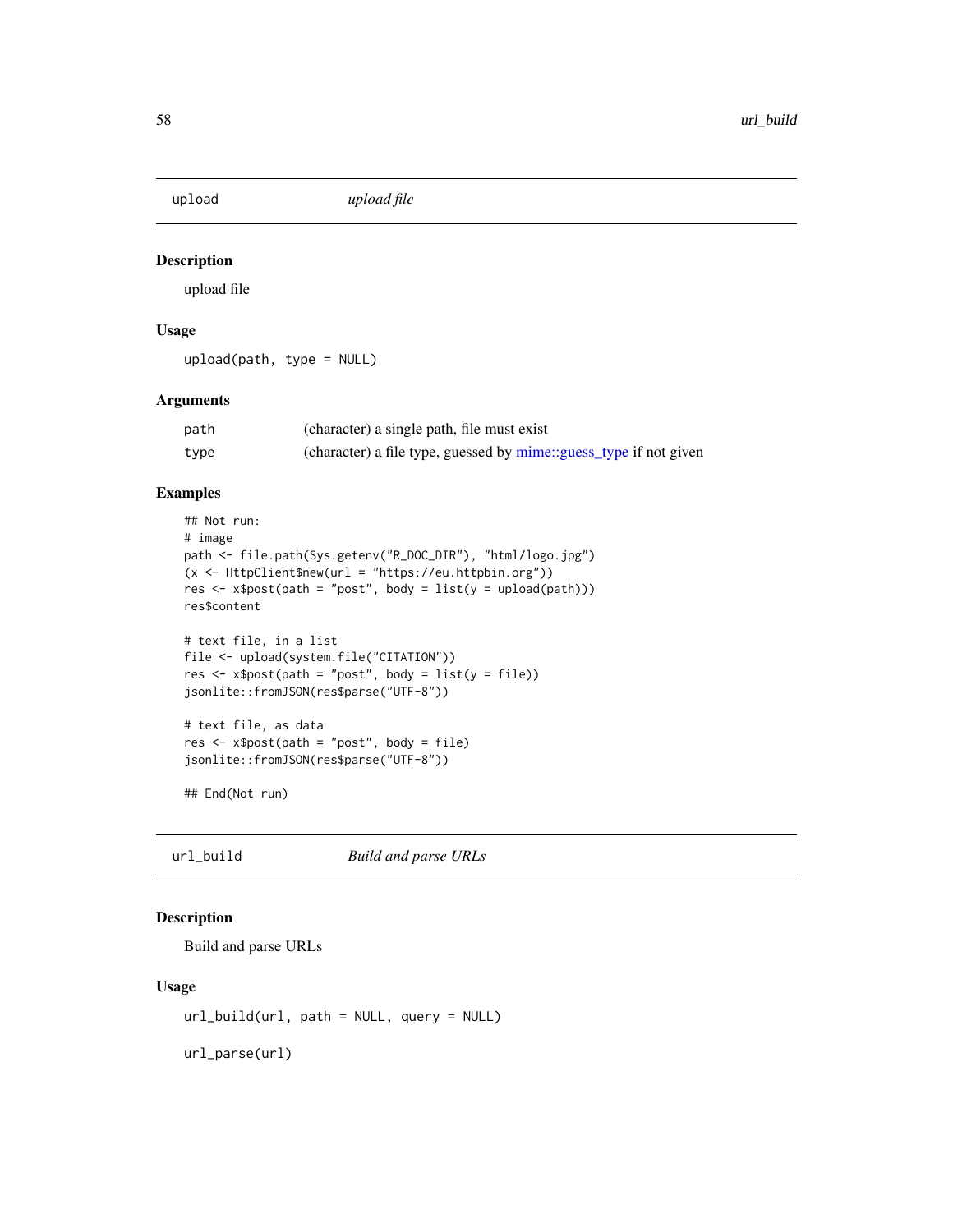# <span id="page-58-0"></span>verb-DELETE 59

#### **Arguments**

| url   | (character) a url, length 1             |
|-------|-----------------------------------------|
| path  | (character) a path, length 1            |
| query | (list) a named list of query parameters |

# Value

url\_build returns a character string URL; url\_parse returns a list with URL components

#### Examples

```
url_build("https://httpbin.org")
url_build("https://httpbin.org", "get")
url_build("https://httpbin.org", "post")
url_build("https://httpbin.org", "get", list(foo = "bar"))
url_parse("httpbin.org")
url_parse("http://httpbin.org")
url_parse(url = "https://httpbin.org")
url_parse("https://httpbin.org/get")
url_parse("https://httpbin.org/get?foo=bar")
url_parse("https://httpbin.org/get?foo=bar&stuff=things")
url_parse("https://httpbin.org/get?foo=bar&stuff=things[]")
```
<span id="page-58-1"></span>

verb-DELETE *HTTP verb info: DELETE*

# Description

The DELETE method deletes the specified resource.

# The DELETE method

The DELETE method requests that the origin server remove the association between the target resource and its current functionality. In effect, this method is similar to the rm command in UNIX: it expresses a deletion operation on the URI mapping of the origin server rather than an expectation that the previously associated information be deleted.

See <https://tools.ietf.org/html/rfc7231#section-4.3.5> for further details.

# References

<https://tools.ietf.org/html/rfc7231#section-4.3.5>

# See Also

[crul-package](#page-1-1)

Other verbs: [verb-GET](#page-59-1), [verb-HEAD](#page-60-1), [verb-PATCH](#page-61-1), [verb-POST](#page-62-1), [verb-PUT](#page-63-1)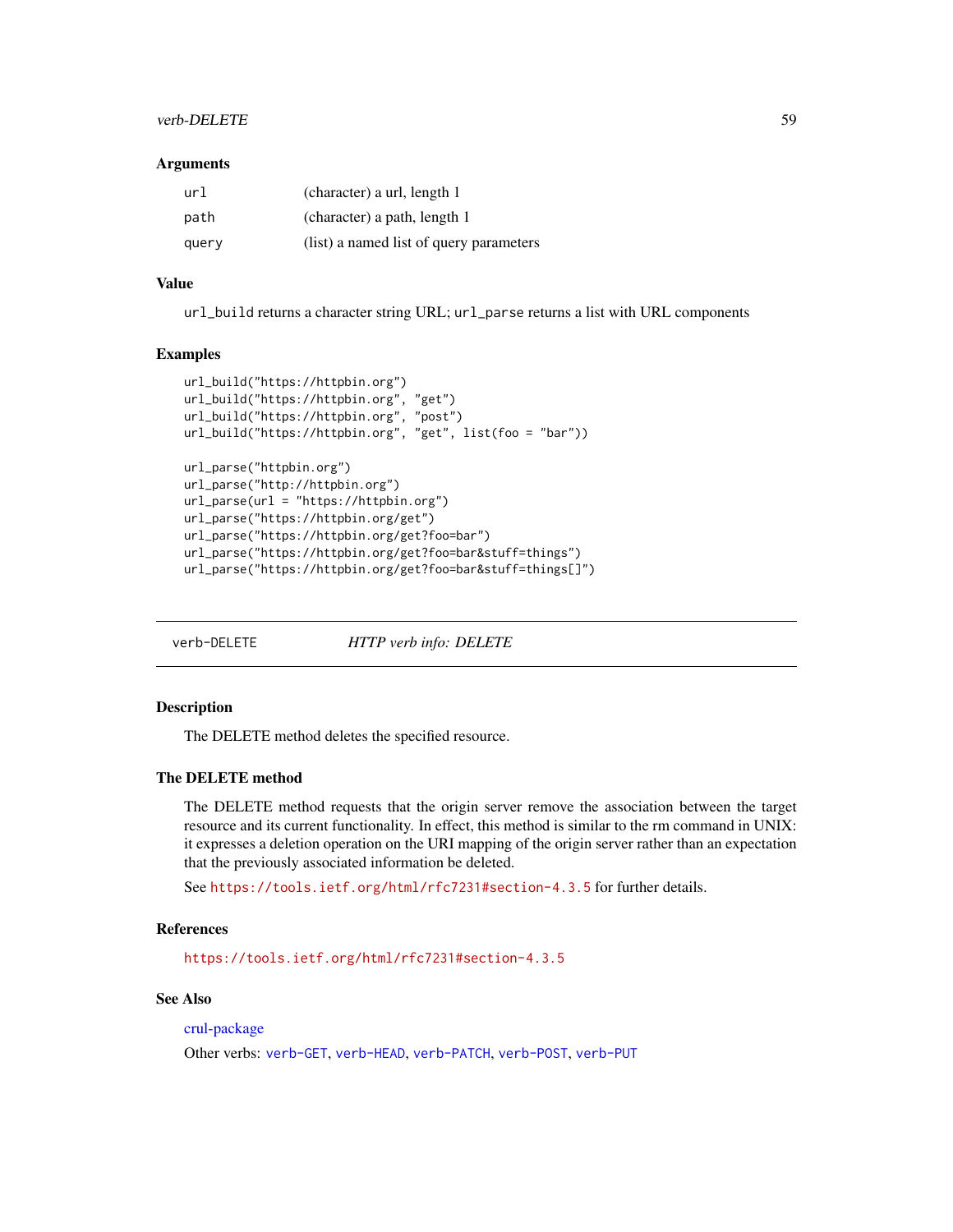#### Examples

```
## Not run:
x <- HttpClient$new(url = "https://httpbin.org")
x$delete(path = 'delete')
## a list
(res1 <- x$delete('delete', body = list(hello = "world"), verbose = TRUE))
jsonlite::fromJSON(res1$parse("UTF-8"))
## a string
(res2 <- x$delete('delete', body = "hello world", verbose = TRUE))
jsonlite::fromJSON(res2$parse("UTF-8"))
## empty body request
x$delete('delete', verbose = TRUE)
## End(Not run)
```
<span id="page-59-1"></span>

verb-GET *HTTP verb info: GET*

#### **Description**

The GET method requests a representation of the specified resource. Requests using GET should only retrieve data.

# The GET method

The GET method requests transfer of a current selected representation for the target resource. GET is the primary mechanism of information retrieval and the focus of almost all performance optimizations. Hence, when people speak of retrieving some identifiable information via HTTP, they are generally referring to making a GET request.

It is tempting to think of resource identifiers as remote file system pathnames and of representations as being a copy of the contents of such files. In fact, that is how many resources are implemented (see Section 9.1 (<https://tools.ietf.org/html/rfc7231#section-9.1>) for related security considerations). However, there are no such limitations in practice. The HTTP interface for a resource is just as likely to be implemented as a tree of content objects, a programmatic view on various database records, or a gateway to other information systems. Even when the URI mapping mechanism is tied to a file system, an origin server might be configured to execute the files with the request as input and send the output as the representation rather than transfer the files directly. Regardless, only the origin server needs to know how each of its resource identifiers corresponds to an implementation and how each implementation manages to select and send a current representation of the target resource in a response to GET.

A client can alter the semantics of GET to be a "range request", requesting transfer of only some part(s) of the selected representation, by sending a Range header field in the request (RFC7233: <https://tools.ietf.org/html/rfc7233>).

<span id="page-59-0"></span>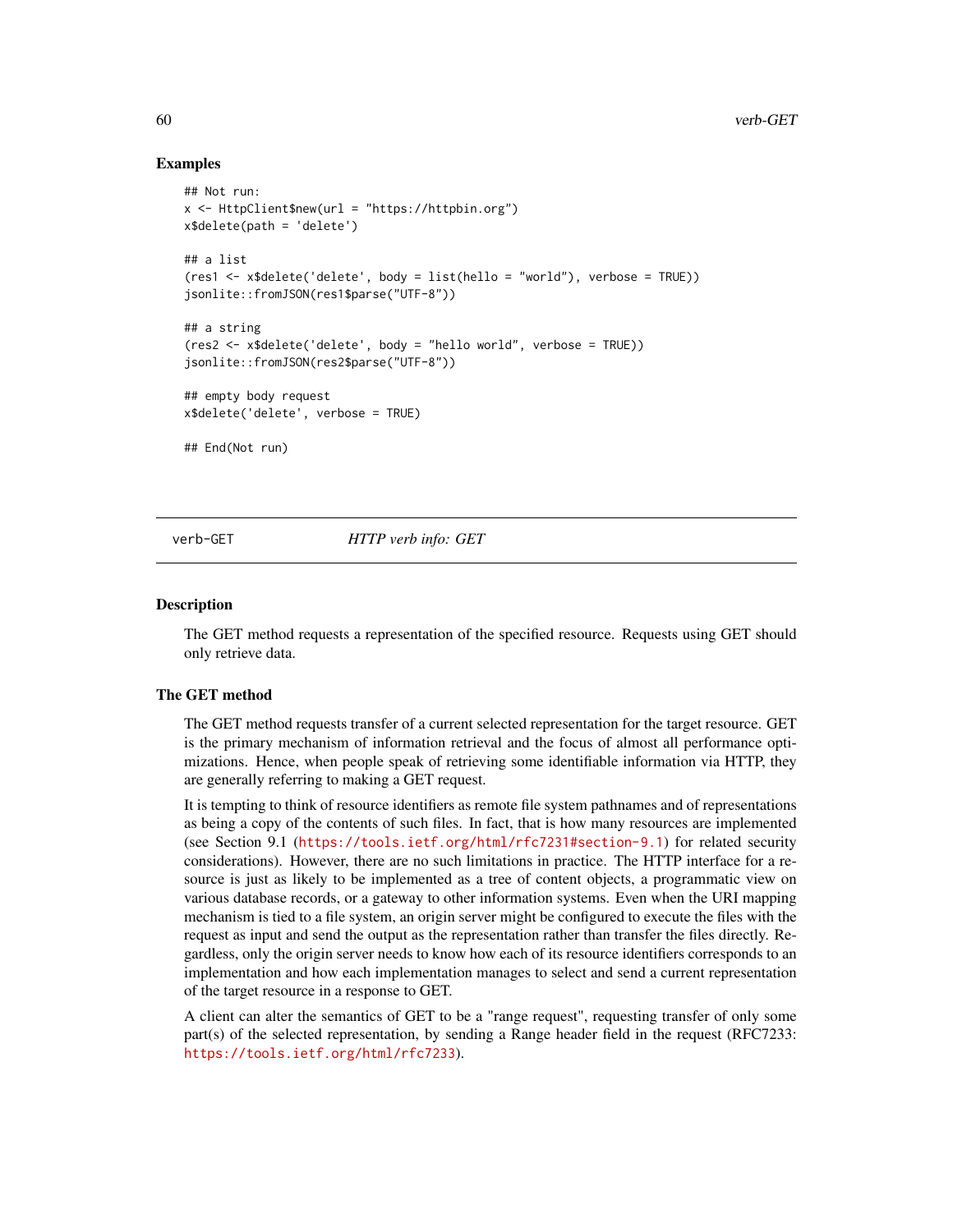#### <span id="page-60-0"></span>verb-HEAD 61

A payload within a GET request message has no defined semantics; sending a payload body on a GET request might cause some existing implementations to reject the request.

The response to a GET request is cacheable; a cache MAY use it to satisfy subsequent GET and HEAD requests unless otherwise indicated by the Cache-Control header field (Section 5.2 of RFC7234: <https://tools.ietf.org/html/rfc7234#section-5.2>).

#### References

<https://tools.ietf.org/html/rfc7231#section-4.3.1>

#### See Also

[crul-package](#page-1-1)

Other verbs: [verb-DELETE](#page-58-1), [verb-HEAD](#page-60-1), [verb-PATCH](#page-61-1), [verb-POST](#page-62-1), [verb-PUT](#page-63-1)

#### Examples

```
## Not run:
x <- HttpClient$new(url = "https://httpbin.org")
x$get(path = 'get')
```
## End(Not run)

<span id="page-60-1"></span>verb-HEAD *HTTP verb info: HEAD*

#### Description

The HEAD method asks for a response identical to that of a GET request, but without the response body.

# The HEAD method

The HEAD method is identical to GET except that the server MUST NOT send a message body in the response (i.e., the response terminates at the end of the header section). The server SHOULD send the same header fields in response to a HEAD request as it would have sent if the request had been a GET, except that the payload header fields MAY be omitted. This method can be used for obtaining metadata about the selected representation without transferring the representation data and is often used for testing hypertext links for validity, accessibility, and recent modification.

See <https://tools.ietf.org/html/rfc7231#section-4.3.2> for further details.

# References

<https://tools.ietf.org/html/rfc7231#section-4.3.2>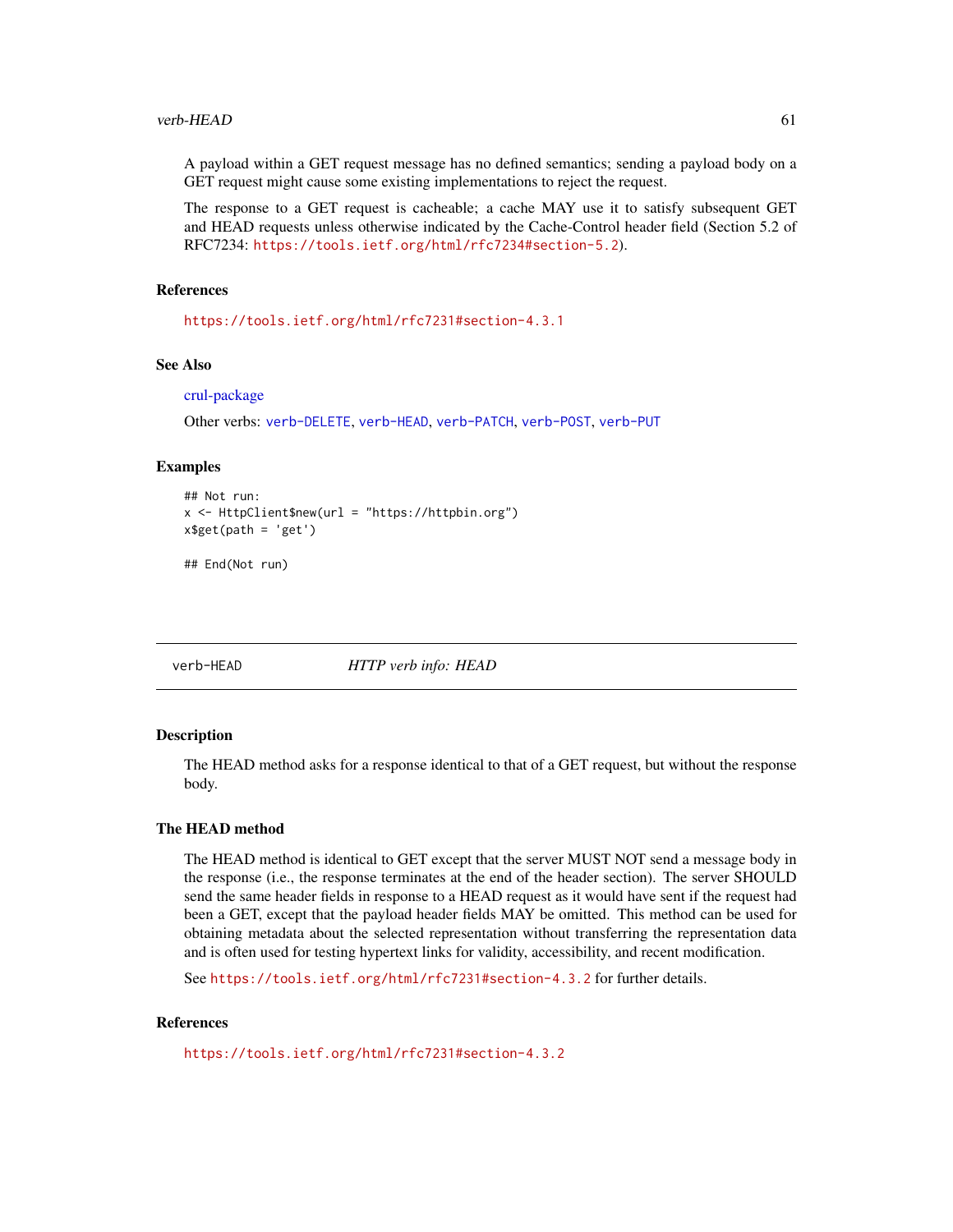# See Also

[crul-package](#page-1-1)

Other verbs: [verb-DELETE](#page-58-1), [verb-GET](#page-59-1), [verb-PATCH](#page-61-1), [verb-POST](#page-62-1), [verb-PUT](#page-63-1)

#### Examples

## Not run: x <- HttpClient\$new(url = "https://httpbin.org") x\$head()

## End(Not run)

<span id="page-61-1"></span>verb-PATCH *HTTP verb info: PATCH*

#### Description

The PATCH method is used to apply partial modifications to a resource.

# The PATCH method

The PATCH method requests that a set of changes described in the request entity be applied to the resource identified by the Request- URI. The set of changes is represented in a format called a "patch document" identified by a media type. If the Request-URI does not point to an existing resource, the server MAY create a new resource, depending on the patch document type (whether it can logically modify a null resource) and permissions, etc.

See <https://tools.ietf.org/html/rfc5789#section-2> for further details.

#### References

<https://tools.ietf.org/html/rfc5789>

# See Also

[crul-package](#page-1-1)

Other verbs: [verb-DELETE](#page-58-1), [verb-GET](#page-59-1), [verb-HEAD](#page-60-1), [verb-POST](#page-62-1), [verb-PUT](#page-63-1)

# Examples

```
## Not run:
x <- HttpClient$new(url = "https://httpbin.org")
x$patch(path = 'patch', body = list(hello = "mars"))
```
## End(Not run)

<span id="page-61-0"></span>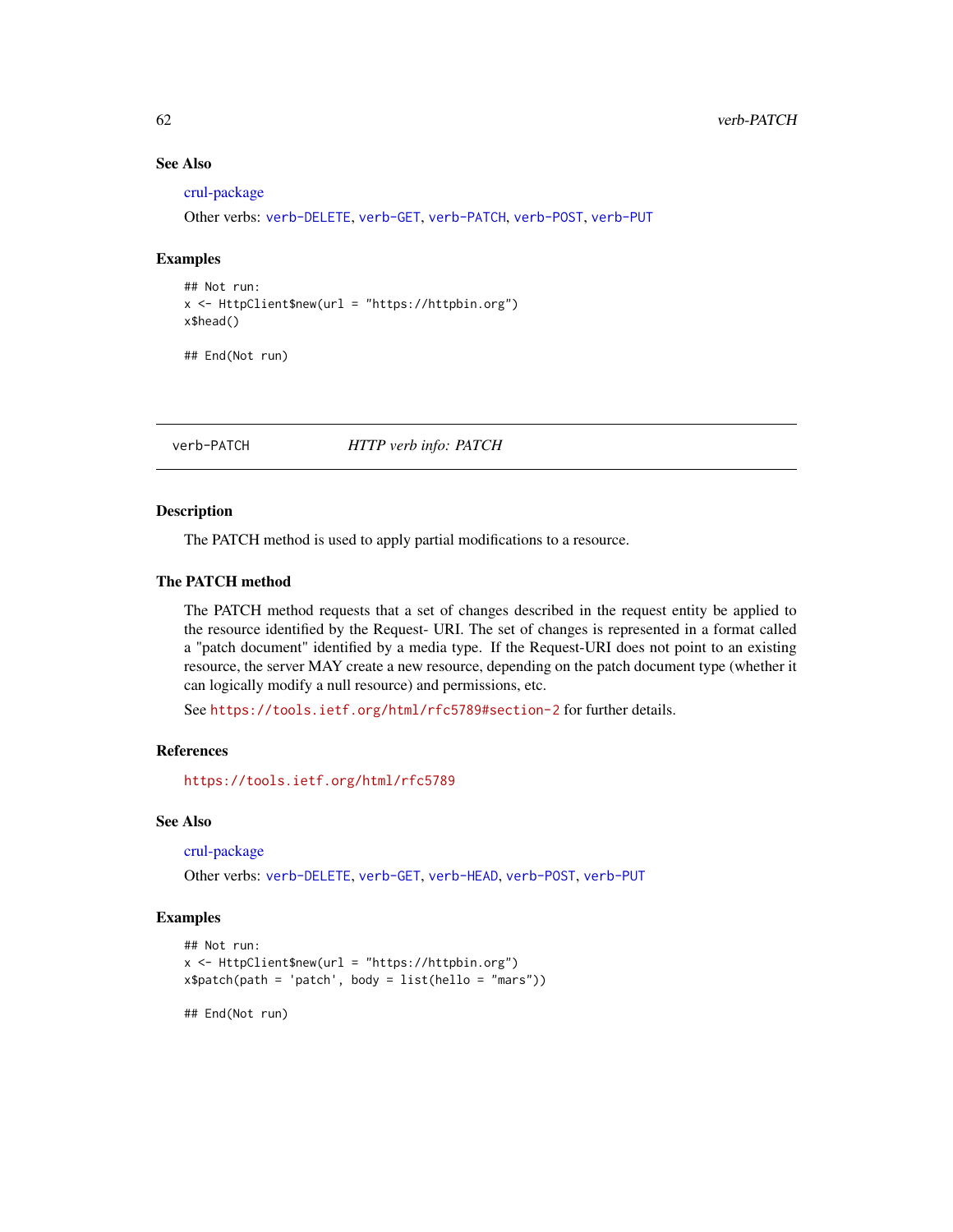<span id="page-62-1"></span><span id="page-62-0"></span>verb-POST *HTTP verb info: POST*

# Description

The POST method is used to submit an entity to the specified resource, often causing a change in state or side effects on the server.

# The POST method

If one or more resources has been created on the origin server as a result of successfully processing a POST request, the origin server SHOULD send a 201 (Created) response containing a Location header field that provides an identifier for the primary resource created (Section 7.1.2 [https://](https://tools.ietf.org/html/rfc7231#section-7.1.2) [tools.ietf.org/html/rfc7231#section-7.1.2](https://tools.ietf.org/html/rfc7231#section-7.1.2)) and a representation that describes the status of the request while referring to the new resource(s).

See <https://tools.ietf.org/html/rfc7231#section-4.3.3> for further details.

#### References

<https://tools.ietf.org/html/rfc7231#section-4.3.3>

#### See Also

[crul-package](#page-1-1)

Other verbs: [verb-DELETE](#page-58-1), [verb-GET](#page-59-1), [verb-HEAD](#page-60-1), [verb-PATCH](#page-61-1), [verb-PUT](#page-63-1)

#### Examples

```
## Not run:
x <- HttpClient$new(url = "https://httpbin.org")
# a named list
x$post(path='post', body = list(hello = "world"))
# a string
x$post(path='post', body = "hello world")
# an empty body request
x$post(path='post')
# encode="form"
res <- x$post(path="post",
 encode = "form",
 body = list(custname = 'Jane',
   custtel = '444-4444',
   size = 'small',
   topping = 'bacon',
```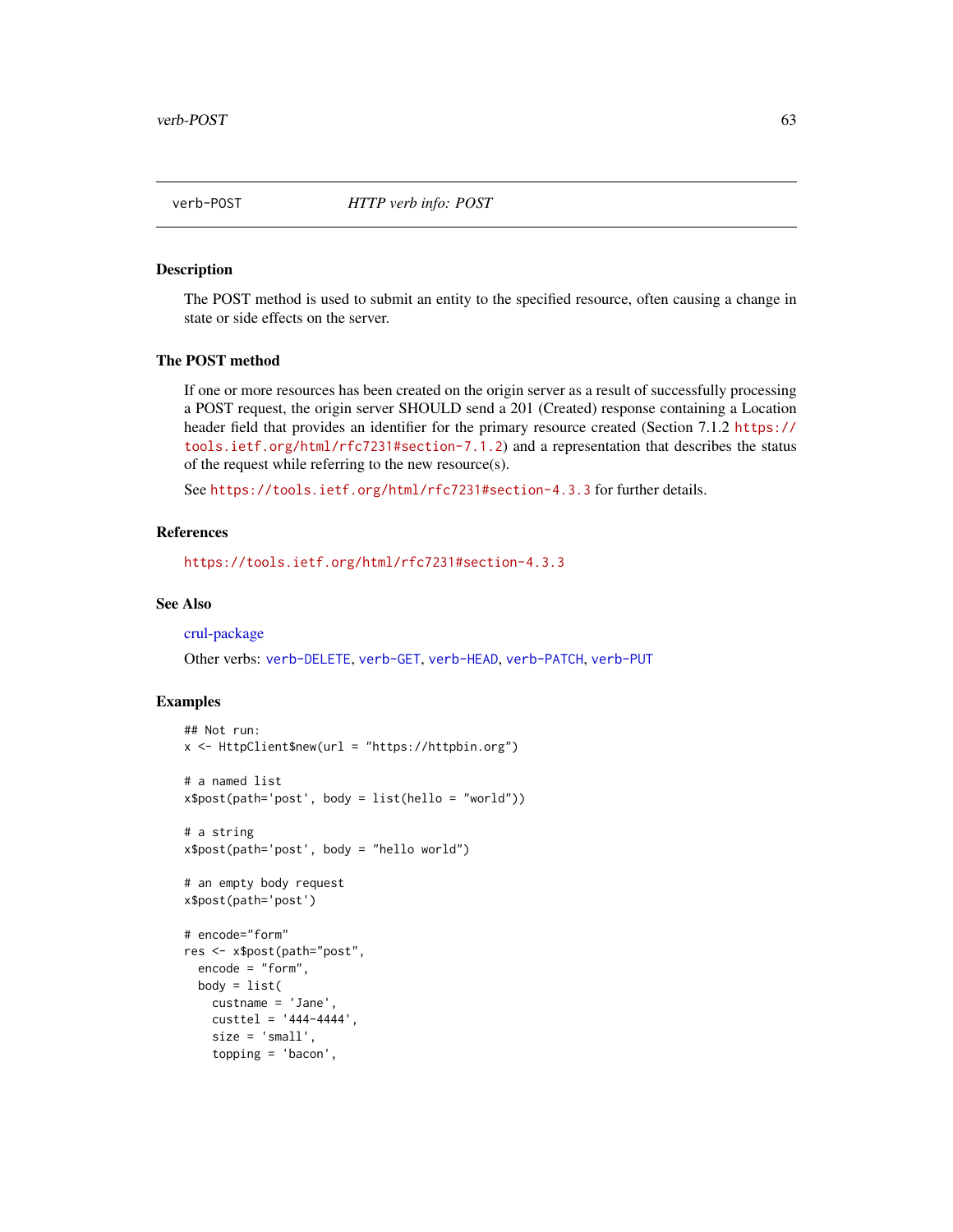```
comments = 'make it snappy'
 )
)
jsonlite::fromJSON(res$parse("UTF-8"))
# encode="json"
res <- x$post("post",
 encode = "json",
 body = list(genus = 'Gagea',
    species = 'pratensis'
 )
)
jsonlite::fromJSON(res$parse())
## End(Not run)
```
<span id="page-63-1"></span>

verb-PUT *HTTP verb info: PUT*

#### Description

The PUT method replaces all current representations of the target resource with the request payload.

# The PUT method

The PUT method requests that the state of the target resource be created or replaced with the state defined by the representation enclosed in the request message payload. A successful PUT of a given representation would suggest that a subsequent GET on that same target resource will result in an equivalent representation being sent in a 200 (OK) response. However, there is no guarantee that such a state change will be observable, since the target resource might be acted upon by other user agents in parallel, or might be subject to dynamic processing by the origin server, before any subsequent GET is received. A successful response only implies that the user agent's intent was achieved at the time of its processing by the origin server.

If the target resource does not have a current representation and the PUT successfully creates one, then the origin server MUST inform the user agent by sending a 201 (Created) response. If the target resource does have a current representation and that representation is successfully modified in accordance with the state of the enclosed representation, then the origin server MUST send either a 200 (OK) or a 204 (No Content) response to indicate successful completion of the request.

See <https://tools.ietf.org/html/rfc7231#section-4.3.4> for further details.

#### **References**

<https://tools.ietf.org/html/rfc7231#section-4.3.4>

<span id="page-63-0"></span>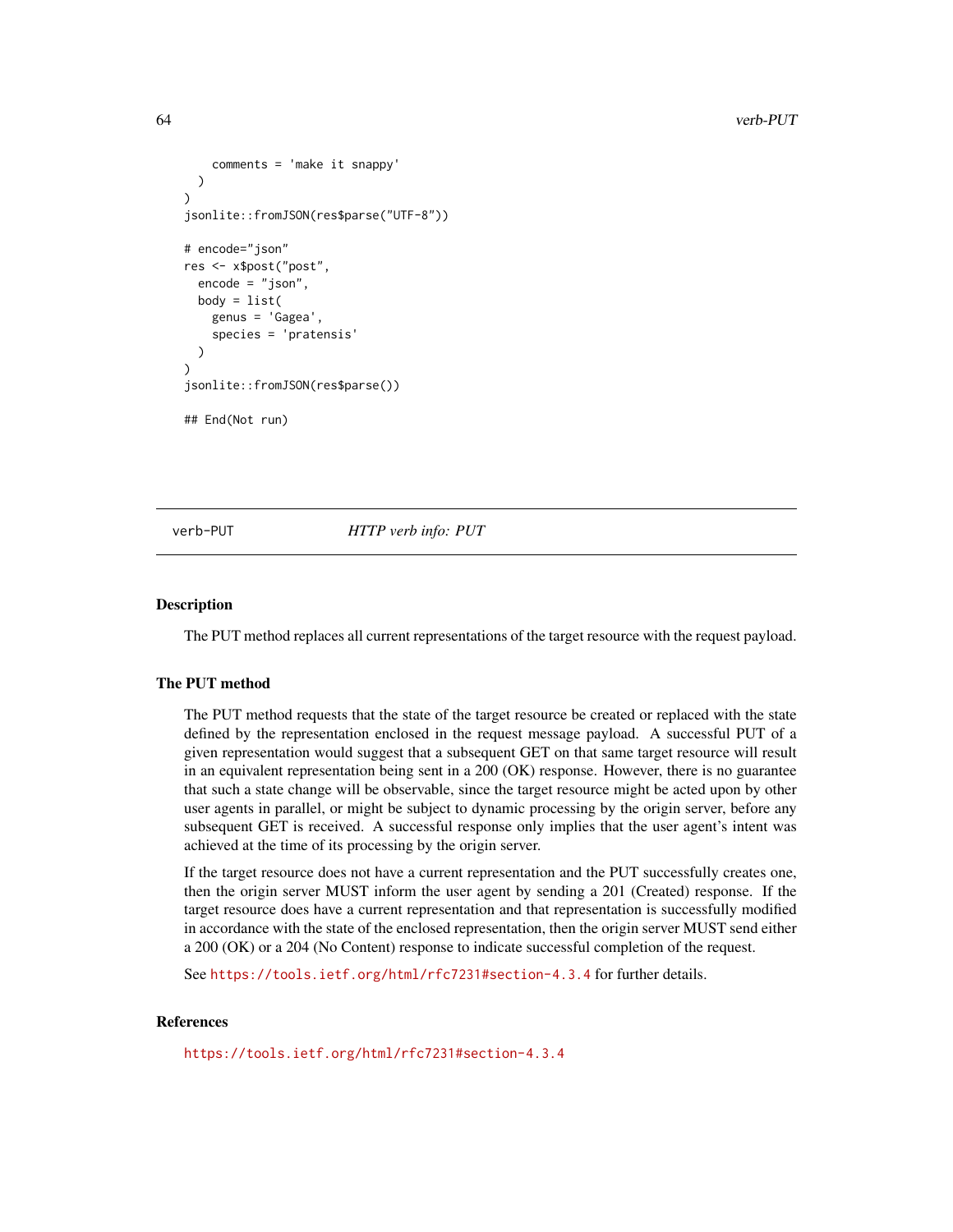# <span id="page-64-0"></span>writing-options 65

# See Also

[crul-package](#page-1-1)

Other verbs: [verb-DELETE](#page-58-1), [verb-GET](#page-59-1), [verb-HEAD](#page-60-1), [verb-PATCH](#page-61-1), [verb-POST](#page-62-1)

#### Examples

```
## Not run:
x <- HttpClient$new(url = "https://httpbin.org")
x$put(path = 'put', body = list(foo = "bar")
```

```
## End(Not run)
```
<span id="page-64-1"></span>writing-options *Writing data options*

# Description

Writing data options

#### Examples

```
## Not run:
# write to disk
(x \leq HttpClient$new(url = "https://httpbin.org"))f <- tempfile()
res <- x$get("get", disk = f)
res$content # when using write to disk, content is a path
readLines(res$content)
close(file(f))
# streaming response
(x <- HttpClient$new(url = "https://httpbin.org"))
res <- x$get('stream/50', stream = function(x) cat(rawToChar(x)))
res$content # when streaming, content is NULL
## Async
(cc <- Async$new(
  urls = c(
    'https://httpbin.org/get?a=5',
    'https://httpbin.org/get?foo=bar',
    'https://httpbin.org/get?b=4',
    'https://httpbin.org/get?stuff=things',
    'https://httpbin.org/get?b=4&g=7&u=9&z=1'
 )
))
files <- replicate(5, tempfile())
(res <- cc$get(disk = files, verbose = TRUE))
```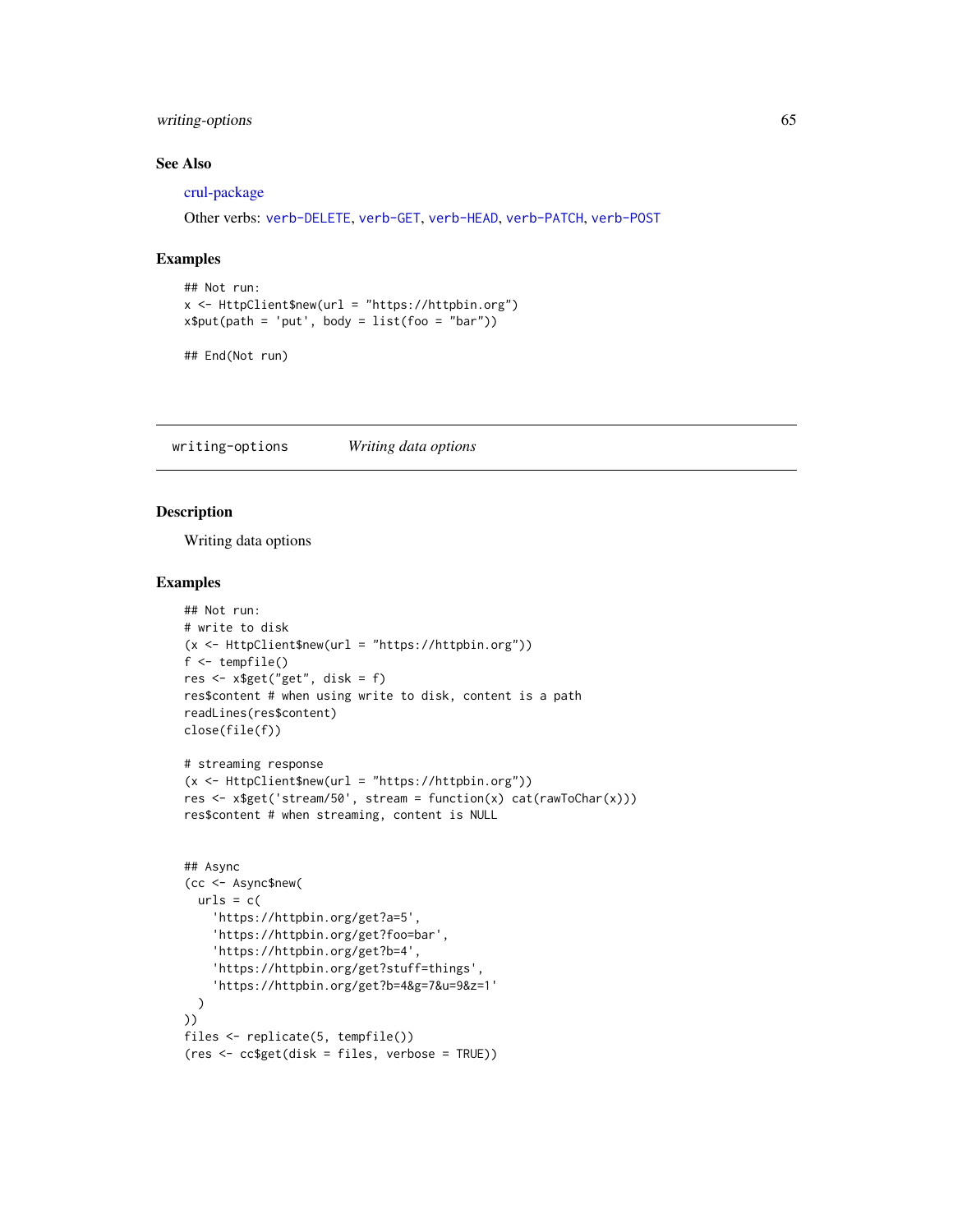```
lapply(files, readLines)
## Async varied
### disk
f <- tempfile()
g <- tempfile()
req1 <- HttpRequest$new(url = "https://httpbin.org/get")$get(disk = f)
req2 <- HttpRequest$new(url = "https://httpbin.org/post")$post(disk = g)
req3 <- HttpRequest$new(url = "https://httpbin.org/get")$get()
(out <- AsyncVaried$new(req1, req2, req3))
out$request()
out$content()
readLines(f)
readLines(g)
out$parse()
close(file(f))
close(file(g))
### stream - to console
fun \leq function(x) print(x)
req1 <- HttpRequest$new(url = "https://httpbin.org/get"
) \sqrt{e^{t}} (query = list(foo = "bar"), stream = fun)
req2 <- HttpRequest$new(url = "https://httpbin.org/get"
)$get(query = list(hello = "world"), stream = fun)
(out <- AsyncVaried$new(req1, req2))
out$request()
out$content()
### stream - to an R object
lst \leftarrow list()fun <- function(x) lst <<- append(lst, list(x))
req1 <- HttpRequest$new(url = "https://httpbin.org/get"
)\get(query = list(foo = "bar"), stream = fun)
req2 <- HttpRequest$new(url = "https://httpbin.org/get"
)$get(query = list(hello = "world"), stream = fun)
(out <- AsyncVaried$new(req1, req2))
out$request()
lst
cat(vapply(lst, function(z) rawToChar(z$content), ""), sep = "\n")
## End(Not run)
```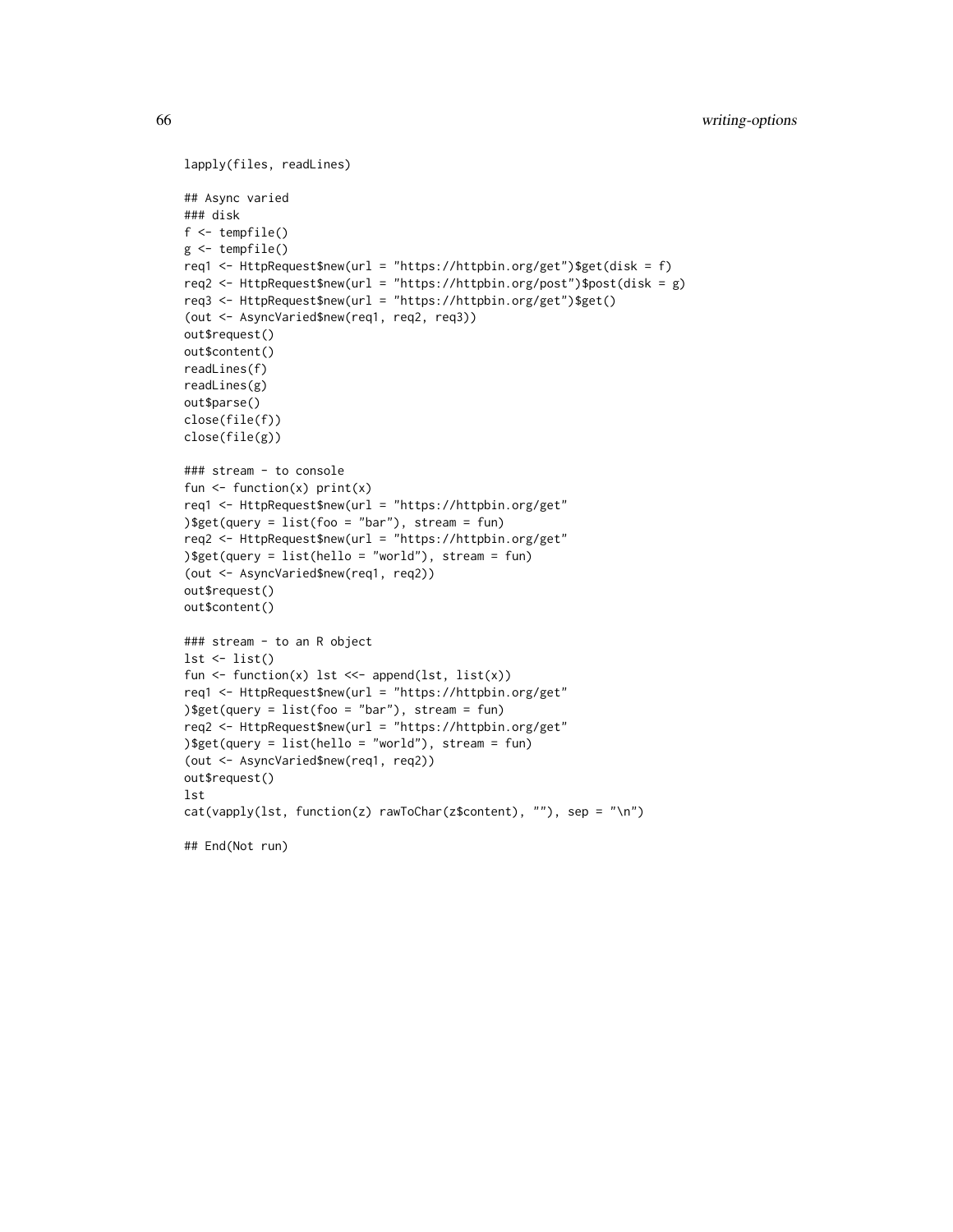# <span id="page-66-0"></span>**Index**

∗ async Async, [4](#page-3-0) AsyncQueue, [11](#page-10-0) AsyncVaried, [13](#page-12-0) HttpRequest, [38](#page-37-0) ∗ verbs verb-DELETE, [59](#page-58-0) verb-GET, [60](#page-59-0) verb-HEAD, [61](#page-60-0) verb-PATCH, [62](#page-61-0) verb-POST, [63](#page-62-0) verb-PUT, [64](#page-63-0) Async, *[3](#page-2-0)*, [4,](#page-3-0) *[12](#page-11-2)*, *[16](#page-15-2)*, *[42](#page-41-1)* Async(), *[3](#page-2-0)* AsyncQueue, *[9](#page-8-1)*, [11,](#page-10-0) *[16](#page-15-2)*, *[42](#page-41-1)* AsyncVaried, *[3](#page-2-0)*, *[9](#page-8-1)*, *[12](#page-11-2)*, [13,](#page-12-0) *[42](#page-41-1)* AsyncVaried(), *[3](#page-2-0)*, *[38](#page-37-0)* auth, [18](#page-17-0) auth(), *[3](#page-2-0)*, *[6](#page-5-2)*, *[22](#page-21-0)*, *[29,](#page-28-0) [30](#page-29-0)*, *[38,](#page-37-0) [39](#page-38-0)* content-types, *[3](#page-2-0)*, [19,](#page-18-0) *[46](#page-45-0)* cookies, [21,](#page-20-0) *[35](#page-34-2)* crul *(*crul-package*)*, [2](#page-1-0) crul-options, [22](#page-21-0) crul-package, [2,](#page-1-0) *[59](#page-58-0)*, *[61–](#page-60-0)[63](#page-62-0)*, *[65](#page-64-0)* crul::AsyncVaried, *[11](#page-10-0)* crul\_settings *(*crul-options*)*, [22](#page-21-0) crul\_settings(), *[3](#page-2-0)* curl-options, [24](#page-23-0) curl::curl\_fetch\_disk(), *[6–](#page-5-2)[8](#page-7-3)*, *[30–](#page-29-0)[33](#page-32-1)*, *[39](#page-38-0)[–41](#page-40-0)* curl::curl\_fetch\_stream(), *[6–](#page-5-2)[8](#page-7-3)*, *[30–](#page-29-0)[33](#page-32-1)*, *[39](#page-38-0)[–41](#page-40-0)* curl::curl\_options(), *[6–](#page-5-2)[9](#page-8-1)*, *[22](#page-21-0)*, *[24](#page-23-0)*, *[30–](#page-29-0)[34](#page-33-0)*, *[39](#page-38-0)[–42](#page-41-1)*, *[52](#page-51-0)[–54](#page-53-0)* curl::new\_handle(), *[26](#page-25-0)* curl\_verbose, [25](#page-24-0) curl\_verbose(), *[22](#page-21-0)*

handle, [26](#page-25-0) handle(), *[29,](#page-28-0) [30](#page-29-0)*, *[38,](#page-37-0) [39](#page-38-0)* hooks, [26,](#page-25-0) *[29,](#page-28-0) [30](#page-29-0)*, *[35](#page-34-2)* http-headers, [27,](#page-26-0) *[29,](#page-28-0) [30](#page-29-0)*, *[35](#page-34-2)*, *[38,](#page-37-0) [39](#page-38-0)*, *[42](#page-41-1)* HttpClient, *[3,](#page-2-0) [4](#page-3-0)*, *[14](#page-13-0)*, *[26](#page-25-0)*, [28,](#page-27-0) *[48](#page-47-0)*, *[51](#page-50-0)*, *[56](#page-55-0)* HttpClient(), *[3,](#page-2-0) [4](#page-3-0)*, *[38](#page-37-0)*, *[50](#page-49-0)* HttpRequest, *[3](#page-2-0)*, *[9](#page-8-1)*, *[12](#page-11-2)*, *[16](#page-15-2)*, [38](#page-37-0) HttpRequest(), *[3](#page-2-0)*, *[12](#page-11-2)*, *[15](#page-14-4)* HttpResponse, *[5](#page-4-2)*, *[14](#page-13-0)*, *[19,](#page-18-0) [20](#page-19-0)*, *[28](#page-27-0)*, [43](#page-42-0) HttpResponse(), *[3,](#page-2-0) [4](#page-3-0)*, *[50](#page-49-0)* mime::guess\_type, *[58](#page-57-0)* mime::mimemap, *[20](#page-19-0)*, *[43](#page-42-0)* mock, *[4](#page-3-0)*, [47](#page-46-0) mock(), *[3](#page-2-0)*, *[22](#page-21-0)* ok, [48](#page-47-0) Paginator, [50](#page-49-0) Paginator(), *[3](#page-2-0)* progress, *[29,](#page-28-0) [30](#page-29-0)*, *[38,](#page-37-0) [39](#page-38-0)*, [56](#page-55-0) proxies, [56](#page-55-0) proxy *(*proxies*)*, [56](#page-55-0) proxy(), *[3](#page-2-0)*, *[6](#page-5-2)*, *[22](#page-21-0)*, *[29,](#page-28-0) [30](#page-29-0)*, *[38,](#page-37-0) [39](#page-38-0)* set\_auth *(*crul-options*)*, [22](#page-21-0) set\_auth(), *[3](#page-2-0)* set\_headers *(*crul-options*)*, [22](#page-21-0) set\_headers(), *[3](#page-2-0)* set\_opts *(*crul-options*)*, [22](#page-21-0) set\_opts(), *[3](#page-2-0)* set\_proxy *(*crul-options*)*, [22](#page-21-0) set\_proxy(), *[3](#page-2-0)* set\_verbose *(*crul-options*)*, [22](#page-21-0) timeout *(*curl-options*)*, [24](#page-23-0) upload, [58](#page-57-0) upload(), *[3](#page-2-0)* url\_build, [58](#page-57-0) url\_parse *(*url\_build*)*, [58](#page-57-0)